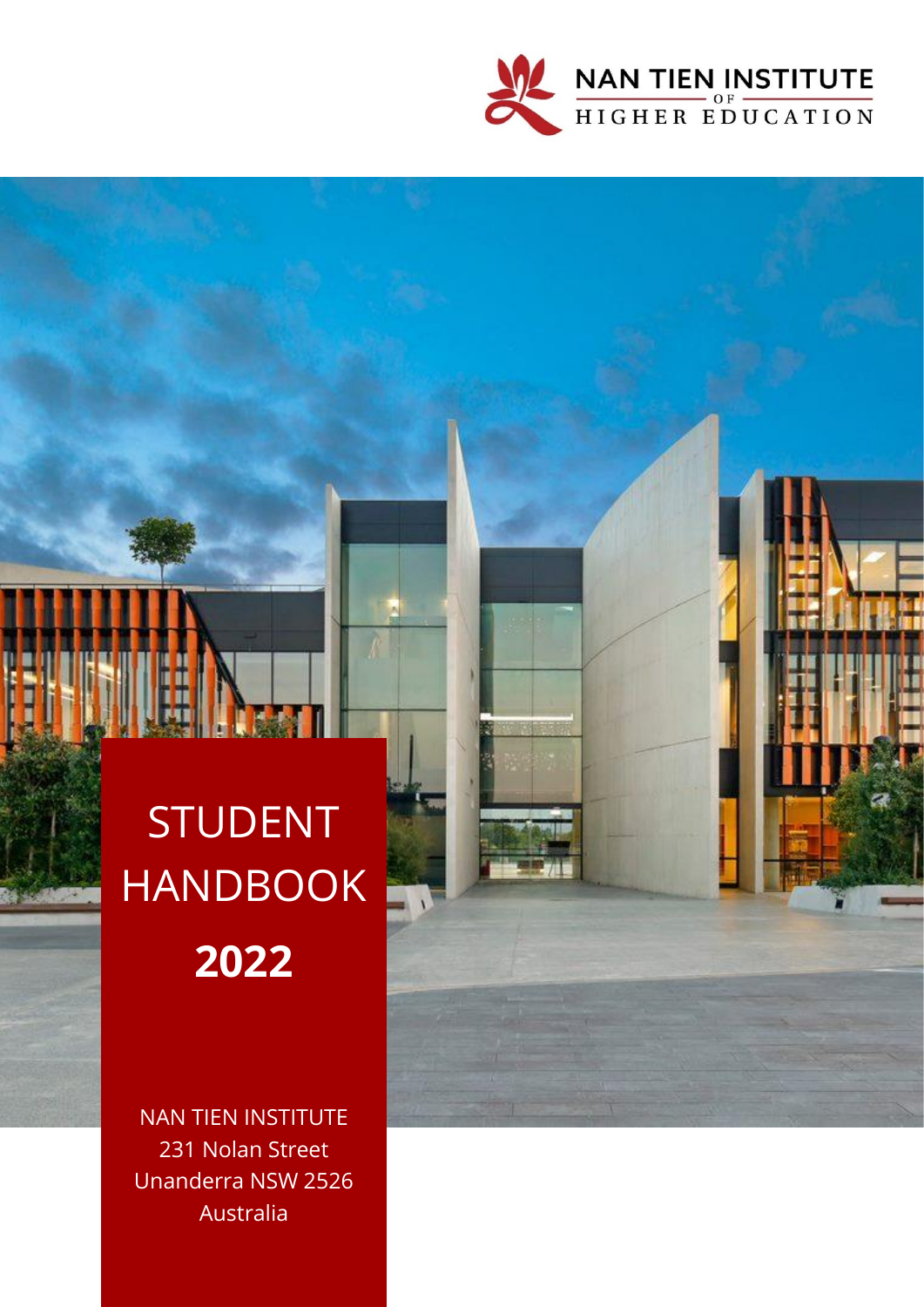# TABLE OF CONTENTS

| <b>SECTION 1 GENERAL INFORMATION</b>                       | 3                       |
|------------------------------------------------------------|-------------------------|
| <b>FOUNDATION AND HISTORY</b>                              | $\overline{\mathbf{3}}$ |
| <b>INTRODUCING NAN TIEN INSTITUTE</b>                      | 3                       |
| <b>SECTION 2 COURSES, ENTRY REQUIREMENT AND FEES</b>       | 4                       |
| <b>APPLIED BUDDHIST STUDIES</b>                            | 4                       |
| <b>HEALTH AND SOCIAL WELLBEING</b>                         | 5                       |
| <b>HUMANISTIC BUDDHISM</b>                                 | $\overline{7}$          |
| <b>ADDITIONAL INFORMATION</b>                              | $\overline{\mathbf{z}}$ |
| <b>ENGLISH LANGUAGE REQUIREMENTS</b>                       | $\overline{\mathbf{z}}$ |
| <b>ENGLISH LANGUE TEST</b>                                 | $\overline{7}$          |
| PREVIOUS STUDY IN ENGLISH                                  | $\overline{7}$          |
| <b>CITIZENSHIP</b>                                         | 8                       |
| STUDENTS IN FINAL YEAR UNDERGRADUATE STUDIES               | 8                       |
| <b>TUITION FEES</b>                                        | 8                       |
| <b>NON-TUITION FEES</b>                                    | 8                       |
| <b>INTERNATIONAL STUDENT RIGHTS AND RESPONSIBILITIES</b>   | 8                       |
| <b>ESOS LEGISLATIVE FRAMEWORK</b>                          | 8                       |
| <b>STUDENT VISA RESPONSIBILITIES</b>                       | 9                       |
| <b>SECTION 3 COURSE INFORMATION</b>                        | 12                      |
| <b>APPLIED BUDDHIST STUDIES</b>                            | 12                      |
| PROGRAM INTRODUCTION                                       | 12                      |
| <b>GRADUATE CERTIFICATE IN APPLIED BUDDHIST STUDIES</b>    | 12                      |
| <b>GRADUATE DIPLOMA IN APPLIED BUDDHIST STUDIES</b>        | 13                      |
| <b>MASTER OF ARTS (APPLIED BUDDHIST STUDIES)</b>           | 13                      |
| <b>COURSE ADVICE</b>                                       | 14                      |
| <b>SUBJECT INFORMATION</b>                                 | 14                      |
| <b>HEALTH AND SOCIAL WELLBEING</b>                         | 20                      |
| PROGRAM INTRODUCTION                                       | 20                      |
| <b>GRADUATE CERTIFICATE IN HEALTH AND SOCIAL WELLBEING</b> | 20                      |
| <b>GRADUATE DIPLOMA IN HEALTH AND SOCIAL WELLBEING</b>     | 21                      |
| MASTER OF ARTS (HEALTH AND SOCIAL WELLBEING)               | 21                      |
| <b>COURSE ADVICE</b>                                       | 22                      |
| <b>SUBJECT INFORMATION</b>                                 | 22                      |
| <b>MENTAL HEALTH</b>                                       | 29                      |
| <b>GRADUATE CERTIFICATE IN MENTAL HEALTH</b>               | 30                      |
| <b>GRADUATE DIPLOMA IN MENTAL HEALTH</b>                   | 30                      |
| <b>MASTER OF MENTAL HEALTH</b>                             | 30                      |
| <b>COURSE ADVICE</b>                                       | 30                      |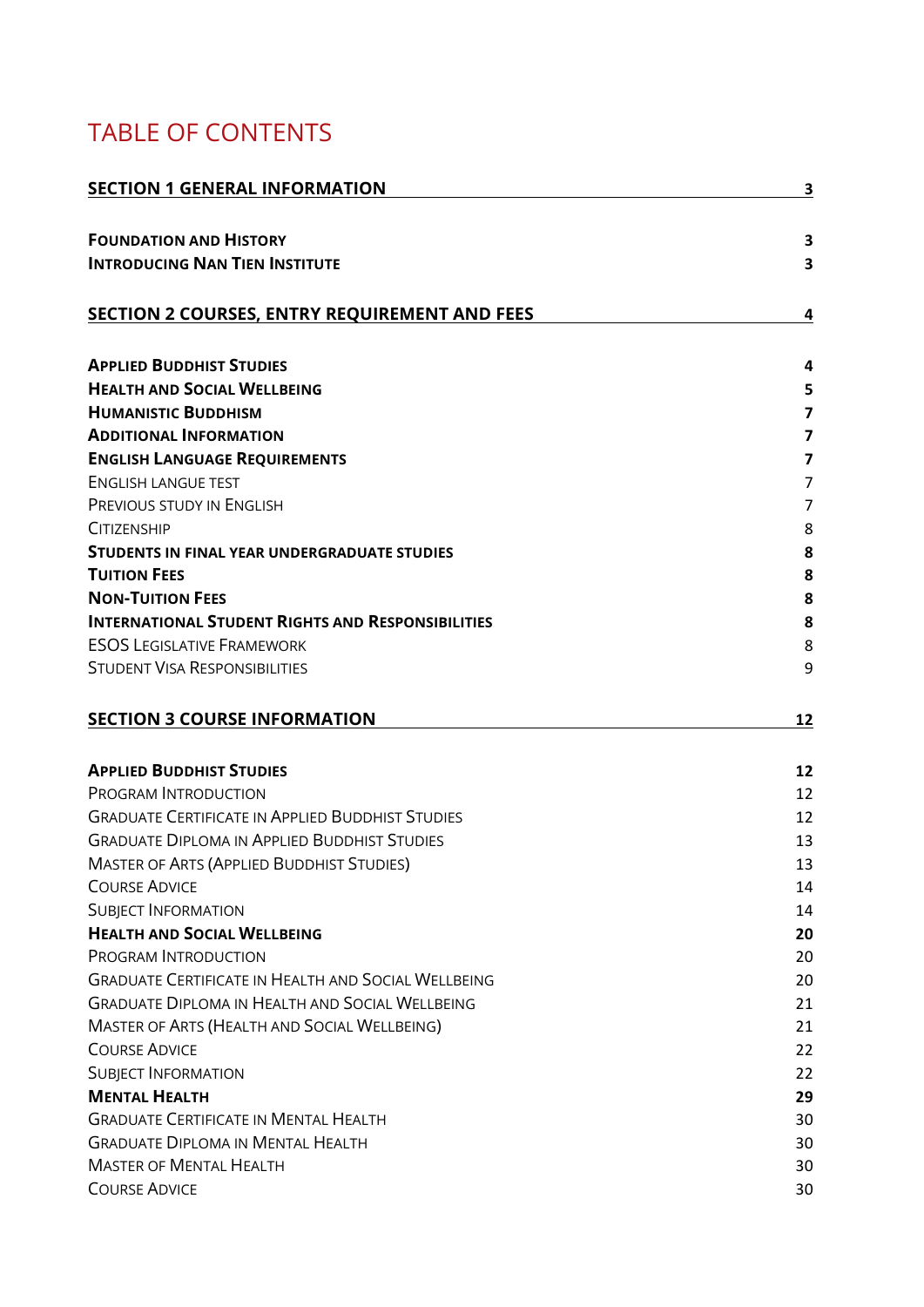| <b>SUBJECT INFORMATION</b>                         | 31 |
|----------------------------------------------------|----|
| <b>HUMANISTIC BUDDHISM</b>                         | 35 |
| PROGRAM INTRODUCTION                               | 35 |
| <b>GRADUATE CERTIFICATE IN HUMANISTIC BUDDHISM</b> | 35 |
| <b>COURSE ADVICE</b>                               | 35 |
| <b>SUBJECT INFORMATION</b>                         | 36 |
| <b>SECTION 4 CROSS INSTITUTIONAL STUDIES</b>       | 37 |
| <b>SUBJECT INFORMATION</b>                         | 37 |
| <b>SECTION 6 SERVICES</b>                          | 41 |
| <b>RECEPTION</b>                                   | 41 |
| <b>STUDENT SERVICES OFFICE</b>                     | 41 |
| <b>DISABILITY AND WELLNESS SUPPORT</b>             | 41 |
| <b>LIBRARY</b>                                     | 41 |
| <b>IT SUPPORT</b>                                  | 42 |
| <b>ACADEMIC SUPPORT</b>                            | 42 |
| <b>LEARNING RESOURCES</b>                          | 42 |
| <b>ACCOMMODATION</b>                               | 42 |
| <b>DINING AND ENTERTAINMENT</b>                    | 43 |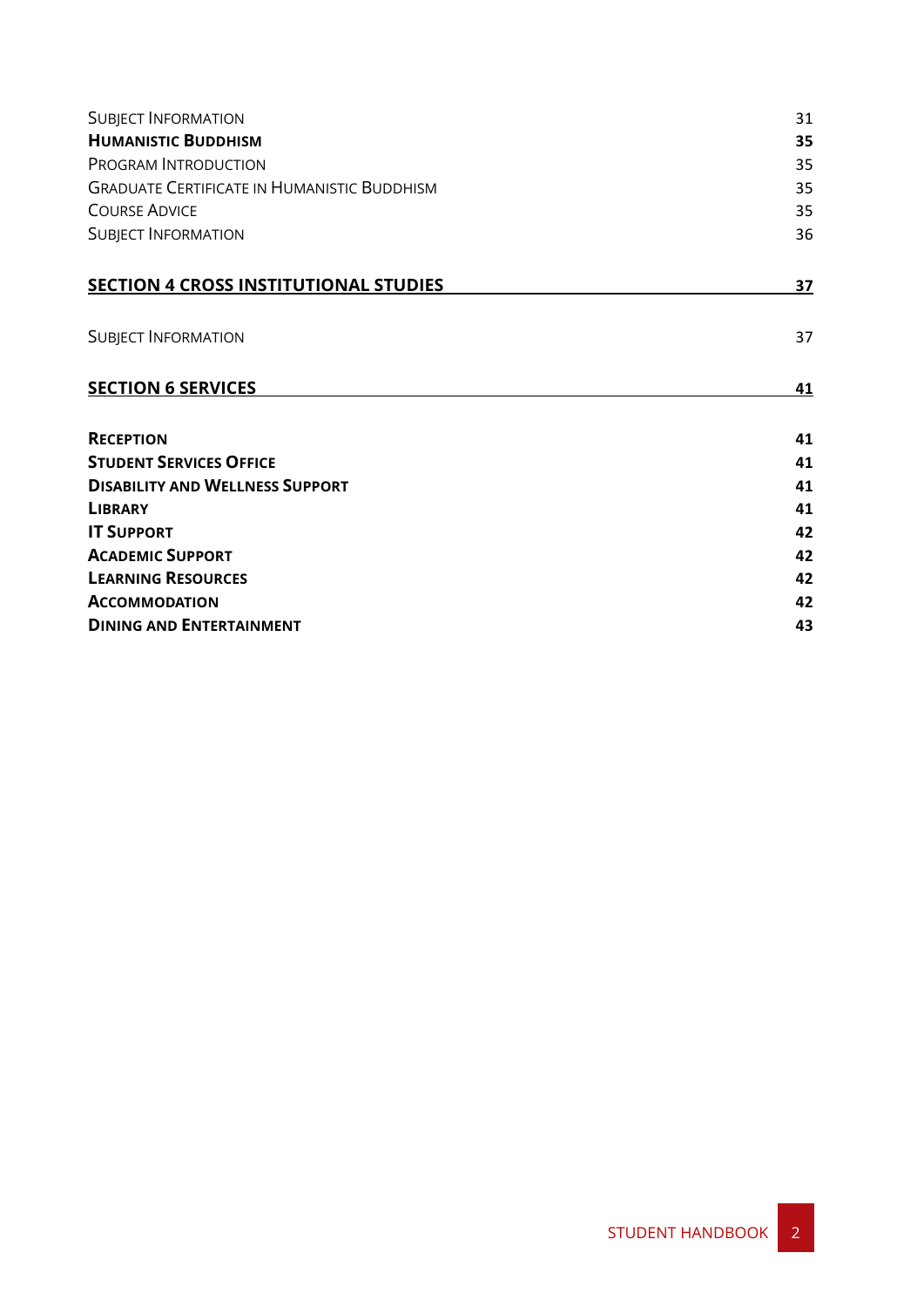# <span id="page-3-0"></span>**SECTION 1 GENERAL INFORMATION**

# <span id="page-3-1"></span>Foundation and History

Since the grand opening of Nan Tien Temple in 1995, the Temple has been enthusiastically sharing and promoting Buddhism, as well as reinforcing the understanding between Western and Eastern cultures.

In September 2001, the Wollongong City Council donated a parcel of land just opposite Nan Tien Temple as the site for the Nan Tien Institute (NTI) and Art Gallery. This was the start of a truly precious and remarkable opportunity for NTI to flourish in an exquisite setting. NTI began teaching and operating out of rooms at Nan Tien Temple in 2011 until construction of its Campus was complete. The NTI Wollongong Campus was officially opened four years later, by the Prime Minister of Australia, The Honorable Tony Abbott MP and Grand Master Hsing Yun on 1 March 2015.

"To foster talent through education" is one of the Fo Guang Shan's main objectives. Over 25 years, Grand Master Hsing Yun, the founder of Fo Guang Shan (FGS) has founded five institutes of higher education and 16 Buddhist colleges around the world. The aim is to share the wisdom of Buddhism and to create a wellinformed society. Fo Guang Shan has established the University of The West in California USA (1990), Fo Guang University (1993) and Nanhua University (1996) in Taiwan, Nan Tien Institute Australia (2009) and Guang Ming College in the Philippines (2014). The five institutions form the Fo Guang International University Consortium.

# <span id="page-3-2"></span>Introducing Nan Tien Institute

Nan Tien Institute (NTI) is the first Australian educational institution to offer an enlightened and holistic education for the 21st century in an environment which embraces humanistic Buddhist virtues and values. It is a non-profit private institute of higher education registered in Australia through the Tertiary Education Quality and Standards Agency and open to students from Australia and countries worldwide.

Accredited by the Tertiary Education Quality and Standards Agency, NTI offers postgraduate programs in [Applied Buddhist Studies,](https://www.nantien.edu.au/courses/postgraduate-courses/applied-buddhist-studies) [Health and Social](https://www.nantien.edu.au/courses/postgraduate-courses/health-and-social-wellbeing)  [Wellbeing,](https://www.nantien.edu.au/courses/postgraduate-courses/health-and-social-wellbeing) [Humanistic Buddhism](https://www.nantien.edu.au/courses/postgraduate-courses/humanistic-buddhism) and [Mental](https://www.nantien.edu.au/courses/postgraduate-courses/mental_health)  [Health,](https://www.nantien.edu.au/courses/postgraduate-courses/mental_health) as well as customise[d Continuing Professional](https://www.nantien.edu.au/courses/professional-development)  [Development](https://www.nantien.edu.au/courses/professional-development) (CPD) programs. New programs in Business and Health Services will be introduced soon.

NTI operates from its own state-of-the-art campus, incorporating contemplative pedagogy and fostering an environment for holistic learning, allowing students to contribute to the advancement and integration of knowledge, culture and ethical understanding.

NTI is dedicated to:

- $\Box$  Promoting the abilities and personalities of students in a harmonious Buddhist environment.
- $\square$  Preparing students to meet the challenges of a globally interdependent society.
- $\square$  Developing awareness of the scientific method and its application in understanding social problems.
- $\Box$  Using the knowledge and skills obtained through studies of science and the humanities, to engage in problem-solving in today's society.
- $\Box$  Developing a community of scholars, academics, skillful practitioners and students not only rich with knowledge and skills, but also with an aspiration to enrich their spirituality to become meaningful caring members of society.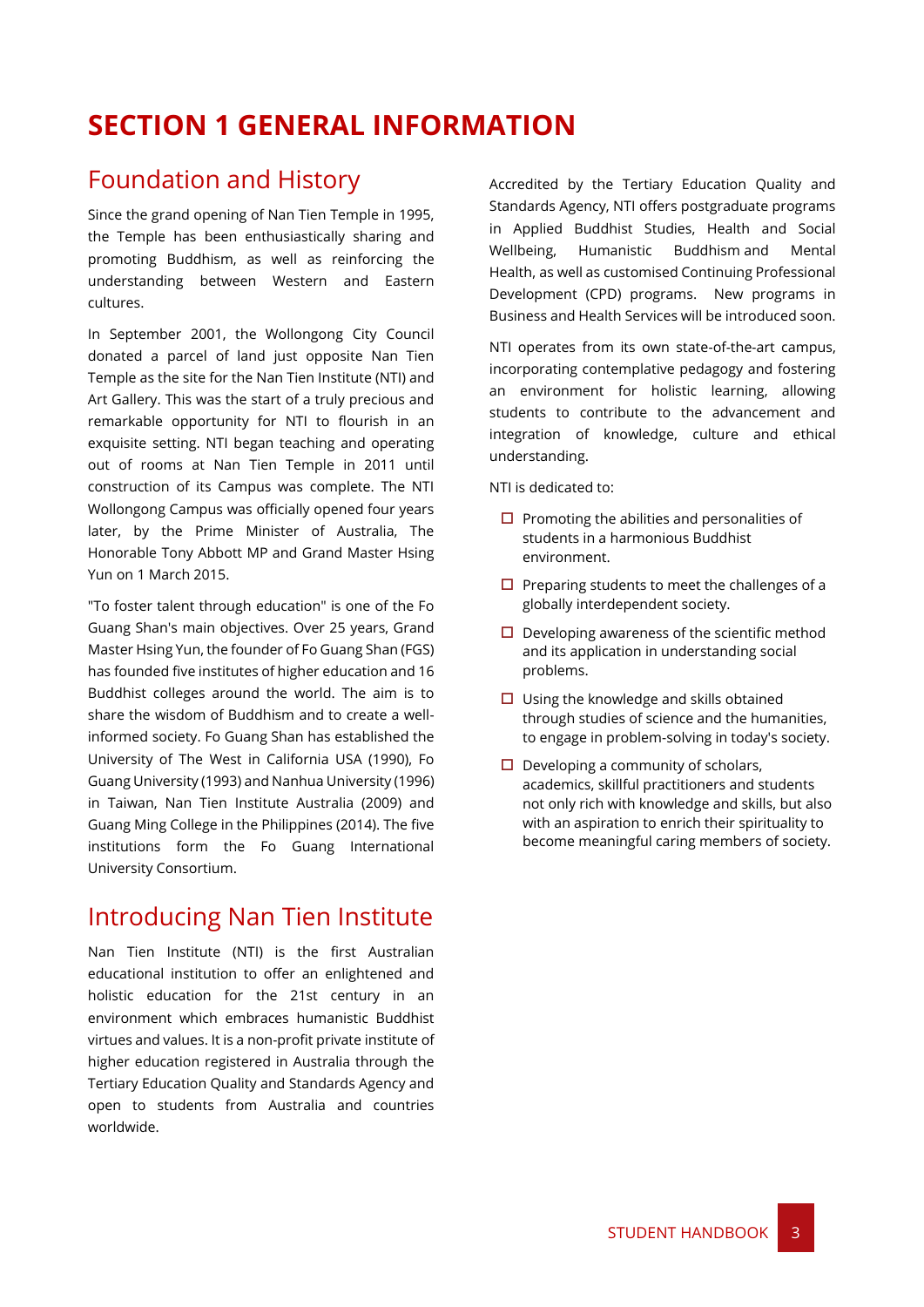# <span id="page-4-0"></span>**SECTION 2 COURSES, ENTRY REQUIREMENT AND FEES**

The [Selection and Admissions Policy](https://policy.nantien.edu.au/student-services/selection-and-admission-policy) outlines NTI's admission requirements:

# <span id="page-4-1"></span>Applied Buddhist Studies

| Course                                                                     | Duration                                                                                                             | <b>Entry requirements</b>                                                                                                                                                                                                                                                                                                                                                                                                                                                                                                                                                                                                                                                                                                                         | Indicative total course<br>tuition fees <sup>#</sup>                                                          |
|----------------------------------------------------------------------------|----------------------------------------------------------------------------------------------------------------------|---------------------------------------------------------------------------------------------------------------------------------------------------------------------------------------------------------------------------------------------------------------------------------------------------------------------------------------------------------------------------------------------------------------------------------------------------------------------------------------------------------------------------------------------------------------------------------------------------------------------------------------------------------------------------------------------------------------------------------------------------|---------------------------------------------------------------------------------------------------------------|
| Graduate<br>Certificate in<br>Applied<br><b>Buddhist</b><br><b>Studies</b> | Six (6) months<br>full-time study.                                                                                   | Bachelor degree with a major in humanities or social<br>sciences, OR                                                                                                                                                                                                                                                                                                                                                                                                                                                                                                                                                                                                                                                                              | Domestic \$8,000.00*<br>International \$9,600.00                                                              |
|                                                                            | Part-time study<br>options available<br>to domestic<br>students only.                                                | relevant work experience and professional training of<br>at least three (3) years (for example, in Buddhist<br>ministry or counselling, demonstrated through the<br>provision of a CV, or evidence of professional training,<br>such as a certificate of completion).                                                                                                                                                                                                                                                                                                                                                                                                                                                                             | * FEE-HELP available to<br>eligible Australian citizens                                                       |
| Graduate<br>Diploma in<br>Applied<br><b>Buddhist</b><br><b>Studies</b>     | Twelve (12)<br>months full-time<br>study.<br>Part-time study<br>options available<br>to domestic                     | Bachelor degree with a major in humanities or social<br>sciences, OR<br>a Graduate Certificate with a focus on Buddhist<br>Studies.                                                                                                                                                                                                                                                                                                                                                                                                                                                                                                                                                                                                               | Domestic \$16,000.00*<br>International \$19,200.00<br>* FEE-HELP available to<br>eligible Australian citizens |
|                                                                            | students only.                                                                                                       |                                                                                                                                                                                                                                                                                                                                                                                                                                                                                                                                                                                                                                                                                                                                                   |                                                                                                               |
| Master of<br>Arts<br>(Applied<br><b>Buddhist</b><br>Studies)               | Eighteen (18)<br>months full-time<br>study.<br>Part-time study<br>options available<br>to domestic<br>students only. | Bachelor degree with a major in humanities or social<br>sciences, OR<br>a Graduate Diploma with a focus on Buddhist Studies,<br><b>OR</b><br>a Graduate Certificate with a focus on Buddhist<br>Studies and three (3) years of relevant work<br>experience (for example, in Buddhist ministry or<br>counselling, demonstrated through the provision of a<br>CV or evidence of professional training, such as a<br>certificate of completion).<br>Note: Applicants who are not eligible for direct entry<br>to this course, but are eligible for entry to the<br>Graduate Certificate, or Graduate Diploma can<br>transition to the Master degree, upon successful<br>completion of the Graduate Certificate and Graduate<br>Diploma requirements. | Domestic \$24,000.00*<br>International \$28,800.00<br>*FEE-HELP available to<br>eligible Australian citizens  |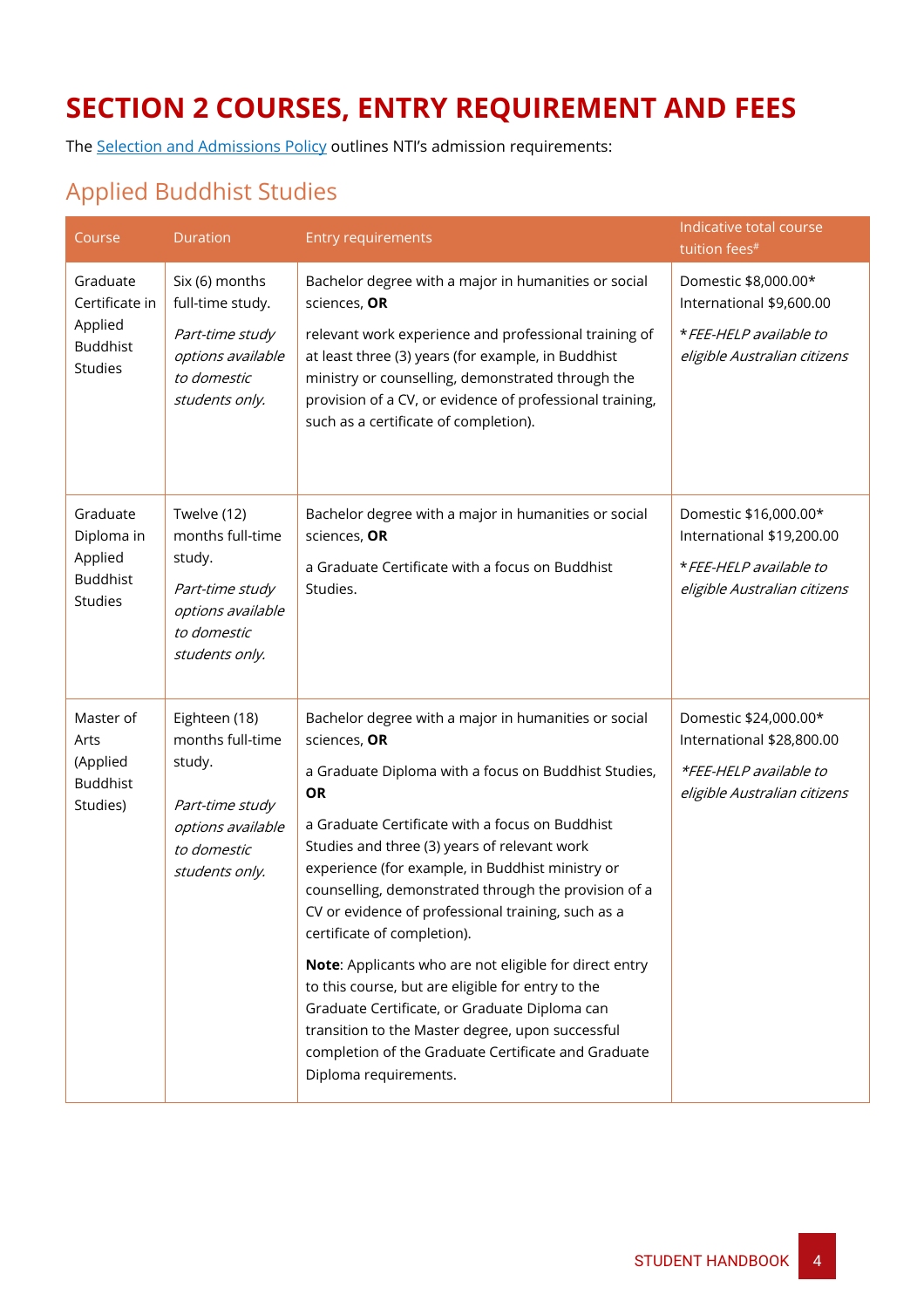# <span id="page-5-0"></span>Health and Social Wellbeing

| Course                                                          | <b>Duration</b>                                                                                                          | <b>Entry requirements</b>                                                                                                                                                                                                                                                                                                                                                                                                                                                                                                                                                                                                                                                                                                                                                                                                                                                                                                                                                                                                                                                                                                                                                                                                                                                | Indicative total course<br>tuition fees <sup>#</sup>                                                            |
|-----------------------------------------------------------------|--------------------------------------------------------------------------------------------------------------------------|--------------------------------------------------------------------------------------------------------------------------------------------------------------------------------------------------------------------------------------------------------------------------------------------------------------------------------------------------------------------------------------------------------------------------------------------------------------------------------------------------------------------------------------------------------------------------------------------------------------------------------------------------------------------------------------------------------------------------------------------------------------------------------------------------------------------------------------------------------------------------------------------------------------------------------------------------------------------------------------------------------------------------------------------------------------------------------------------------------------------------------------------------------------------------------------------------------------------------------------------------------------------------|-----------------------------------------------------------------------------------------------------------------|
| Graduate<br>Certificate in<br>Health and<br>Social<br>Wellbeing | Six (6) months<br>full-time study.<br>Part-time study<br>options<br>available to<br>domestic<br>students only.           | Bachelor degree with a major in a relevant field, such as<br>health sciences, social sciences, liberal arts, or education<br>(demonstrated through the provision of academic<br>transcript) OR<br>relevant working experience and professional training over<br>at least three (3) years; for example, in the health, social<br>services or education sector (demonstrated through the<br>provision of a CV or evidence of professional training, such<br>as a certificate of completion, and a written outline of<br>relevance and importance of undertaking study in health<br>and social wellbeing to current or future roles).                                                                                                                                                                                                                                                                                                                                                                                                                                                                                                                                                                                                                                       | Domestic \$8,600.00*<br>International \$10,800.00<br>*FEE-HELP available to<br>eligible Australian<br>citizens  |
| Graduate<br>Diploma in<br>Health and<br>Social<br>Wellbeing     | Twelve (12)<br>months full-<br>time study.<br>Part-time study<br>options<br>available to<br>domestic<br>students only.   | Bachelor degree with a major in a relevant field, such as<br>health sciences, social sciences, liberal arts, or education<br>(demonstrated through the provision of academic<br>transcript) OR<br>a Graduate Certificate with a focus on health (demonstrated<br>through the provision of academic transcript).                                                                                                                                                                                                                                                                                                                                                                                                                                                                                                                                                                                                                                                                                                                                                                                                                                                                                                                                                          | Domestic \$17,200.00*<br>International \$21,600.00<br>*FEE-HELP available to<br>eligible Australian<br>citizens |
| Master of<br>Arts (Health<br>and Social<br>Wellbeing)           | Eighteen (18)<br>months full-<br>time study.<br>Part-time study<br>options<br>available to<br>domestic<br>students only. | Bachelor degree with a major in a relevant field, such as<br>health sciences, social sciences, liberal arts, or education<br>(demonstrated through the provision of academic<br>transcript) OR<br>an appropriate combination of a Bachelor degree in<br>education, health sciences, liberal arts, social work, social<br>services, community welfare, counselling or psychology<br>(demonstrated through the provision of academic<br>transcript) and relevant work experience and professional<br>training in an area related to the proposed degree<br>(demonstrated through the provision of a CV or evidence of<br>professional training, such as a certificate of completion)<br><b>OR</b><br>a Graduate Certificate with a focus on health and with<br>credit average performance (demonstrated through the<br>provision of academic transcript) OR<br>a Graduate Diploma with a focus on health (demonstrated<br>through the provision of academic transcript).<br>Note: Applicants who are not eligible for direct entry to this<br>course but are eligible for entry to the Graduate Certificate<br>or Graduate Diploma, can transition to the Master's degree,<br>upon successful completion of the Graduate Certificate and<br>Graduate Diploma requirements. | Domestic \$25,800.00*<br>International \$32,400.00<br>*FEE-HELP available to<br>eligible Australian<br>citizens |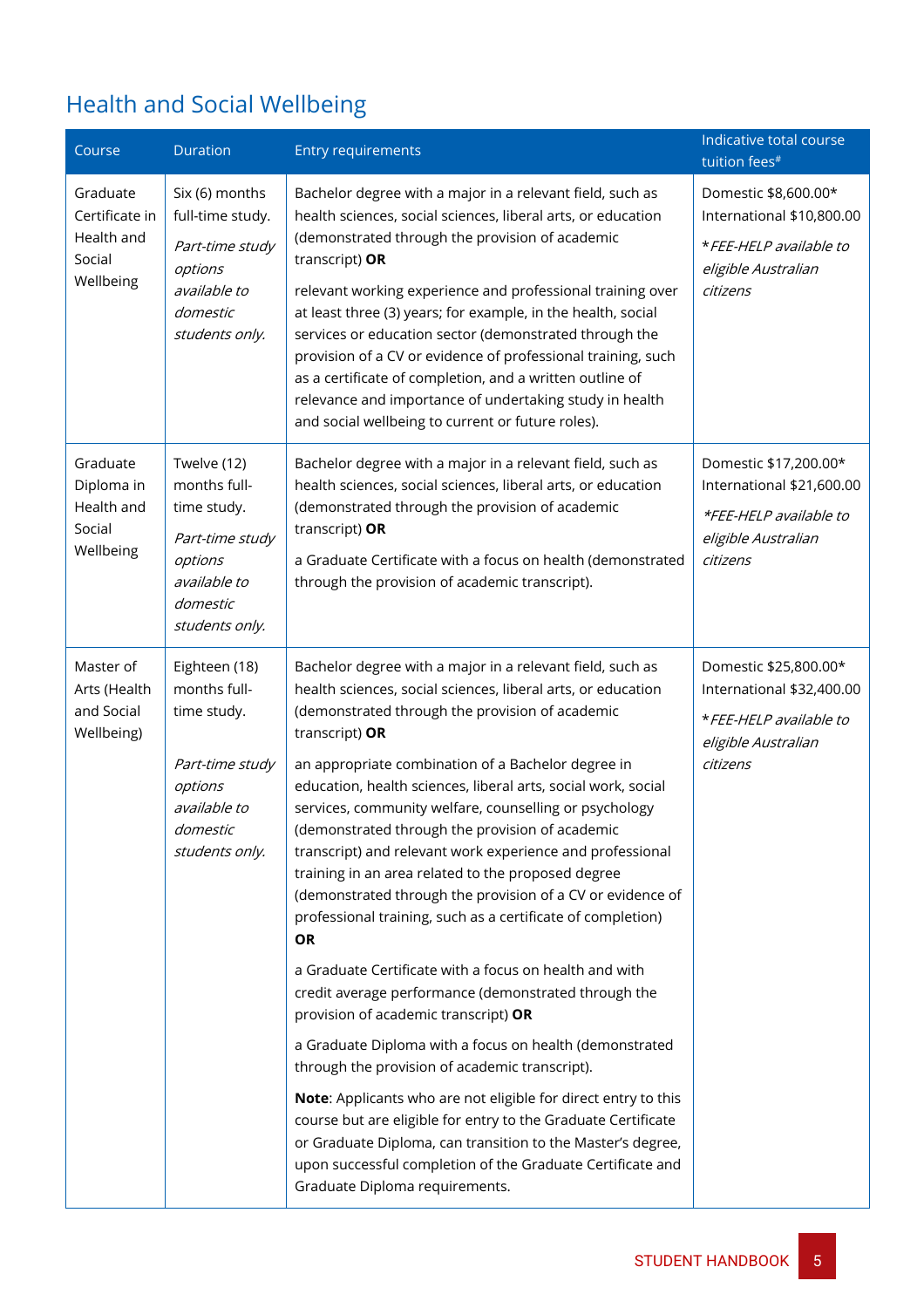# Mental Health

| Course                                         | Duration                                                                                                             | <b>Entry requirements</b>                                                                                                                                                                                                                                                                                                                                                                                                                                                                                                                                                                                                                                                                                                                                                | Indicative total course<br>tuition fees <sup>#</sup>                                                          |
|------------------------------------------------|----------------------------------------------------------------------------------------------------------------------|--------------------------------------------------------------------------------------------------------------------------------------------------------------------------------------------------------------------------------------------------------------------------------------------------------------------------------------------------------------------------------------------------------------------------------------------------------------------------------------------------------------------------------------------------------------------------------------------------------------------------------------------------------------------------------------------------------------------------------------------------------------------------|---------------------------------------------------------------------------------------------------------------|
| Graduate<br>Certificate in<br>Mental<br>Health | Six (6) months<br>full-time study.<br>Part-time study<br>options available<br>to domestic<br>students only.          | Bachelor degree in a relevant field, such as health<br>sciences, social sciences, liberal arts, or education<br>(demonstrated through the provision of academic<br>transcript) OR<br>relevant working experience and professional training<br>over at least three (3) years, for example, in the health,<br>social services or education sector (demonstrated<br>through the provision of a CV or evidence of<br>professional training, such as a certificate of<br>completion, and a written outline of relevance and<br>importance of undertaking study in mental health to<br>current or future roles).                                                                                                                                                               | Domestic \$8,600.00*<br>International \$10,800.00<br>* FEE-HELP available to<br>eligible Australian citizens  |
| Graduate<br>Diploma in<br>Mental<br>Health     | Twelve (12)<br>months full-time<br>study.<br>Part-time study<br>options available<br>to domestic<br>students only.   | Bachelor degree with a major in a relevant field, such<br>as health sciences, social sciences, liberal arts, or<br>education (demonstrated through the provision of<br>academic transcript) OR<br>a Graduate Certificate with a focus on health<br>(demonstrated through the provision of academic<br>transcript).                                                                                                                                                                                                                                                                                                                                                                                                                                                       | Domestic \$17,200.00*<br>International \$21,600.00<br>*FEE-HELP available to<br>eligible Australian citizens  |
| Master of<br>Mental<br>Health                  | Eighteen (18)<br>months full-time<br>study.<br>Part-time study<br>options available<br>to domestic<br>students only. | Bachelor degree with a major in a relevant field, such<br>as health sciences, social sciences, liberal arts, or<br>education (demonstrated through the provision of<br>academic transcript) OR<br>a Graduate Diploma with a focus on health<br>(demonstrated through the provision of academic<br>transcript) OR<br>a Graduate Certificate with a focus on health and<br>credit average performance (demonstrated through<br>the provision of academic transcript).<br>Note: Applicants who are not eligible for direct entry<br>to this course but are eligible for entry to the Graduate<br>Certificate or Graduate Diploma, can transition to the<br>Master's degree, upon successful completion of the<br>Graduate Certificate and Graduate Diploma<br>requirements. | Domestic \$25,800.00*<br>International \$32,400.00<br>* FEE-HELP available to<br>eligible Australian citizens |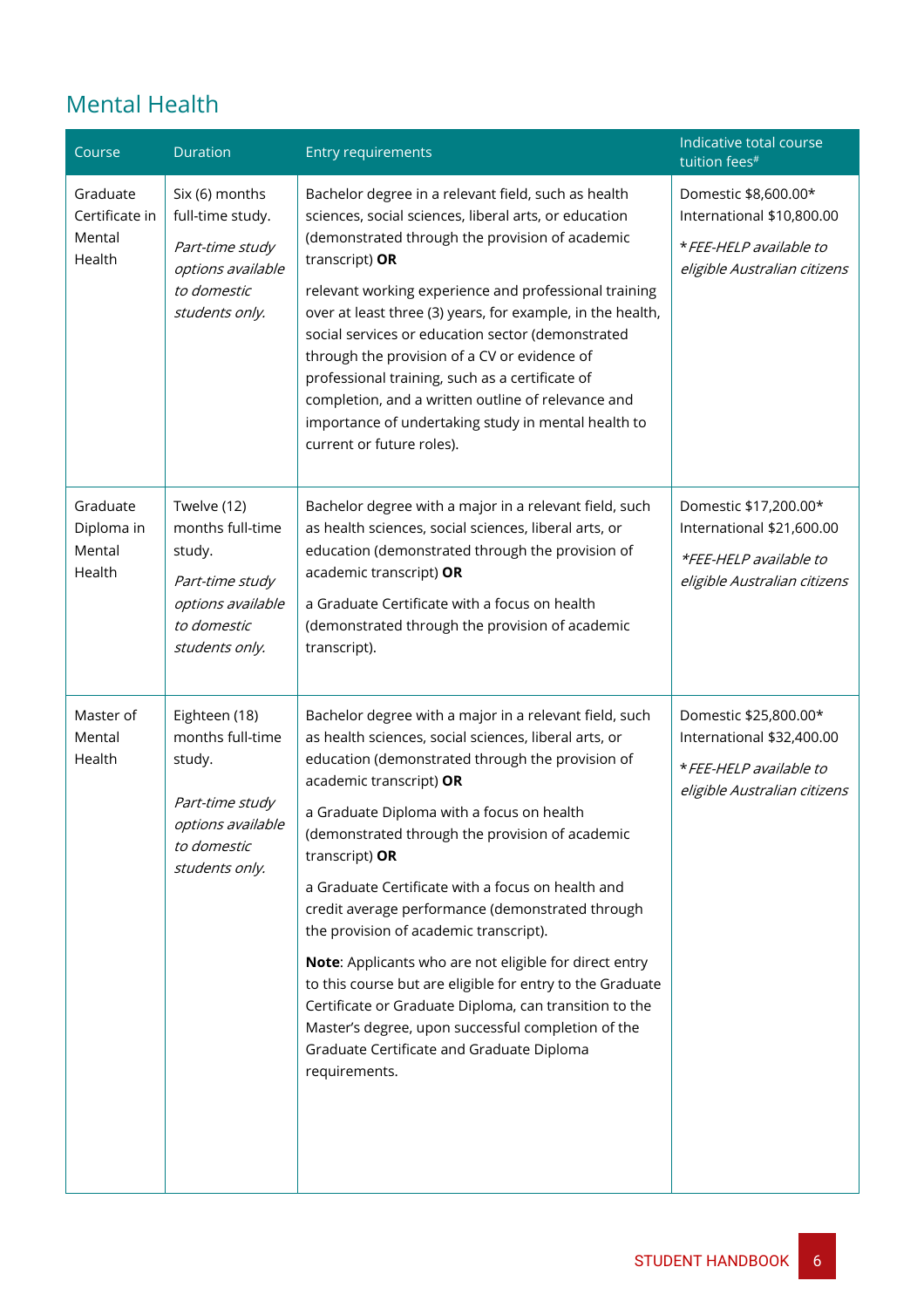# <span id="page-7-0"></span>Humanistic Buddhism

| Course                                                             | <b>Duration</b>                                                                                              | <b>Entry requirements</b>                                                                                                                                                                                                                   | Indicative total course<br>tuition fee <sup>#</sup>                                                        |
|--------------------------------------------------------------------|--------------------------------------------------------------------------------------------------------------|---------------------------------------------------------------------------------------------------------------------------------------------------------------------------------------------------------------------------------------------|------------------------------------------------------------------------------------------------------------|
| Graduate<br>Certificate in<br><b>Humanistic</b><br><b>Buddhism</b> | Six (6) months full-<br>time study.<br>Part-time study<br>options available<br>to domestic<br>students only. | Bachelor degree, or equivalent qualification, OR<br>relevant work experience in a Buddhist profession<br>or workplace for at least three (3) years full-time or<br>six (6) years part-time (demonstrated through the<br>provision of a CV). | Domestic \$8,000.00*<br>International \$9,600.00<br>*FEE-HELP available to<br>eligible Australian citizens |

# <span id="page-7-1"></span>Additional Information

### <span id="page-7-2"></span>English Language Requirements

All classes at Nan Tien Institute (NTI) are taught in English. In addition to the academic requirements for course admission, all students are required to demonstrate a minimum level of English language proficiency, either through a recognised English language test, previous studies, or citizenship. The [Selection and Admissions Policy](https://policy.nantien.edu.au/student-services/selection-and-admission-policy) details NTI's English Language Requirements.

The minimum English language test scores required for direct entry are provided below (English language test results must be no more than two years old at the time of application).

### <span id="page-7-3"></span>English langue test

**IELTS Academic Test:** Overall score from 6.5, with no sub-band score less than 6.0 (listening, reading, writing and speaking).

**C1 Advanced:** Overall score from 176, with no score less than 169 in any paper.

**PTE Academic:** Overall score from 62, with no band score less than 54.

**TOEFL iBT:** Overall score from 79, with no score lower than 13 for reading, 12 for listening, 18 for speaking and 21 for writing.

Students who do not achieve the English language test scores required for direct entry (as outlined above), but who achieve test scores equivalent to an overall IELTS score of 6.0, with no sub-band score less than 5.5, may receive a conditional offer to study with NTI following the successful completion of a recognised English for Academic Purposes (EAP) course.

NTI partners with Canterbury Language Academy (CLA) to provide students with EAP courses that will allow them to succeed academically. Students can contact the Student Services Office for further details about studying with Canterbury Language Academy.

### <span id="page-7-4"></span>Previous study in English

Students who can demonstrate that they have successfully completed a substantial component (at least one-year full-time study) of an Australia higher education degree (a[t AQF Level 7](https://www.aqf.edu.au/aqf-levels) or higher), within the past two (2) years (and while studying on a student visa), may meet NTI's English language requirements. Students can demonstrate this by providing their academic transcripts from an accredited Australian higher education institution.

Students may also meet NTI's English language requirements if they have successfully completed two (2) years of higher education study with a recognised institution (within the last two years) where:

- □ the language of instruction was English, OR
- $\Box$  the institution is in a country where the official language is English

Exemptions based on a student's previous study in English are granted on a case-by-case basis. A student's previous study in English does not guarantee course admission.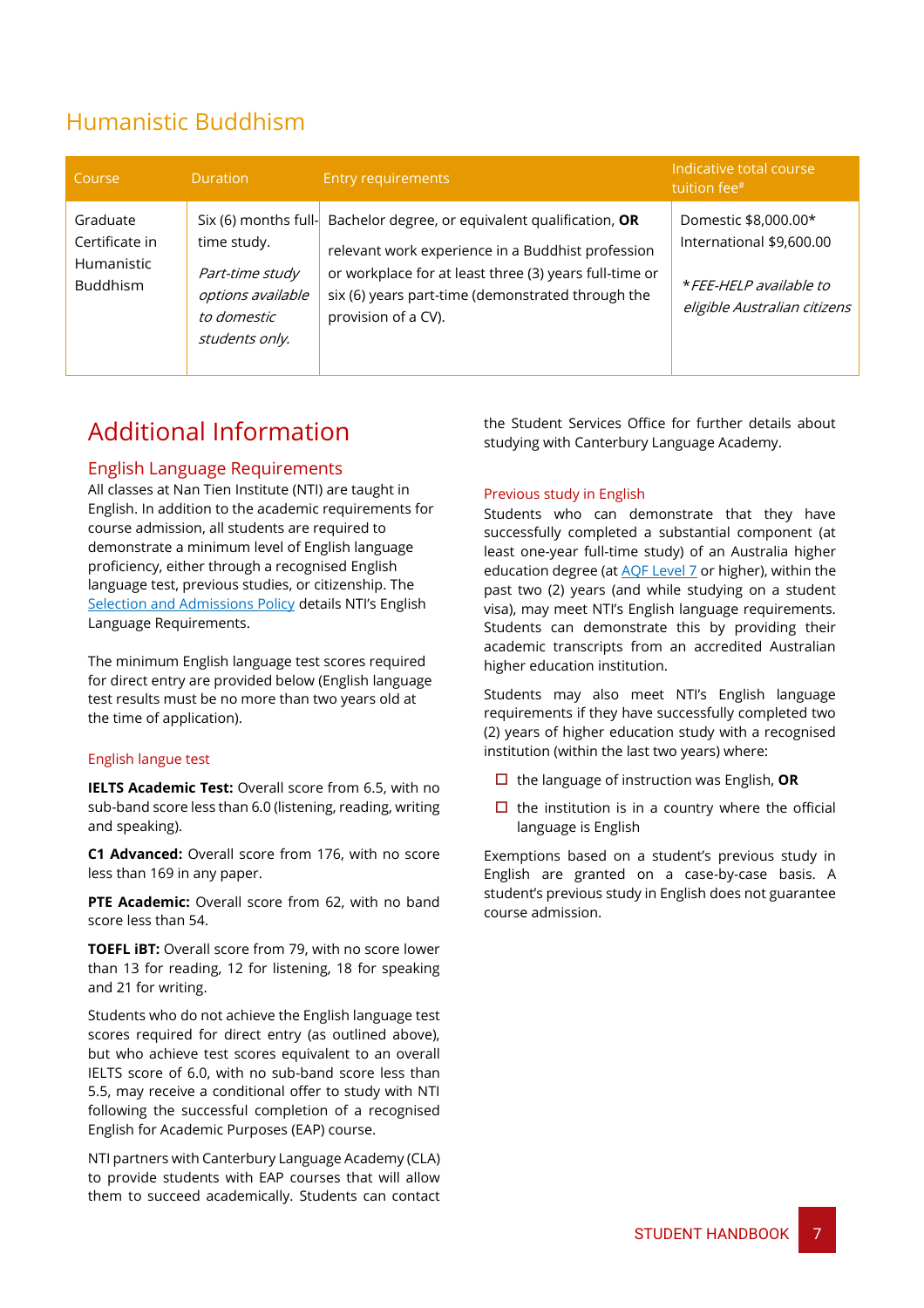### <span id="page-8-0"></span>Citizenship

Students who are a citizen of one (1) of the following countries may be exempt from providing evidence of English language proficiency:

- □ United Kingdom
- $\Box$  United States of America
- $\square$  New Zealand
- $\square$  Canada
- $\square$  Republic of Ireland

Exemptions based on a student's citizenship are granted on a case-by-case basis. Citizenship does not guarantee course admission.

Students who have any questions about the English language requirements for studying with NTI can contact Student Services for further information.

### <span id="page-8-1"></span>Students in final year undergraduate studies

Applicants who are in the final year of their undergraduate studies may submit a current official transcript showing their completed subjects and grades. Applicants may be granted conditional admission subject to the successful completion of the undergraduate degree prior to the commencement of the postgraduate course at Nan Tien Institute.

### <span id="page-8-2"></span>Tuition Fees

- $\Box$  #The indicative total course tuition fee stated for each course is an estimate based on the standard course duration, standard course progression, and the current tuition fee. The indicative total course tuition fee may increase if a student is required to repeat a subject, if additional electives are taken, or if electives are selected outside of the award course.
- $\Box$  NTI's tuition fees, non-tuition fees, and refunds are governed by th[e Fees, Charges and Refunds Policy.](https://policy.nantien.edu.au/student-services/fees-charges-and-refunds-policy)
- $\Box$  All fees are stated in Australian Dollars (AUD).
- $\Box$  Tuition fees are quoted for the 2022 academic year only. Tuition fees are subject to increase annually.
- $\square$  Tuition fees do not include non-tuition fees, cost of living in Australia, cost of study materials, travel, library charges, field trips or other incidentals, or Overseas Student Health Cover (OSHC).
- $\square$  Non-tuition fees are detailed in the table below, and are also outlined in the Fees and Charges Register attached to th[e Fees, Charges and Refunds](https://policy.nantien.edu.au/student-services/fees-charges-and-refunds-policy)  [Policy.](https://policy.nantien.edu.au/student-services/fees-charges-and-refunds-policy)

### <span id="page-8-3"></span>Non-Tuition Fees

| <b>Enrolment fees</b>                              |                                          |
|----------------------------------------------------|------------------------------------------|
| Domestic award enrolment fee                       | \$100.00 (Mental<br>Health courses only) |
| International award enrolment fee                  | \$100.00 per award                       |
| Reinstatement fee                                  | \$50.00                                  |
| Repeating subject tuition fee                      | Current full tuition<br>fee applicable   |
| Late payment fees                                  |                                          |
| Late payment of tuition fees                       | \$50.00                                  |
| Instalment plans                                   |                                          |
| Tuition fee instalment plans                       | \$0.00                                   |
| <b>Graduation fees</b>                             |                                          |
| Graduation ceremony attendance                     | \$50.00 per student<br>per ceremony      |
| Sundry fees                                        |                                          |
| Student ID card replacement                        | \$10.00                                  |
| Replacement testamur/ certificate<br>of attendance | \$50.00 each                             |
| Additional transcript                              | \$10.00 each                             |

### <span id="page-8-4"></span>International Student Rights and Responsibilities

### <span id="page-8-5"></span>ESOS Legislative Framework

Th[e Education Services for Overseas Students Act 2000](https://internationaleducation.gov.au/regulatory-information/pages/regulatoryinformation.aspx) (ESOS Act), establishes legislative requirements and standards to assure the quality of Australian education and training institutions offering courses to international students studying on a student visa.

Education institutions (such as NTI) can only deliver education services to international students on a student visa in Australia if they are registered on the [Commonwealth Register of Institutions and Courses](https://cricos.education.gov.au/default.aspx)  [for Overseas Students](https://cricos.education.gov.au/default.aspx) (CRICOS).

In order to be registered with CRICOS providers must have met, and continue to meet, the requirements of the ESOS Act and [National Code of Practice for](https://internationaleducation.gov.au/Regulatory-Information/Pages/National-Code-2018-Factsheets-.aspx)  [Providers of Education and Training to Overseas](https://internationaleducation.gov.au/Regulatory-Information/Pages/National-Code-2018-Factsheets-.aspx)  [Students 2018](https://internationaleducation.gov.au/Regulatory-Information/Pages/National-Code-2018-Factsheets-.aspx) (the National Code). NTI is a registered provider with CRICOS (provider code 03233C).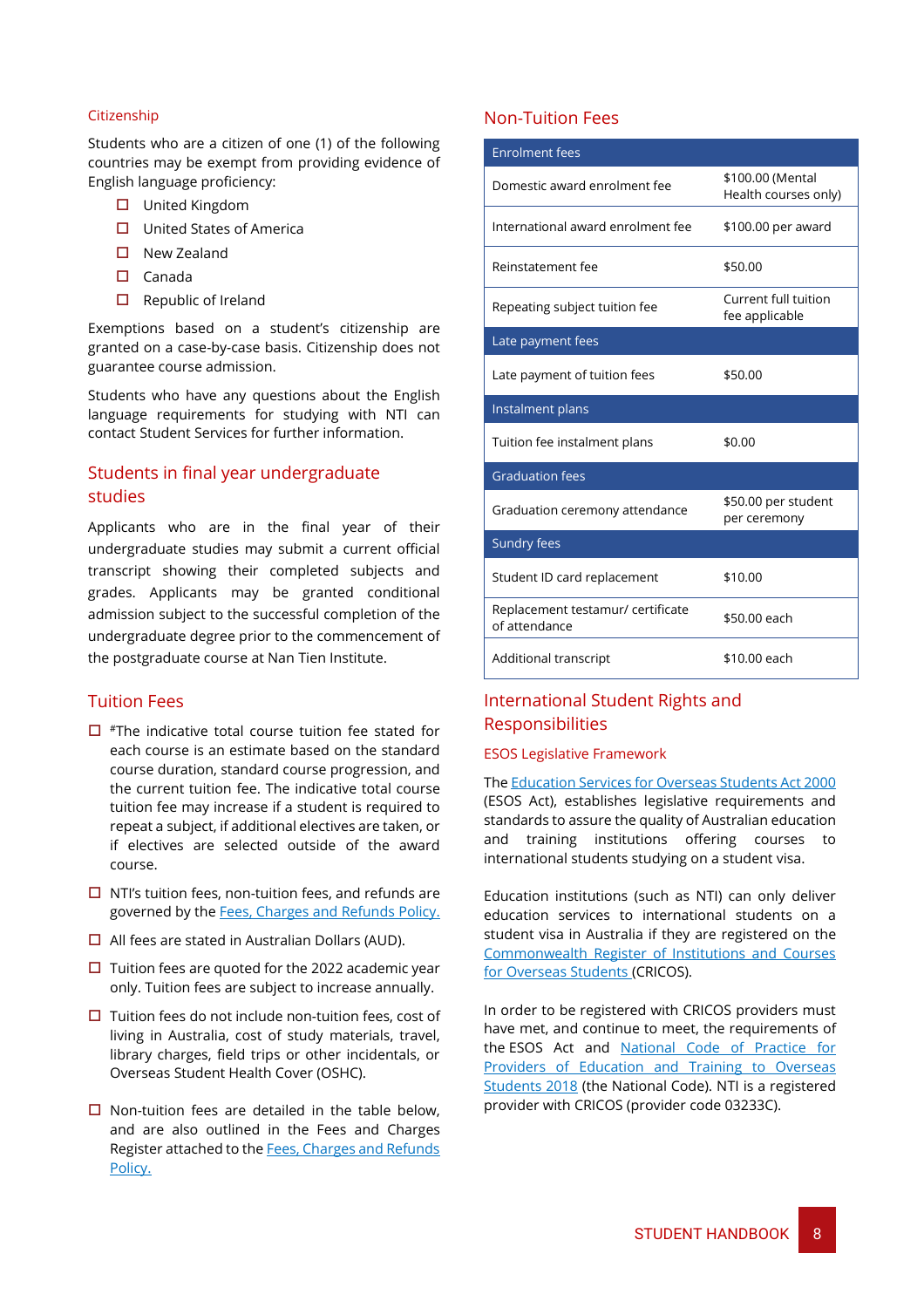International students studying with NTI have the following rights under the ESOS Act:

- $\Box$  The right to receive current and accurate information about NTI's courses, fees, modes of study, and other important information from NTI and your agent.
- $\Box$  The right to have access to support services, complaints processes, and information about changes to your enrolment with NTI.
- $\Box$  The right to sign a written agreement with NTI before paying your fees. A Letter of Offer and Acceptance Form issued by NTI form this written agreement. You are not required to pay any fees to NTI until you read your Letter of Offer, sign, and submit the Acceptance Form attached.
- $\Box$  The right to receive assistance under the [Tuition Protection Service](https://tps.gov.au/Home) (TPS). The TPS is a placement and refund service for international students, which protects students if an institution is unable to teach their course.

Institutions have the following responsibilities to international students under the ESOS Act:

- $\Box$  To offer orientation and support services to help you live and study in Australia.
- $\square$  To provide contact details for support staff available to help you.
- $\Box$  To let you know if you can apply for course credit
- $\Box$  To let you know when your enrolment with NTI can be deferred, suspended, or cancelled.
- □ To let you know NTI's requirements for satisfactory progress in the course you are studying, and the support services available to you if you are not progressing well.
- $\Box$  To let you know if attendance will be monitored for your course
- $\Box$  To let you know about NTI's complaints and appeals processes

Students can find more information about the student rights and institutional responsibilities legislated by the ESOS Act by visiting the [Department of Education,](https://internationaleducation.gov.au/regulatory-information/pages/regulatoryinformation.aspx)  [Skills and Employment](https://internationaleducation.gov.au/regulatory-information/pages/regulatoryinformation.aspx) website, or by visiting the Study [in Australia](https://www.studyinaustralia.gov.au/english/australian-education/education-system/esos-act) website. Further information about your student rights and responsibilities are provided within the International Student Guide.

#### <span id="page-9-0"></span>Student Visa Responsibilities

If you are studying with NTI on a student visa, you are responsible for complying with the conditions of your visa. The details and conditions of your student visa are stated in the visa grant letter issued by the [Department of Home Affairs](https://www.homeaffairs.gov.au/) (DHA). You can also check your visa status and conditions through [VEVO](https://immi.homeaffairs.gov.au/visas/already-have-a-visa/check-visa-details-and-conditions/check-conditions-online) (Visa Entitlement Verification Online). Some of your student responsibilities include:

### Reporting Your Residential Address and Change of Details

As per the ESOS Act, international students must update NTI of their Australian residential address **within seven (7) days of arriving in Australia.** To inform NTI, you must email the Student Services Office [\(enquiry@nantien.edu.au\)](mailto:enquiry@nantien.edu.au) to confirm your Australian residential address in writing.

You must inform the Student Services Office of any further changes to your Australian residential address (for example, if you move to a new house or apartment) within seven (7) days of the changes. You are also required to notify the Student Services Office if your other contact details change, such as your overseas address, phone/mobile number, personal email address, or emergency contact person. You must inform Student Services of any changes to these contact details via email, within seven (7) days of any changes.

#### Maintaining Overseas Student Health Cover

Overseas Student Health Cover (OSHC) is designed to cover the cost of basic medical and hospital care for international students while they study in Australia. **OSHC is compulsory** for your, your spouse/partner, and any dependants included on your student visa application. You must maintain OSHC for the entire duration of your studies with NTI. **DHA** advises that failure to provide proof of OSHC will result in your visa application being refused.

OSHC is provided by a number of different Australian health insurers. Please visit the [Private](https://www.privatehealth.gov.au/) Health website for more information on health insurers who offer OSHC. You can also find out more information on OSHC on the **Study in Australia** website.

### Maintaining Enrolment and Full-Time Study Load

International students studying on a student visa must maintain their enrolment in a registered course. If a student's enrolment is deferred, suspended, or cancelled, the ESOS Act requires NTI to report this change in enrolment status to DHA (please see the **Enrolment Suspension and Cancellation** section of the International Student Guide for more information).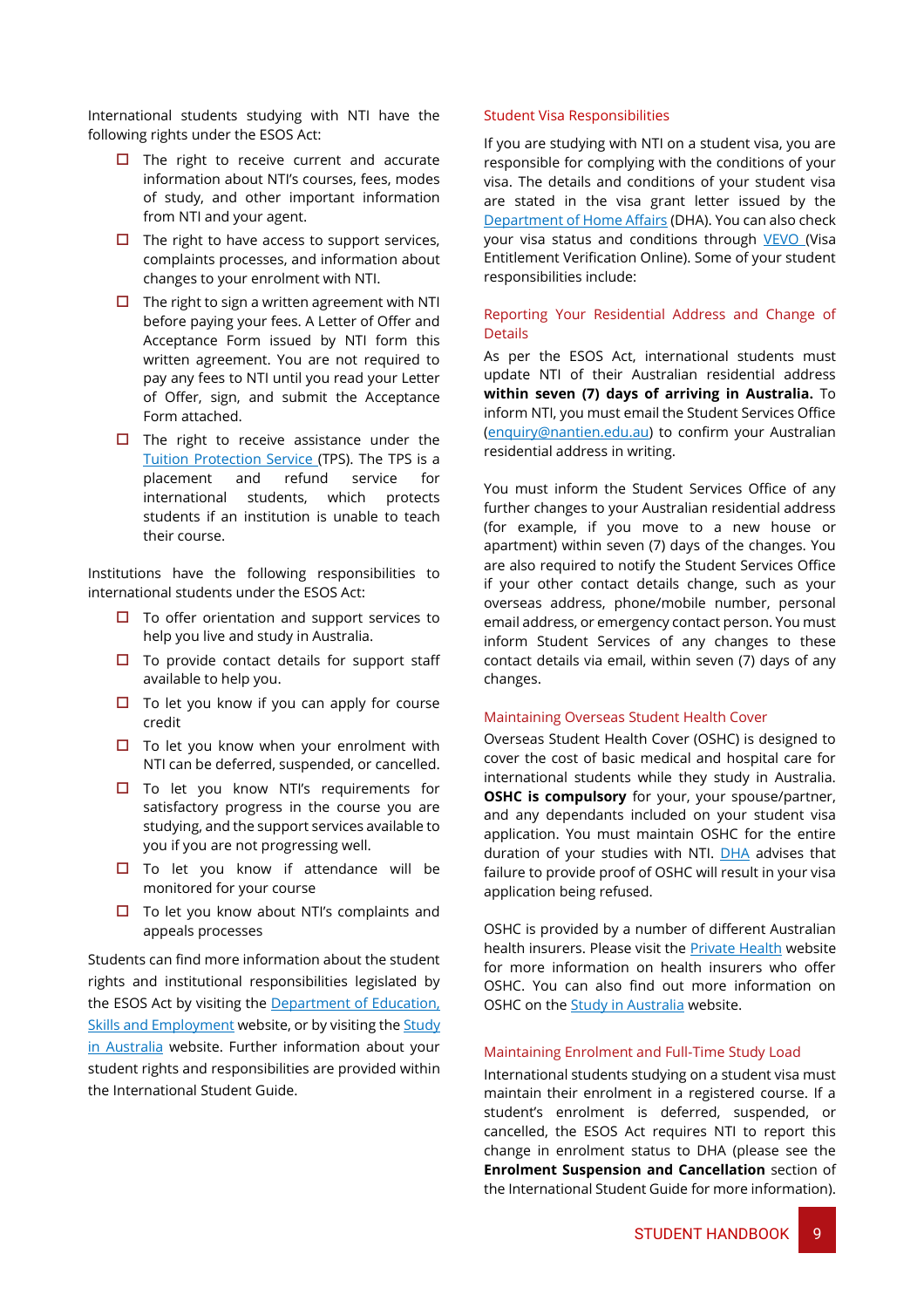You must complete your studies within the standard full-time duration of your course (as is registered with CRICOS). This means that you must maintain a full-time study load throughout your studies with NTI. The standard full-time study load is eight (8) subjects per year and four (4) subjects per semester. It is your responsibility to ensure that you maintain a full-time study load.

There are specific circumstances in which you may exceed the standard full-time duration of your course (such as an approved leave of absence). Further details about these circumstances are explained in the [Student Enrolment Policy.](https://policy.nantien.edu.au/student-services)

The duration of your course may be shortened if you receive recognition of prior learning (RPL). Further information about RPL is detailed below, and in the [Recognition of Prior Learning Policy.](https://policy.nantien.edu.au/student-services) If an approved RPL request results in reduced course duration, you will be informed in writing of this decision and the consequent shortening of your Confirmation of Enrolment (CoE).

International students can contact the Student Services Office with any questions they have regarding subject enrolment, subject withdrawal, reduction in study load, or applying for RPL.

#### Maintaining Satisfactory Course Progress

International students studying on a student visa must meet their course progress requirements. NTI's Student Enrolment Policy provides detailed information about the course progress requirements for international students.

A student who passes more than fifty per cent (50%) of the credit points they attempt in a semester will meet their course progress requirements.

**For example:** A student who is enrolled in four subjects (6 credit points each) in Semester 1, passes three subjects (18 credit points). As they have achieved 18 of their 24 credit points, they have met their course progress requirements.

A student who fails more than fifty per cent (50%) of the credit points they attempt in a semester will fail to meet their course progress requirements.

**For example:** A student who is enrolled in four subjects (6 credit points each) in Semester 2, fails three subjects (18 credit points). As they failed more than half of their total 24 credit points, they do not meet their course progress requirements.

If you do not meet your course progress requirements, you will be reported to your Head of Program and the Dean of Studies. An intervention strategy will be put in place to help you achieve satisfactory course progress going forward. Further information about informal and formal intervention strategies is detailed in the [Student Enrolment Policy.](https://policy.nantien.edu.au/student-services)

If you do not comply with an intervention strategy, or fail to achieve satisfactory course progress going forward, you may have your enrolment suspended or cancelled and will be reported to the DHA. Further information about suspension and cancellation of enrolment may be found below, or within the **Student** [Enrolment Policy.](https://policy.nantien.edu.au/student-services)

Any student with concerns about their course progress should contact their Head of Program [\(Faculty and](http://demo.nti.edu.au/about-us/faculty-and-staff/)  [Staff\)](http://demo.nti.edu.au/about-us/faculty-and-staff/) or the Student Services Office as soon as possible.

### Maintaining Education Arrangements for School-Age Dependants

International students travelling to Australia with school-age dependents (children aged between 5 and 18 years) may be required to arrange schooling/education for their dependents. You should refer to the [DHA website,](https://immi.homeaffairs.gov.au/visas/getting-a-visa/visa-listing/student-500#When) and the conditions listed on your visa grant letter for further information. School fees in Australia vary depending on the age of a child, whether a school is public or private, and which state or territory the school is located in. Please refer to the [Study in Australia website](https://www.studyinaustralia.gov.au/english/australian-education/bringing-your-children) for further information.

### Not Exceeding the Restricted Work Hours

International students can work a maximum of forty (40) hours every two weeks (also known as a fortnight) during the semester, and unlimited hours during semester breaks. International students (and any family members accompanying them to Australia) must not start working in Australia until the student's course officially starts (for example, when the student's first semester begins).

You can contact the Student Services Office to request a Holiday Letter which confirms your enrolment with NTI, and also confirms NTI's semester dates (including breaks).

Students working in Australia should refer to the [DHA](https://immi.homeaffairs.gov.au/visas/already-have-a-visa/check-visa-details-and-conditions/see-your-visa-conditions?product=500)  [website](https://immi.homeaffairs.gov.au/visas/already-have-a-visa/check-visa-details-and-conditions/see-your-visa-conditions?product=500) and the [Study in Australia website](https://www.studyinaustralia.gov.au/English/Live-in-Australia/Work/your-work-rights-explained) for further information about work restrictions associated with a student visa. Further information about the rights and conditions for international students working in Australia can be found in the **Student Safety and**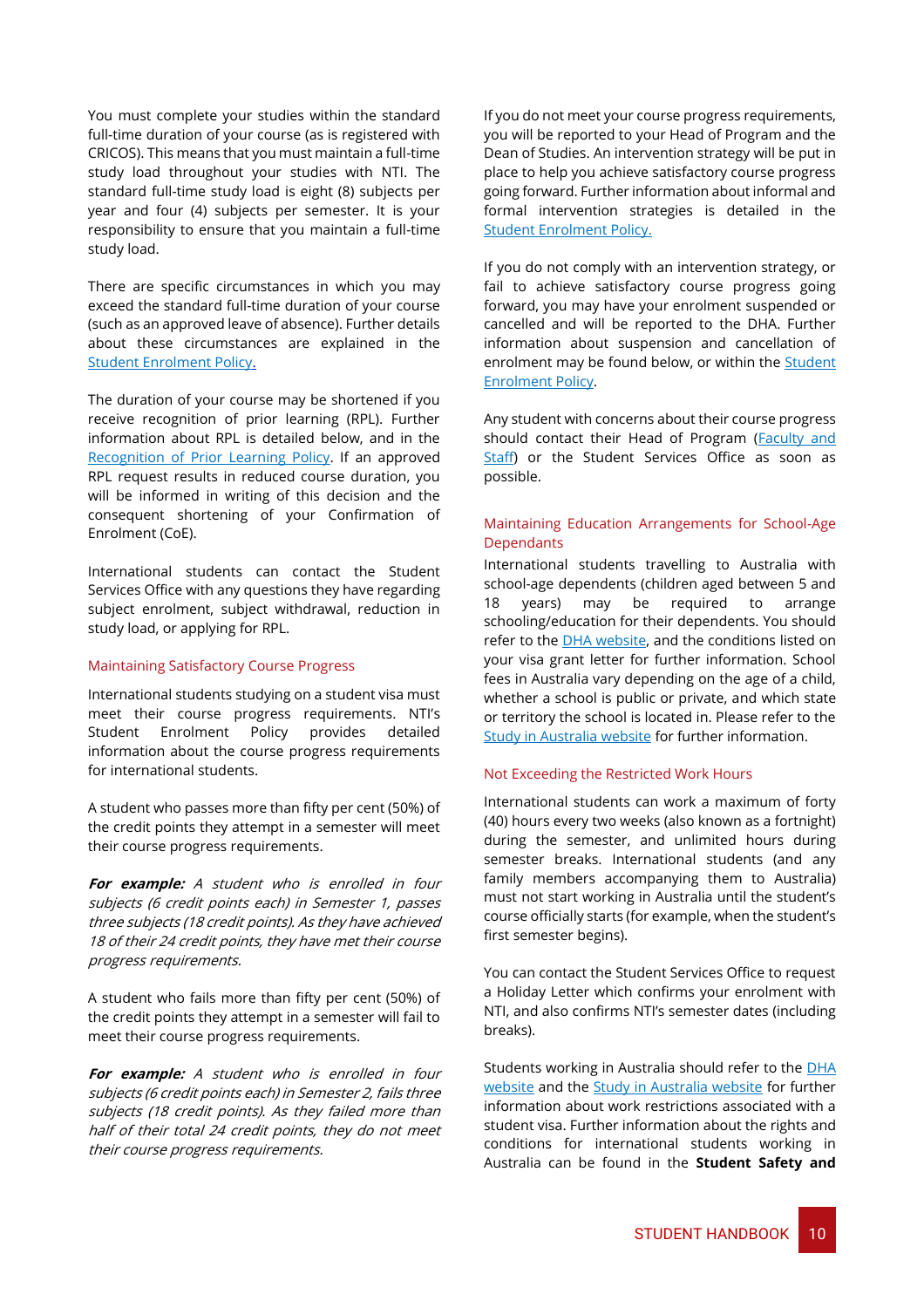**Wellbeing** section of the **International Student Guide**.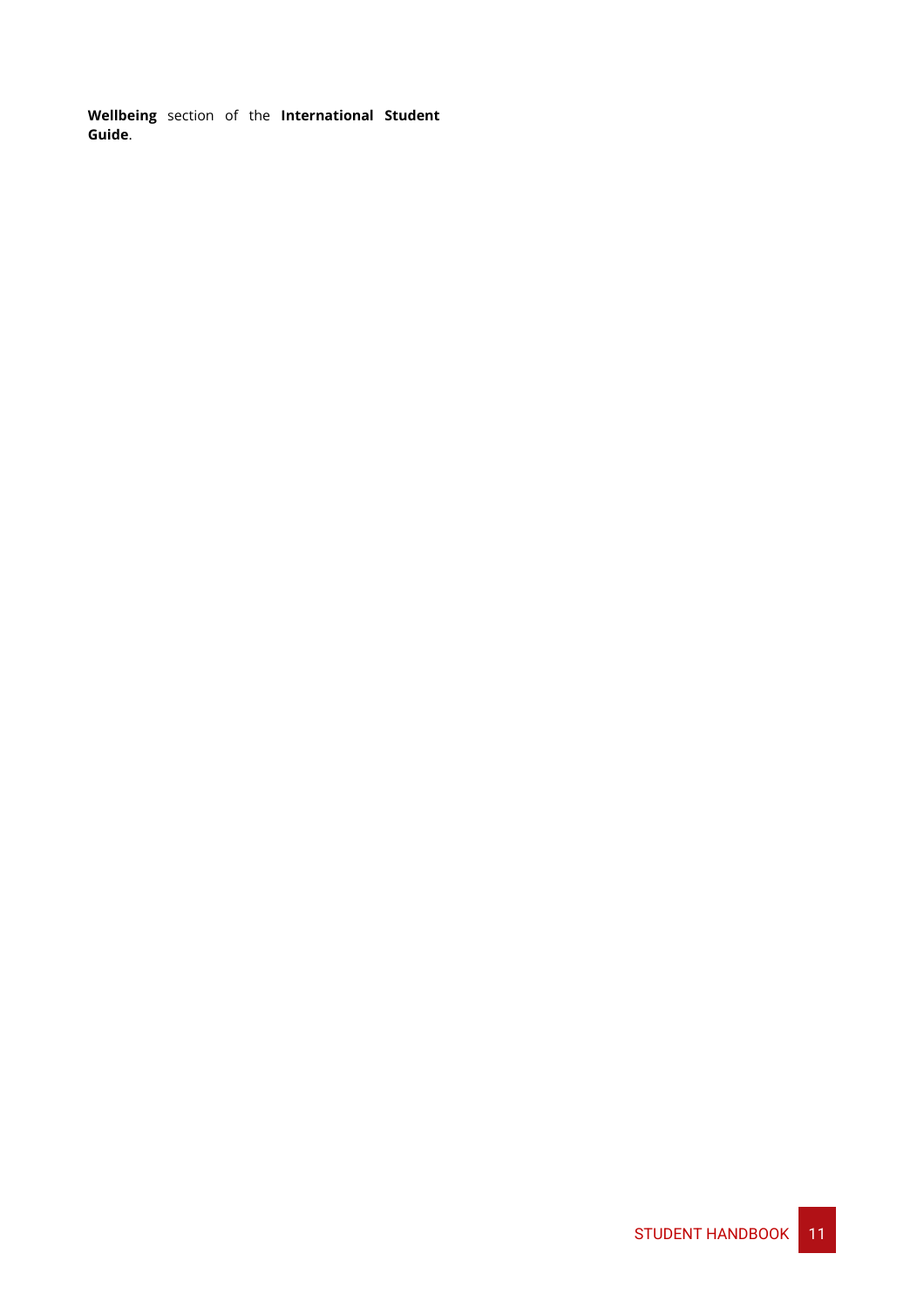# <span id="page-12-0"></span>**SECTION 3 COURSE INFORMATION**

# <span id="page-12-1"></span>**Applied Buddhist Studies**

### <span id="page-12-2"></span>Program Introduction

Buddhism is 2,500 Years old. The art of quiet contemplation seems a world apart from the frantic competition of modern life and work. Yet Buddhist philosophy trains the skilful mind to see human values and understand the causes and effects of human action. Deep reflection on the Buddhist story brings new perspectives to people who work in teaching and the caring professions. You can also apply Buddhist teachings to business in the pursuit of ethical enterprise and environmental conservation. In this program, the theory of Buddhism and other religious systems is integrated with experiential learning and meditation, giving a personal experience of Buddhist spiritual values in daily life.

The program is organised in three (3) levels – Graduate Certificate, Graduate Diploma and Master of Arts – which form a nested sequence of courses. The flexible structure allows you to pursue your studies as far as your interests take you.

# <span id="page-12-3"></span>Graduate Certificate in Applied Buddhist Studies

CRICOS Course Code: **072349G** CRICOS Provider Number: **03233C**

**Duration:** One (1) semester of full-time study or equivalent in part-time study (domestic students only). On the successful completion of the Graduate Certificate, you can proceed to the Graduate Diploma and the Master of Arts (Applied Buddhist Studies) with credits from the subjects already completed.

**Course Structure:** The qualification requires the completion of 4 (four) subjects (24 credit points) as follows:

### **One (1) core subject:**

ABS901 Introduction to Buddhism

**Three (3) electives** from the Applied Buddhist Studies Program but may include one (1) subject from the Health and Social Wellbeing Program or the Humanistic Buddhism Program:

NTI900 Critical Inquiry ABS902 Mindfulness: Theory and Practice ABS903 Research Methods of Religious Studies ABS904 Buddhist Ethics ABS920 Buddhism and Interreligious Understanding ABS921 Buddhism, Environment and Sustainability ABS922 Buddhism and Modern Society ABS923 Health as Buddhist Practice ABS930 Tradition and Change ABS931 Selected Readings of Buddhist Meditation Literature ABS932 Mindfulness and Conflict Transformation ABS933 Buddhist Art as Visual Communication ABS940 Naturalisation of Buddhism in China and Beyond ABS941 Indian Buddhism ABS942 Buddhist Theories of Mind ABS943 Meditation Practices in Chinese Buddhism ABS944 Mindfulness and Cognitive Science

Note: Not all electives are offered each semester. Please check on the NTI website, or with the Student Services Office on the scheduled subjects.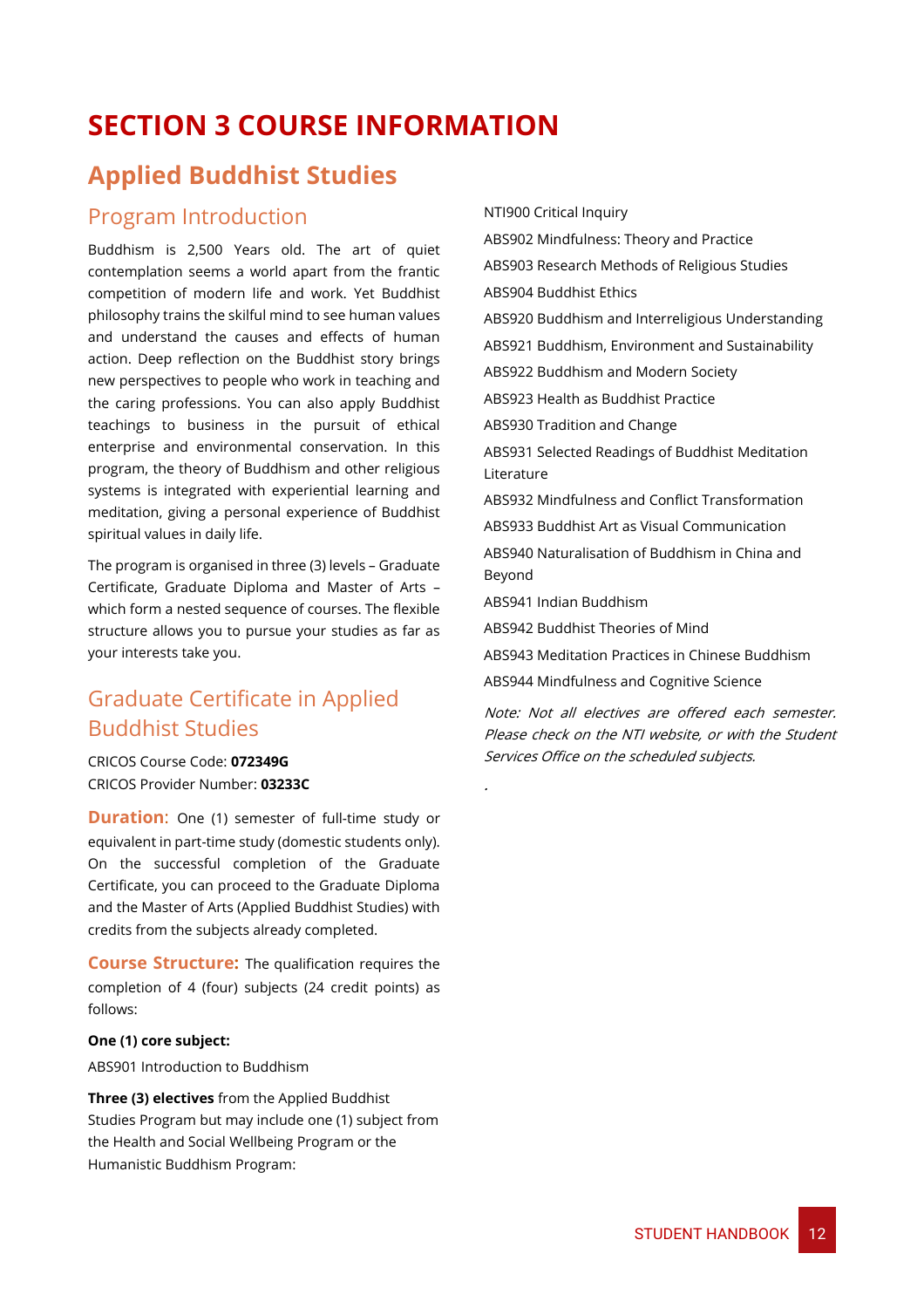### <span id="page-13-0"></span>Graduate Diploma in Applied Buddhist Studies

CRICOS Course Code: **072350D** CRICOS Provider Number: **03233C**

**Duration:** Two (2) semesters of full-time study or equivalent in part-time study (domestic students only). On the completion of the Graduate Diploma, you can proceed to the Master of Arts (Applied Buddhist Studies) with credits from the subjects already completed.

**Course Structure**:The qualification requires the completion of 8 (eight) subjects (48 credit points) as follows:

#### **Two (2) core subjects:**

ABS901 Introduction to Buddhism ABS902 Mindfulness: Theory and Practice

**Six (6) electives** from the Applied Buddhist Studies Program but may include a maximum of two (2) subjects from the Health and Social Wellbeing Program or the Humanistic Buddhism Program:

NTI900 Critical Inquiry

ABS903 Research Methods of Religious Studies

ABS904 Buddhist Ethics

ABS920 Buddhism and Interreligious Understanding

ABS921 Buddhism, Environment and Sustainability

ABS922 Buddhism and Modern Society

ABS923 Health as Buddhist Practice

ABS930 Tradition and Change

ABS931 Selected Readings of Buddhist Meditation Literature

ABS932 Mindfulness and Conflict Transformation

ABS933 Buddhist Art as Visual Communication

ABS940 Naturalisation of Buddhism in China and Beyond

ABS941 Indian Buddhism

ABS942 Buddhist Theories of Mind

ABS943 Meditation Practices in Chinese Buddhism

ABS944 Mindfulness and Cognitive Science

Note: Not all electives are offered each semester. Please check on the NTI website, or with the Student Services Office on the scheduled subjects.

### <span id="page-13-1"></span>Master of Arts (Applied Buddhist Studies)

CRICOS Course Code: **072351C** CRICOS Provider Number: **03233C**

**Duration:** Three (3) semesters of full-time study or equivalent in part-time study (domestic students only).

**Course Structure:** The qualification requires the completion of ten (10) subjects and a Research Project (total 72 credit points) as follows:

#### **Four (4) core subjects:**

ABS901 Introduction to Buddhism ABS902 Mindfulness: Theory and Practice ABS904 Buddhist Ethics ABS950 Research Project (12 credit points)\* \*Subject to approval and may be substituted by two (2) 6 credit point elective subjects.

**Seven (7) electives** from the Applied Buddhist Studies Program but may include a maximum of three (3) subjects from the Health and Social Wellbeing Program or the Humanistic Buddhism Program.

NTI900 Critical Inquiry

ABS903 Research Methods of Religious Studies

ABS920 Buddhism and Interreligious Understanding

ABS921 Buddhism, Environment and Sustainability

ABS922 Buddhism and Modern Society

ABS923 Health as Buddhist Practice

ABS930 Tradition and Change

ABS931 Selected Readings of Buddhist Meditation **Literature** 

ABS932 Mindfulness and Conflict Transformation

ABS933 Buddhist Art as Visual Communication

ABS940 Naturalisation of Buddhism in China and Beyond

ABS941 Indian Buddhism

ABS942 Buddhist Theories of Mind

ABS943 Meditation Practices in Chinese Buddhism

ABS944 Mindfulness and Cognitive Science

Note: Not all electives are offered each semester. Please check on the NTI website, or with the Student Services Office on the scheduled subjects.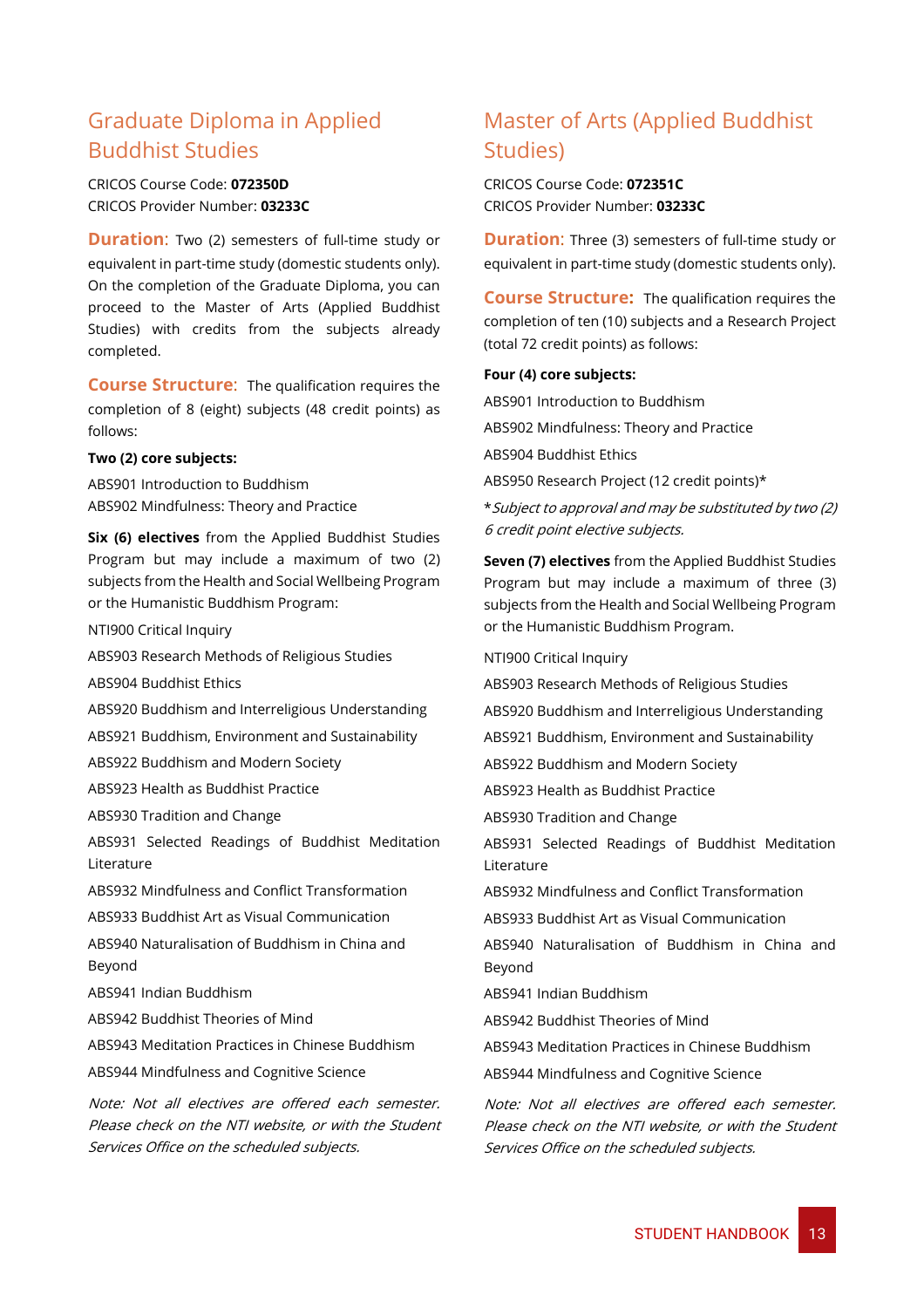### <span id="page-14-0"></span>Course Advice

**Contact:** Venerable Dr Juewei Acting Head of Program, Applied Buddhist Studies **Email:** [juewei@nantien.edu.au](mailto:juewei@nantien.edu.au)

### <span id="page-14-1"></span>Subject Information

### **ABS901 Introduction to Buddhism**

### **Credit points**: 6 (six)

**Type:** Core for all courses in Applied Buddhist Studies Program

This subject is an introduction to the fundamentals of Buddhist thought. Students will examine ideas around the origin and development of Buddhism, key Buddhist doctrines, and the basic concepts of Buddhist philosophy across various traditions. The spiritual meaning of life from the Buddhist perspective will be critically examined. The role of Buddhist philosophy, meditation, and practice in approaching morality and ethics, as well as contemporary developments in global Buddhism, will be introduced and critically appraised.

This subject contributes to the course aims through its (a) in-depth introduction to key concepts and practices of the Buddhist tradition across sectarian and historical boundaries, from its origin to later developments spanning 2,500 years; (b) reflective critical student essay and presentation showing evidence of application of religious studies and/or social science research methods; and (c) critical, inquiring assimilation of Buddhist philosophy and practice through open debate and discussion, innovative angles of interpretation, and experiential immersion in meditation. This subject provides the essential foundation for further studies in Buddhism and a portal to other subjects such as Healing Traditions: Buddhism and Psychotherapy, Mindfulness: Theory and Application, and Philosophy of Mind in Buddhism.

### **ABS902 Mindfulness: Theory and Practice**

### **Credit points**: 6 (six)

**Type:** Core for Graduate Diploma of Applied Buddhist Studies and Master of Arts (Applied Buddhist Studies); elective for Graduate Certificate in Applied Buddhist Studies.

This subject examines the systems of meditative practice taught in Buddhist traditions, focusing on mindfulness as the key component in the Buddhist doctrinal framework. It explores the theoretical foundations for meditative practice as well as the practical methods and techniques of meditation, and it also looks at the variety of applications of mindfulness in new contexts and environments. The subject places emphasis both on theory and on practice: apart from the study and critical examination of primary and secondary sources on Buddhist meditation, the students also explore several techniques and aspects of mindfulness in practice. They are expected to devote two hours per day to the practice of mindfulness and record and reflect on their experiences. The classes are accompanied by practical sessions of meditation as appropriate to the development of each topic.

### **ABS903 Research Methods of Religious Studies**

### **Credit points**: 6 (six)

**Type:** Elective for all courses in Applied Buddhist Studies.

This subject is an introduction to critical thinking and the various modes of research used in Applied Buddhist Studies. The basic skills and processes associated with developing research questions, reviewing relevant literature and conducting research will be discussed. Qualitative and quantitative research methods will be reviewed.

The subject will also cover key basic principles in academic writing, including referencing and citation methods. As part of the subject, students will be encouraged to develop their own original ideas and formulate research proposals that demonstrate their understanding of applied research. This subject particularly focuses on the principles of research and critical evaluation, which are key skills required in the process of reviewing and expanding the literature based on Buddhism and its applications. The subject also covers the basics in academic writing to help students present discussion and arguments effectively in written form.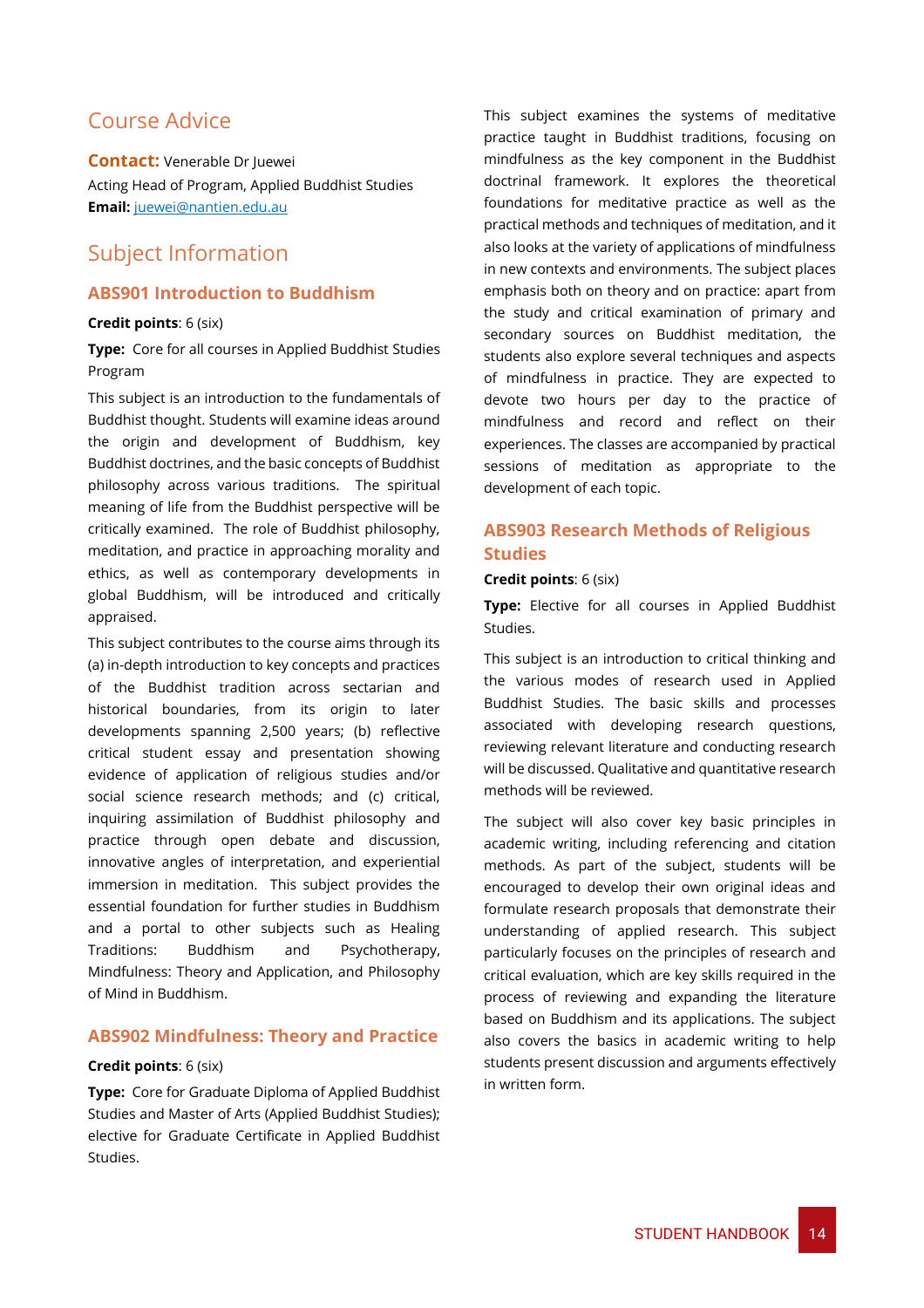### **ABS904 Buddhist Ethics**

#### **Credit points**: 6 (six)

**Type:** Core for the Master of Arts (Applied Buddhist Studies) and elective for Graduate Certificate in Applied Buddhist Studies and Graduate Diploma of Applied Buddhist Studies.

This subject provides an overview of Buddhist ethics in different traditions; it also examines issues arising from their application in the contemporary world. After outlining the framework of Buddhist ethics, a number of contemporary issues are reviewed and discussed using the lens of Buddhist ethical traditions: issues examined include the natural world (environment, animals, conservation), abortion, suicide, euthanasia, war, gender and sexuality, economics, social responsibility, health etc.

Increasing individual ethical behaviour is at the heart of Buddhist traditions: understanding the nature of ethical choices and behaviours is also fundamental to a sound comprehension of Buddhism. This subject presents an introduction to the major areas of ethical consideration important in Buddhist teachings and then critically investigates the Buddhist response in relation to contemporary moral dilemmas, thereby highlighting possible contributions from - or gaps in traditional Buddhist paradigms and perspectives.

### **ABS920 Buddhism and Interreligious Understanding**

### **Credit points**: 6 (six)

**Type:** Elective for all courses in Applied Buddhist Studies

The subject focuses on a theory of religion, spirituality, and interfaith dialogue. Firstly, it presents secularisation processes and outlines the foundations of religious studies, it then proceeds with an examination of fundamental issues in the history and development of the major world religions, including Christianity, Islam, Hinduism, and Buddhism from a comparative and interfaith perspective. In the theoretical component, the major methodological approaches will be presented and examined, and in the practical part readings of key texts, related to the subject outlined, will be discussed in the context of modern societal problems such as economic, political and gender issues, and approaches to conflict resolution and peace. The subject outlines the main features of contemporary feminist philosophy of religion, drawing particularly from the works of Luce Irigaray. Additionally, the subject aims to investigate the role and future of religion and interfaith dialogue in our globalised world. Students will also explore how Buddhist perspectives could inform and contribute to contemporary interfaith dialogue.

### **ABS921 Buddhism, Environment and Sustainability**

### **Credit points**: 6 (six)

**Type:** Elective for all courses in Applied Buddhist Studies

This subject examines the relationship between Buddhist traditions, including contemporary Buddhist practice, and global issues in sustainability and environment. It explores both classic and new sources of Buddhist environmentalism, as well the position of environmentalism from other spiritual paths. Spiritual traditions have a key role in engaging creative responses to environmental and associated social challenges. This subject will analyse scales of Buddhist environmentalism from the global to the personal and situate them in both local and global geographic contexts. The subject places emphasis both on theory and on practice: apart from the study and critical examination of primary and secondary sources on Buddhist environmentalism, students will participate in field activities examining local environmental issues. The theoretical framework, which is accompanied by practical field sessions on local environmental issues included as appropriate in the time devoted to each topic.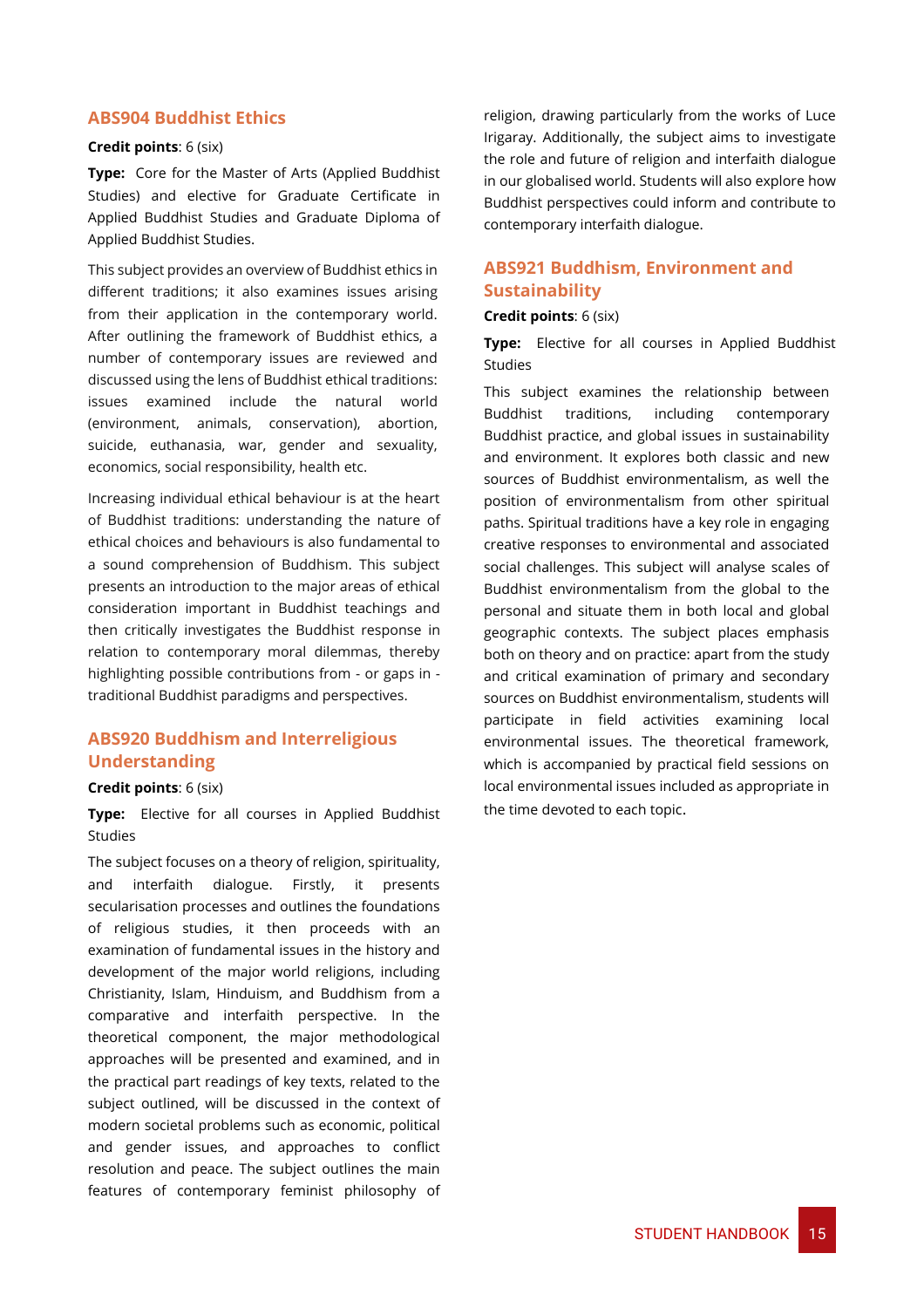### **ABS922 Buddhism and Modern Society**

#### **Credit points**: 6 (six)

**Type:** Elective for all courses in Applied Buddhist Studies

The various schools of Buddhism teach systems of beliefs and practices based on the principles of change and inter-dependence. This subject surveys how major Buddhist Schools today respond to contemporary issues and events around the world by adapting and reinterpreting the ancient doctrines to the modern world. This process is studied in both directions: how traditional Buddhist communities adapt to modernity and how Buddhist teachings are interpreted, reinvented or embraced. The topics include Buddhist responses to globalisation, science and technology, economics, consumerism, workplace management, ethical leadership, bio-ethics, gender issues and environmental sustainability. This subject will provide an opportunity to discuss how Buddhists in East Asia, South Asia and the west can continue to grow the religion in the future.

### **ABS923 Health as Buddhist Practice**

#### **Credit points**: 6 (six)

**Type:** Elective for all courses in Applied Buddhist Studies

This subject will explore the meaning of health and illness and how different traditions - especially the Greek-origin European 'science' tradition, Indian-origin Buddhist understandings, and traditional Chinese medical approaches - conceive of and act on mindbody health and ill health. The subject content will include the philosophy, history and political economy of health practices as they have developed within different cultural and environmental contexts. Students will be introduced to a range of different medical approaches including indigenous Australian, Ayurveda and traditional Chinese as well as examining the reality of mainstream science-based medicine as it exists in Western societies.

A range of practices that are said to influence health will be taught. Students will be asked to adopt and critically examine the impact of one practice on their own health. How does one's own experience compare to the reported expected outcomes and evidence base for this practice? What does the practice tell us about the ideas that are the implicit underpinnings of such a practice? It is hoped that the mix of theoretical input

and student experiences will allow us to explore health and illness in depth and in new ways.

### **ABS930 Tradition and Change**

#### **Credit points**: 6 (six)

**Type:** Elective for all courses in Applied Buddhist Studies

The subject is intended as a comprehensive survey of Buddhism from its early beginnings to the present day. It aims to give students an insight into the origins and the spread of Buddhism across Asia and beyond. The course will familiarise students with the rich spectrum of Buddhist traditions and schools of philosophy and give an overview of their developments from the early beginning till the present day. Special attention will be given to the rich variety of Buddhist practices, particularly to meditation.

The lectures will provide a comprehensive survey of tradition and change in Buddhist thought and practices throughout the history, while specific topics (such as politics, gender issues, society and environment in Buddhist context) will be investigated through film viewing, seminars, group discussions and projects. Exploration of various facets of Buddhism will provide an opportunity for deeper appreciation and understanding of Buddhism as a living tradition, which is expanding fast beyond Asia and becoming a transnational religion of the 21st century.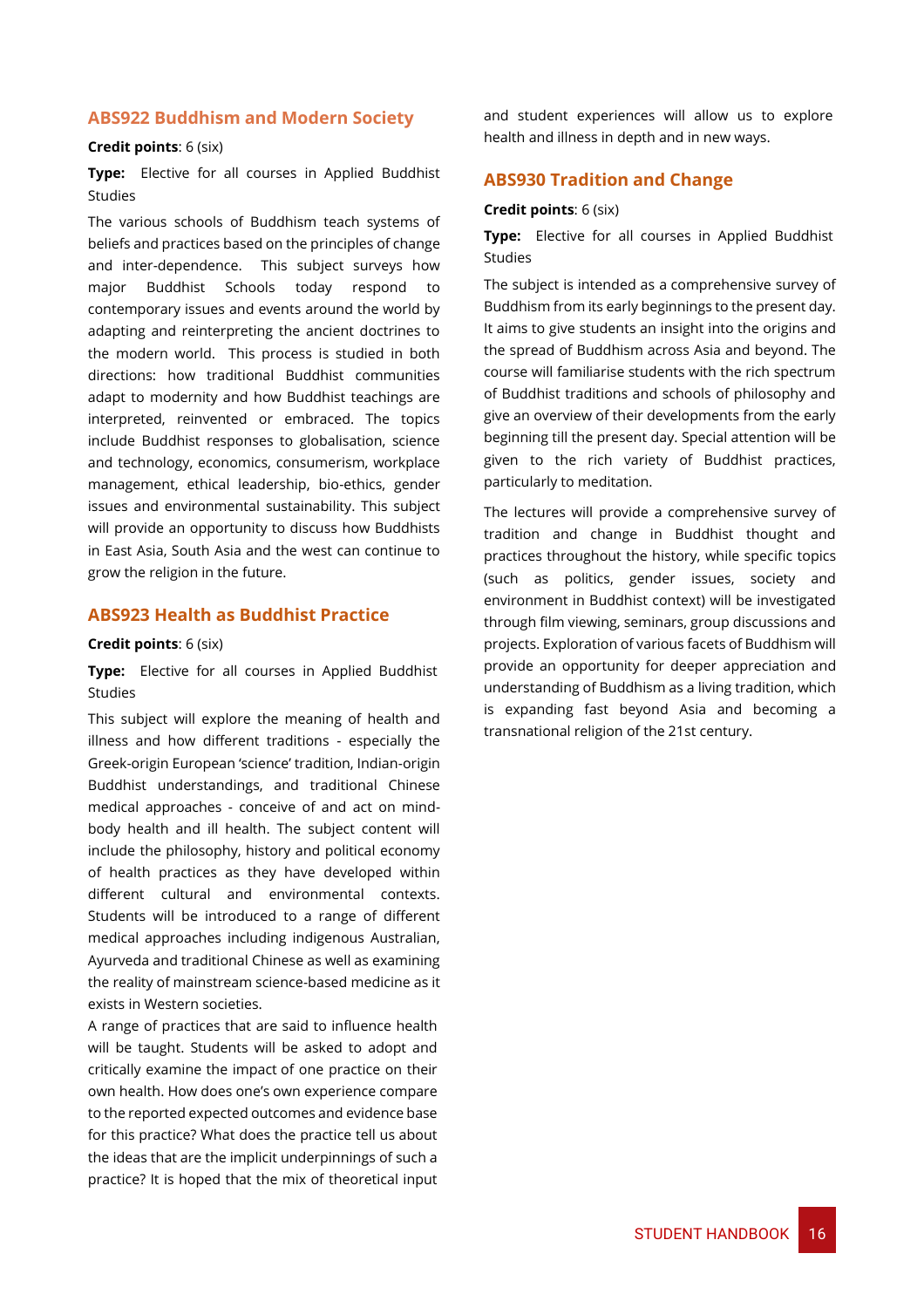### **ABS931 Selected Readings of Buddhist Meditation Literature**

#### **Credit points**: 6 (six)

**Type:** Elective for all courses in Applied Buddhist Studies

The subject aims to cultivate students' analytical ability and understanding of Buddhist textual traditions from which the teachings and practices of modern Buddhism have developed.

It focuses on textual representations of Buddhist meditation (mindfulness in particular) which is perceived to be at the heart of Buddhism. The subject explores how different methods of meditative practices are viewed and presented in some of the most influential texts on Buddhist meditation (such as the Satipaṭṭhāna-sutta) within major Buddhist traditions. The selected texts on meditation are read in English translation, critically analysed, and their relevance for contemporary meditation practices discussed and reflected upon. Since the texts read in this course are on meditation, various meditative techniques are also explored in practice.

The subject informs students on different methodological approaches to textual analysis, provides foundations and background for a deeper understanding of Buddhist meditation within its historical and cultural framework and its relation to contemporary meditation practices such as mindfulness, applied in a variety of new contexts.

### **ABS932 Mindfulness and Conflict Transformation**

### **Credit points**: 6 (six)

**Type:** Elective for all courses in Applied Buddhist **Studies** 

The subject explores Buddhist peace work and conflict transformation strategies for social well-being and peaceful co-existence. It presents "good practices" of Buddhist inclusive communities, characteristics and benefits of a moral culture (such as keeping peace with nature, non-violence, Buddhist peace principles and ethics, etc.). Since the preparation for peace on the social level has to start with individual transformation, the greater part of the course will be dedicated to intrapsyche change based on mindfulness theory and practice.

The students will explore several techniques and aspects of conflict transformation combined with mindfulness in practice. They are expected to devote two hours per day to the practice of mindfulness in the conflict transformation process and record and reflect on their experiences. The subject assumes a basic knowledge of Buddhism or elements of mindfulness achieved through the preliminary readings.

### **ABS933 Buddhist Art as Visual Communication**

### **Credit points**: 6 (six)

**Type:** Elective for all courses in Applied Buddhist Studies

The aim of this subject is to teach the knowledge and interpretative skills necessary to fully engage with Buddhist material culture. The subject will be structured thematically across four (4) days, with the fifth day for presentations during an excursion to the Art Gallery of NSW. It will start with a brief assessment of Buddhist visual culture, before presenting the evolution of the image of the historical Buddha Sakyamuni, including aniconic and synoptic representations. Other sessions will include an analysis of the characteristics and distinguishing qualities of diverse buddhas and bodhisattvas (with special attention to Avalokitesvara); symbols that convey the values and beliefs of Buddhism; the generation of merit through commissions; the visualisation of a deity; and the power of inscribed dharani and 'seed' syllables.

In this intensive course there will be sessions devoted to the visual communication of Buddhist teachings, e.g., the Wheel of the Six Realms of Existence, the Pure Lands, and the mandala. Select teachers, such as the First Patriarch of Zen, Bodhidharma, and noted monks, lamas, and laymen, will be considered as well.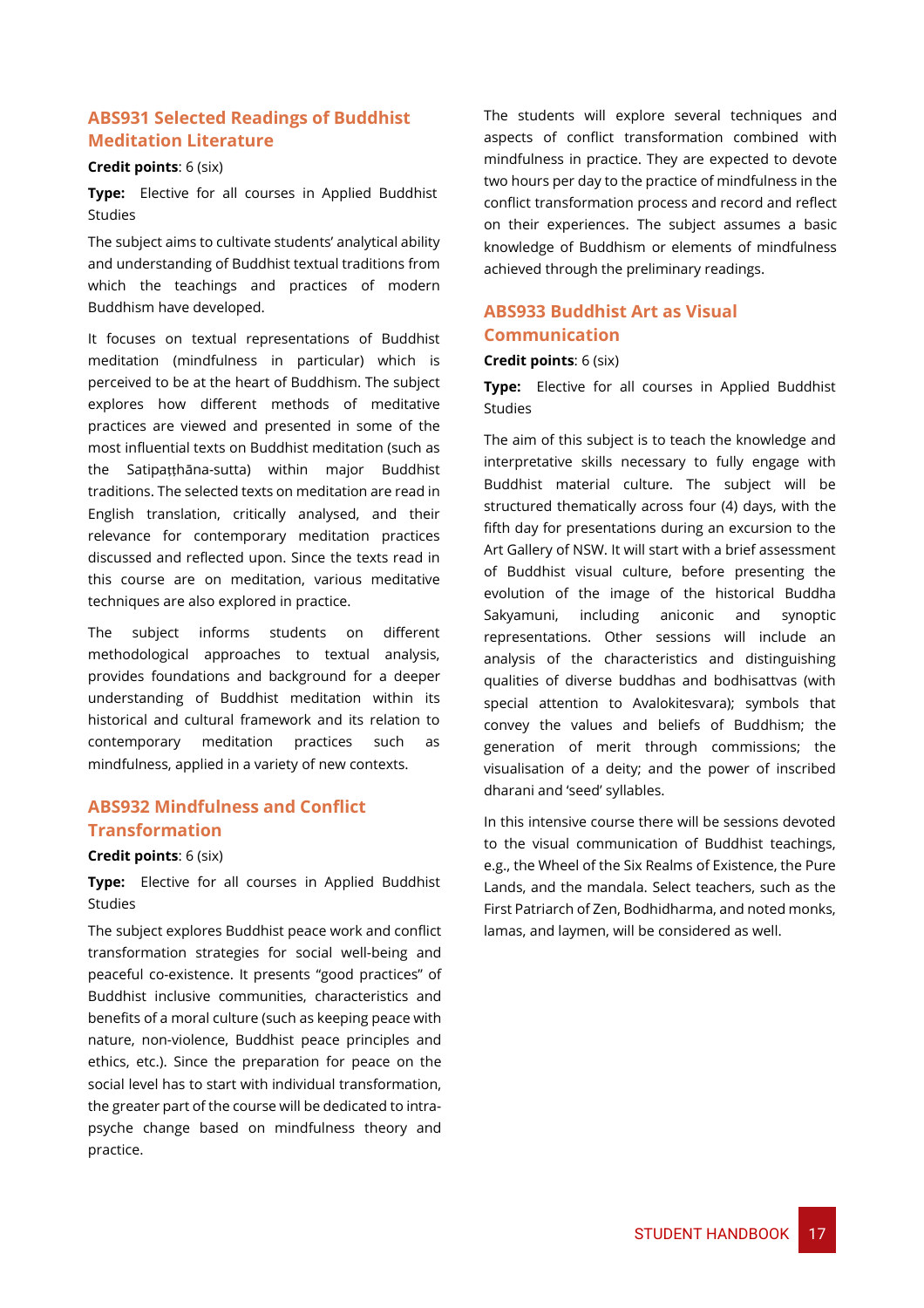### **ABS940 Naturalisation of Buddhism in China and Beyond**

#### **Credit points**: 6 (six)

**Type:** Elective for all courses in Applied Buddhist Studies

This subject is divided into two parts. The first part provides a historical survey of the impact of the different Buddhist traditions on Chinese culture and vice versa. China is selected because of the successful sinicisation process that includes the transformation of various Buddhist traditions and their interactions with indigenous philosophy, culture and religious practices from the turn of the Common Era to the present. The second part of the subject continues the exploration of how this naturalised form of Buddhism maintains its relevance to communities worldwide. In this final section, the successful acculturation process (as seen in Buddhism becoming one of the three pillars of traditional Chinese religions) is also examined in the light of how Humanistic Buddhism can play a role in global Buddhist communities in the 21st century.

### **ABS941 Indian Buddhism**

### **Credit points**: 6 (six)

**Type:** Elective for all courses in Applied Buddhist Studies

The foundations of all later schools of Buddhism were laid in India, this course focuses specifically on doctrinal and historical events that were formative of the entire tradition before its eventual decline and disappearance from India. This course recounts the history of Indian Buddhism and covers the teachings and precepts of the different perspectives held in that period. After initial thematic approaches, the course then focuses on specific sites as heuristic windows to explore key issues relevant to Indian Buddhism, e.g. the role of Aśoka, the varieties of textual evidence, the accounts of Chinese pilgrims etc.

### **ABS942 Buddhist Theories of Mind**

### **Credit points**: 6 (six)

**Type:** Elective for all courses in Applied Buddhist Studies

This subject aims to introduce to students the philosophy of mind and consciousness and approaches to psychology in early Buddhism and Indian Mahayana Buddhism. The focus of the subject will be on the Yogacara school of Mahayana Buddhism. However, as it is important for students to be familiar with pre-Yogacarin Buddhist thought, the subject will begin with an introduction to the conception of mind in early Buddhism. Then, both the thoughts of the Prajnaparamita Sutras and that of the Madhyamaka School will be taught. Following that, the subject turns to the Yogacara School and focuses on various topics related to the notions of mind and consciousness, the psychology of freedom, rational psychology, and salient Yogacara and Madhyamaka features of Buddhist Tantric psychology.

### **ABS943 Meditation Practices in Chinese Buddhism**

#### **Credit points**: 6 (six)

**Type:** Elective for all courses in Applied Buddhist Studies

This course will offer students an intellectually engaged study of the tradition and meditation practices of Chinese Chan (later Japanese Zen) Buddhism, strongly based in the experience of the practice itself. The course will proceed by continually interweaving direct meditation experience with historically informed critical reflection upon Chan and its underlying tenets and philosophy, in a way that will both build on and enrich studies in Buddhist meditative thought and practices encountered in other NTI course offerings.

The unit will provide an overview of the historical and cultural circumstances that shaped the Mahayana tradition of Chan ('Zen') Buddhism in China, from 6th century CE through the Tang and Song dynasties, with attention to its engagement with pre-existing Daoist philosophy, while offering students direct experience of the two primary streams of Chan meditation practice - 'Silent Illumination', and 'Koan Introspection' - that emerged in the classical period, and were carried into Japan as Soto and Rinzai streams of practice. Some significant aspects of the different cultural expressions of Chan (Zen) that have formed as Zen moved into a Western context will also be explored.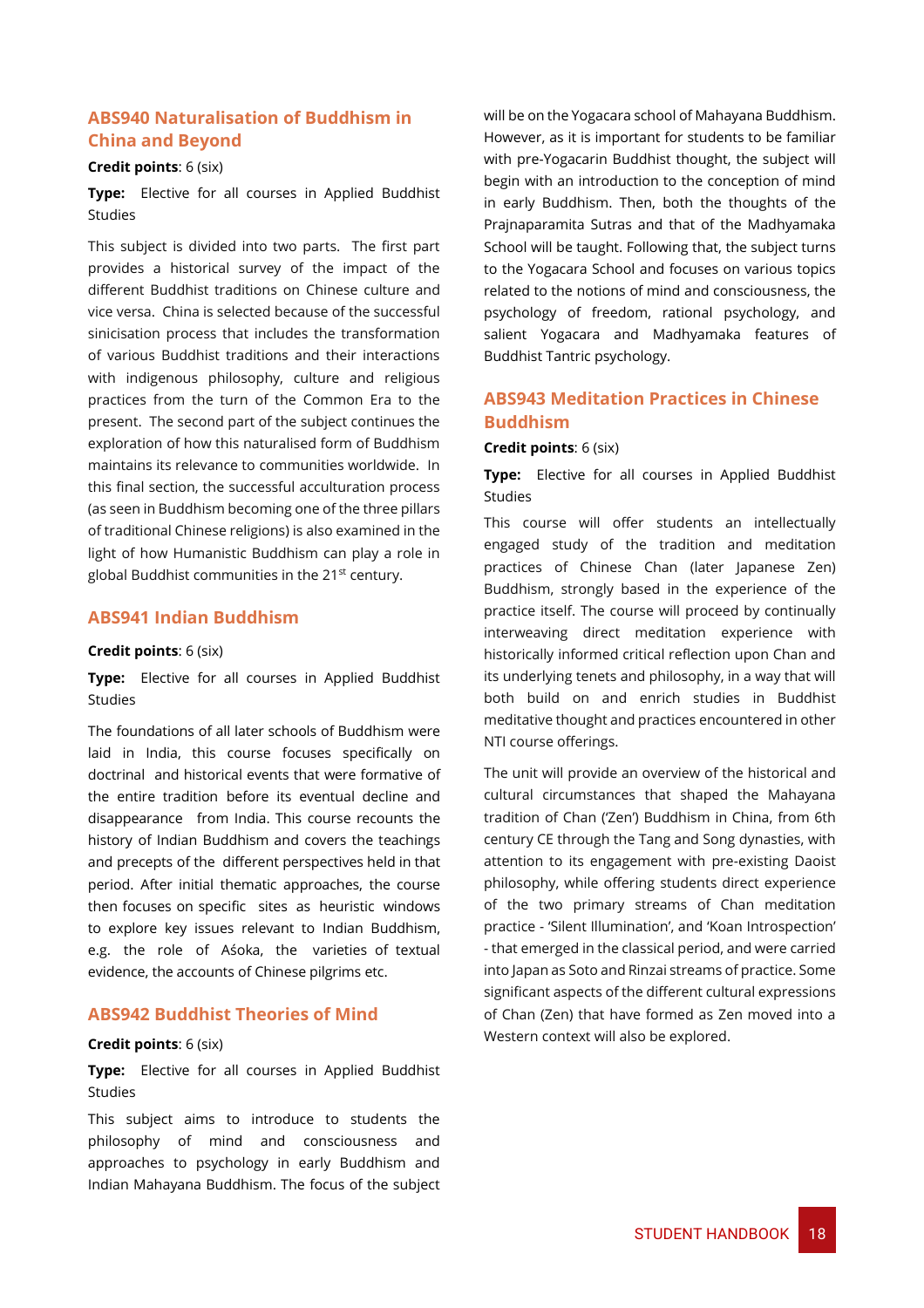### **ABS944 Mindfulness and Cognitive Science**

#### **Credit points**: 6 (six)

**Type:** Elective for all courses in Applied Buddhist Studies

The subject "Mindfulness and Cognitive science" examines the foundations as well as some of the most recent developments in the field of cognitive science – a rapidly growing area of research, integrating insights from a broad spectrum of disciplines concerned with the study of the human mind. The aim of the subject is to put this relatively young research project vis-à-vis the two and a half millennia old Buddhist exploration in the same area.

The subject begins with an interdisciplinary overview of the so-called paradigms of cognitive science, each of them representing one of the views on the nature of mind. The following paradigms are examined:

- $\Box$  Information-processing paradigm
- $\Box$  Cognitivist paradigm
- $\square$  Embodied cognition
- $\Box$  Phenomenology.

The latter position is explored in more detail: some of the most recent developments in the study of lived human experience are examined theoretically and experientially. Together, the students will investigate how modern science of lived experience relates to Buddhist studies of the same subject. By studying research papers, cases, personal accounts, and through inquiry into their own personal experiences, the students will be encouraged to compare, validate and critically examine the methods and insights of both cultures.

The subject will end with the examination of intersections between mindfulness meditation and scientific studies of consciousness. Students will be encouraged to compare and reflect on the validity of knowledge obtained by each of the paths. Special attention will be drawn to the parallels between mindfulness and phenomenological reduction.

### **ABS950 Research Project**

### **Credit points**: 12 (twelve)

**Type:** Core for Master of Arts (Applied Buddhist Studies)\*

### \*Subject to approval may be substituted by two (2) <sup>6</sup> credit point elective subjects

This subject provides experience and training in a significant research project. Students will work on their specific research project in conjunction with their supervisor, engaging in the stages of the research process related to critical review of the literature, designing their project, considering ethical dimensions of their study, and collecting data. The emphasis of this unit is on the application of research knowledge gained in other units to the practical conduct of the individual project, culminating in a written thesis and a presentation at a professional seminar. Students will work under the guidance of their research supervisor and be guided through the stages of the research process.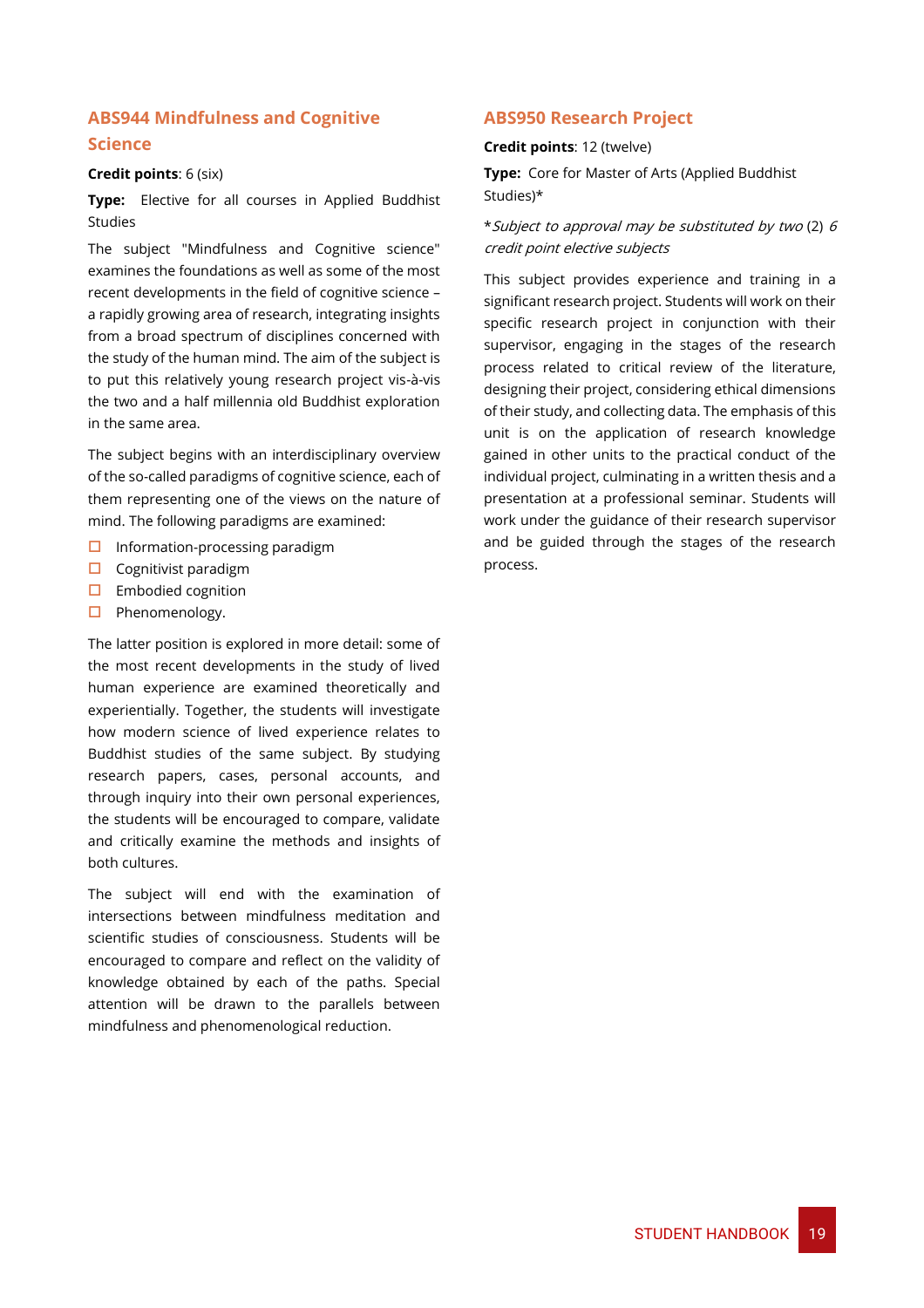# <span id="page-20-0"></span>**Health and Social Wellbeing**

### <span id="page-20-1"></span>Program Introduction

Health, social wellbeing, and individual and collective happiness are at the core of healthy societies. This program will assist you in developing skills and knowledge to enhance your career in this domain, enrich your work with others, and play an influential role in community development and transformation.

Studying Health and Social Wellbeing at Nan Tien Institute allows you to gain relevant skills, knowledge, and insights, that are vital for professional and personal development; you will also be studying with students from around the world in a unique environment that actively supports and encourages:

- $\Box$  Exploration of the interdependence of mind, body, and emotions.
- $\Box$  An evidence-based, experiential, holistic understanding of the development and promotion of health and wellbeing practices to benefit individuals, communities, and societies.
- $\square$  Exploring the importance of integrating principles of health, wellness and harmony into life, and work, to develop and maintain good mental and physical health, help prevent chronic lifestyle disease, and enhance productivity, enjoyment of life, interpersonal relationships, and personal fulfilment.

The Health and Social Wellbeing courses are relevant to people working in a diverse range of fields. For example:

- $\Box$  Counselling and therapy
- $\Box$  Mental health
- $\square$  Nursing
- Allied health
- □ Psychology/psychiatry
- $\square$  Social work
- $\Box$  Palliative care and pain management
- $\Box$  Health services/health promotion
- $\square$  Chronic illness/disability/rehabilitation
- $\Box$  Education
- $\Box$  Nutrition, sport and exercise science
- $\square$  Business/Management
- $\Box$  HR, mentoring, life coaching
- $\Box$  Organisational development
- $\Box$  Complementary medicine

The subjects in the Health and Social Wellbeing program draw on a broad range of evidence-based approaches and tools for health and wellbeing, whilst embodying Buddhist philosophy in practice - via contemplative pedagogical approaches and experiential learning. Throughout the program, you will be encouraged and supported in the development of personal and professional skills and practices to foster and enhance self-awareness, personal growth, professional and spiritual development, healthy relationships, and life-long education.

### <span id="page-20-2"></span>Graduate Certificate in Health and Social Wellbeing

CRICOS Course Code: **082517C** CRICOS Provider Number: **03233C**

**Duration:** One (1) semester of full-time study or equivalent in part-time study (domestic students only).

**Course Structure:** The qualification requires the completion of four (4) subjects (24 credit points) as follows:

#### **Three (3) core subjects**

HSW801 Mind Body Wellness HSW902 Nutrition through the Lifespan HSW903 Research Methods and Evidence Based Practice

### **One (1) elective to be chosen from the schedule below**:

NTI900 Critical Inquiry

HSW905 Compassion at Work

HSW906 Social and Cultural Wellbeing

- HSW917 Mindful and Compassionate Leadership
- ABS901 Introduction to Buddhism
- ABS923 Health as Buddhist Practice

Note: Not all electives are offered each semester. Please check on the NTI website, or with the Student Services Office on the scheduled subjects.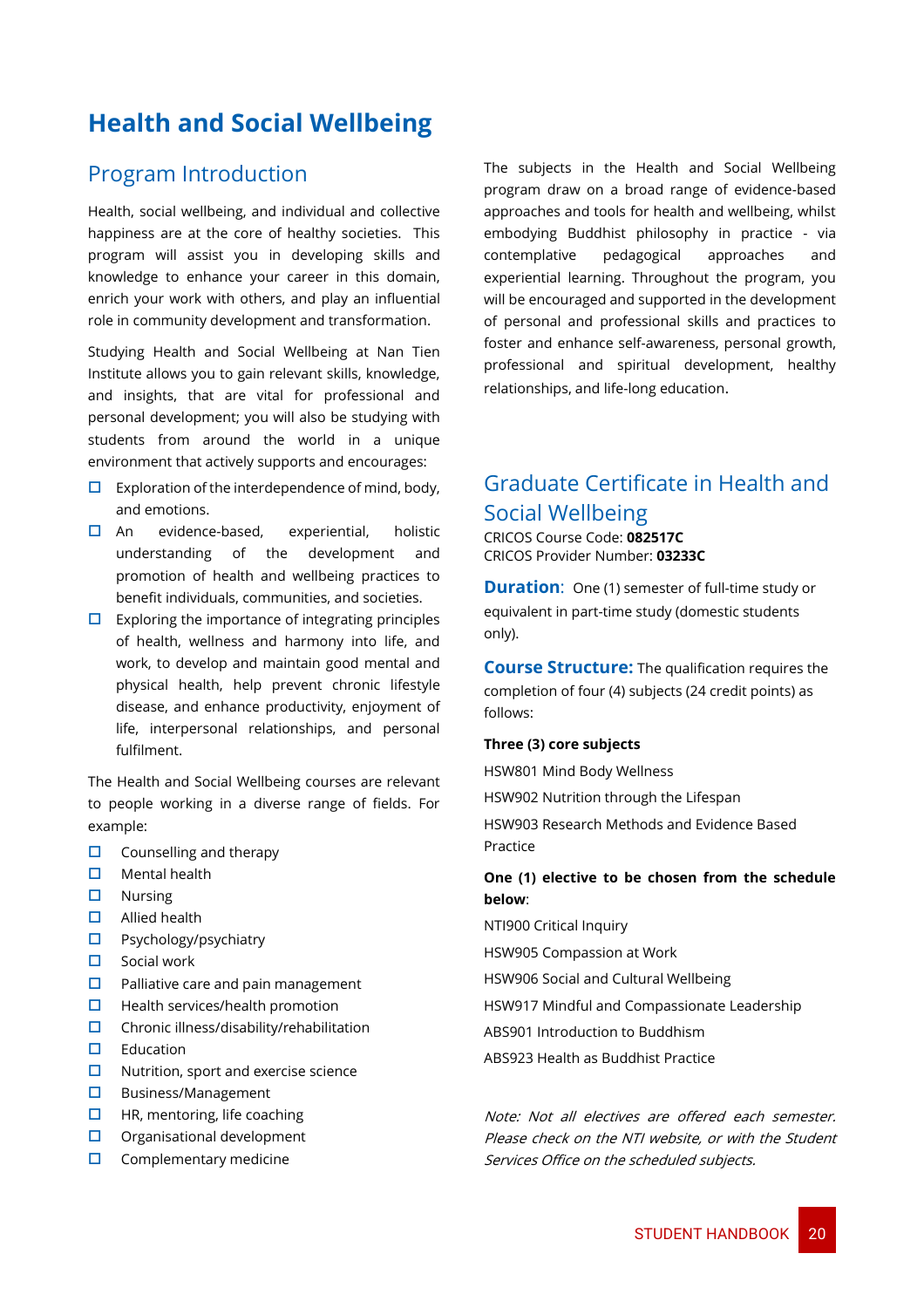### <span id="page-21-0"></span>Graduate Diploma in Health and Social Wellbeing

CRICOS Course Code: **082516D** CRICOS Provider Number: **03233C**

**Duration:** Two (2) semesters of full-time study or equivalent in part-time study (domestic students only).

**Course Structure:** The qualification requires the completion of eight (8) subjects (48 credit points) as follows:

### **Five (5) core subjects**

HSW801 Mind-Body Wellness

HSW902 Nutrition through the Lifespan

HSW903 Research Methods and Evidence-Based Practice

HSW904 Social Policy, Health and Welfare

HSW912 Coaching and Counselling for Health and Wellbeing

### **Three (3) electives to be chosen from the schedule below**:

NTI900 Critical Inquiry

HSW905 Compassion at Work

HSW906 Social and Cultural Wellbeing

HSW807 Applied Mindfulness for Professionals

HSW913 Approaches to Care with Older Adults

HSW917 Mindful and Compassionate Leadership

ABS901 Introduction to Buddhism

ABS902 Mindfulness Theory and Practice

ABS904 Buddhist Ethics

ABS921 Buddhism, Environment and Sustainability

ABS923 Health as Buddhist Practice

Note: Not all electives are offered each semester. Please check on the NTI website, or with the Student Services Office on the scheduled subjects.

### <span id="page-21-1"></span>Master of Arts (Health and Social Wellbeing)

CRICOS Course Code: **082515E** CRICOS Provider Number: **03233C**

**Duration:** Three (3) semesters of full-time study or equivalent in part-time study (domestic students only).

**Course Structure:** The qualification requires the completion of twelve (12) subjects (72 credit points) as follows:

### **Eight (8) core subjects**

HSW801 Mind-Body Wellness HSW902 Nutrition through the lifespan HSW903 Research Methods and Evidence-Based Practice HSW904 Social Policy, Health and Welfare HSW912 Coaching and Counselling for Health and Wellbeing HSW914 Mental Health and Wellness HSW915 Arts Therapy HSW916 Healing Traditions Buddhism and Psychotherapy HSW950 Research Project (12 credit points) \* \* Subject to approval, may be substituted by two (2) 6 credit point elective subjects. **Two (2) elective subjects\*** to be chosen from the schedule below: NTI900 Critical Inquiry HSW905 Compassion at Work

HSW906 Social and Cultural Wellbeing

HSW807 Applied Mindfulness for Professionals

HSW911 Wellness Promotion and Evaluation

HSW913 Approaches to Care with Older Adults

HSW917 Mindful and Compassionate Leadership

ABS901 Introduction to Buddhism

ABS902 Mindfulness Theory and Practice

ABS904 Buddhist Ethics

ABS921 Buddhism, Environment and Sustainability

ABS923 Health as Buddhist Practice

ABS944 Mindfulness and Cognitive Science

Note: Not all electives are offered each semester. Please check on the NTI website, or with the Student Services Office on the scheduled subjects.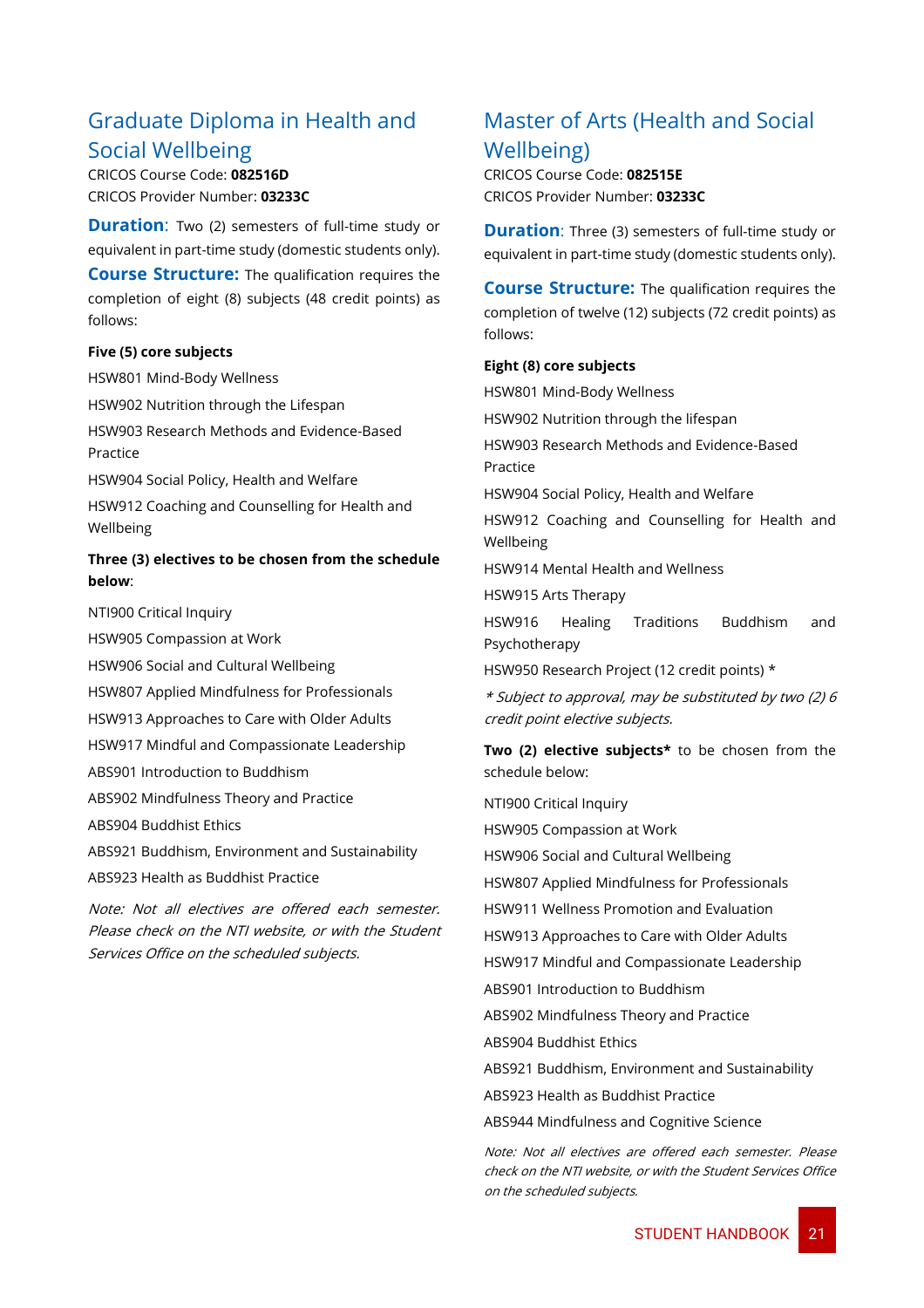### <span id="page-22-0"></span>Course Advice

**Contact:** Dr Nadine Levy Head of Health and Social Wellbeing **Email**: n.levy@nantien.edu.au

### <span id="page-22-1"></span>Subject Information

### **NTI900 Critical Inquiry**

### **Credit points**: 6 (six)

**Type:** Elective for all courses in Health and Social Wellbeing

The subject explores a series of contemporary topics to help students develop critical thinking, research and communication skills. It will support students in their first session of study; facilitate an understanding of the nature and structure of their degrees; provide resources and peer support to enhance academic and digital literacies needed for success in their degree; and help students plan for their post-university careers.

This subject is designed to prepare postgraduate students, many of whom are from diverse cultural backgrounds, to be successful in their postgraduate studies. The subject strengthens existing academic abilities and literacies, usually gained through undergraduate study, and introduces contemporary topics to help students develop critical thinking, research and communication skills. The subject includes an introduction to contemplative inquiry which underpins the postgraduate curriculum.

- $\Box$  Academic writing and language
- $\Box$  Academic communication
- $\Pi$  Academic Assessment
- $\Box$  Research and inquiry
- $\Box$  Critical reading and listening
- $\Box$  Contemplative inquiry
- $\Box$  Self-directed learning

### **HSW801 Mind-Body Wellness**

### **Credit points**: 6 (six)

**Type:** Core for all courses in Health and Social Wellbeing

This subject examines wellness within both personal and professional contexts. It explores the psychological, emotional, physical, social, and environmental factors that contribute to, or work against, the health and wellbeing of individuals, groups, and societies. It critically examines mind-body wellness research, considering its validity, limitations, and potential applications. It provides students with

advanced knowledge of mind-body therapies and evidence-based interventions that have been proven to assist individuals to improve mind-body wellness. Finally, it outlines ways to encourage positive work cultures and practice and to promote global and societal wellbeing.

### **HSW902 Nutrition through the Lifespan**

### **Credit points**: 6 (six)

**Type:** Core for all courses in Health and Social Wellbeing.

This subject takes a lifespan perspective to nutrition, diet and exercise, addressing nutritional requirements fundamental to human growth through the lifespan, drawing on different health and science disciplines to provide a basis for understanding nutrition. You will discuss the many factors that impact on healthy food choices and how foods can be utilised to enhance wellbeing.

Nutrition and health

- $\Box$  World view of nutrition and health trends
- $\Box$  Food as treatment
- $\Box$  Phytonutrients and medicinal properties
- $\Box$  Evaluation of nutritional status of foods
- $\Box$  Alcohol, tobacco and smoking

Nutrition for life

- $\Box$  Nutrition through the lifespan
- $\Box$  Energy balance and healthy body weight
- $\Box$  Diet, health and eating disorders
- $\Box$  Nutrition and physical activity

#### Quality of food

- $\Box$  Farming, food production and regulation
- $\Box$  Epidemiology, social factors, food choices
- $\Box$  Health promotion and food

### **HSW903 Research Methods and Evidence-Based Practice**

### **Credit points**: 6 (six)

**Type:** Core for all courses in Health and Social Wellbeing

Evidence-based practice (EBP) is central to contemporary health research and practice. In this subject, you will learn how to approach research in the health and social sciences by effectively searching the literature, critically appraising evidence, and assessing its significance. You will learn how to apply scientific methods and statistical principles to a variety of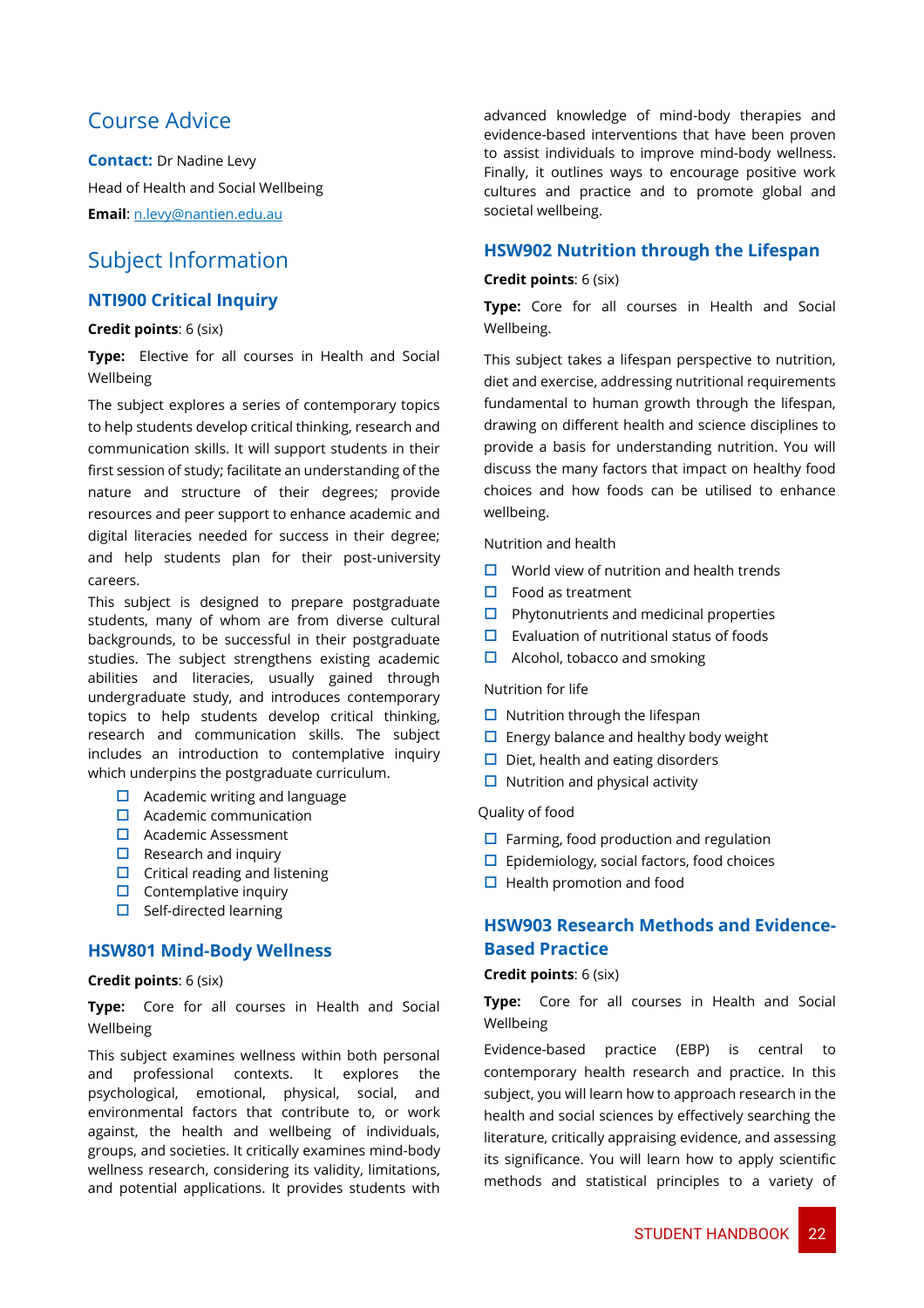research situations and questions and to understand the ways in which knowledge in the health and social sciences is validated and communicated.

Complementary and alternative medicine is a thriving sector of health care. Case studies will enable you to study the philosophies and practices and supporting evidence base for selected therapies such as meditation, traditional medicine, qigong, yoga, spiritual healing, acupuncture, hypnotherapy, shiatsu, iridology, kinesiology.

- $\Box$  Exploring health research and evidence-based practice
- $\Box$  Ethical issues of research in health practice
- $\square$  Basic statistical concepts
- $\Box$  Appraising evidence

### **HSW904 Social Policy, Health and Welfare**

### **Credit points**: 6 (six)

**Type:** Core for Master of Arts (Health and Social Wellbeing) and Graduate Diploma of Health and Social Wellbeing

This first part of the subject examines the nature of public health and public health policy frameworks and issues and explores the cultural and social dimensions of health and wellness and the economic and political environment in which health policies and strategies are developed and implemented. The importance of social justice and equity in health care is emphasised.

The second part of the subject treats health promotion, a process for individuals, carers, communities and populations to increase control over their health by addressing the determinants of health and achieving improved health outcomes. You will practice skills needed to conduct a needs analysis and plan and evaluate an intervention for a health promotion project.

Public health

- $\Box$  History, philosophy and ethics of public health
- $\Box$  Formulation and implementation of policy
- $\Box$  Global, national and local issues
- $\Box$  Case studies of specific groups

### Health promotion

 $\Box$  Core health promotion values, principles and key policy documents

- $\Box$  Personal perspectives on health and wellbeing including physical activity, mental health, nutrition, coping skills and resilience
- $\Box$  Buddhist philosophy and perspectives on health, wellness and social wellbeing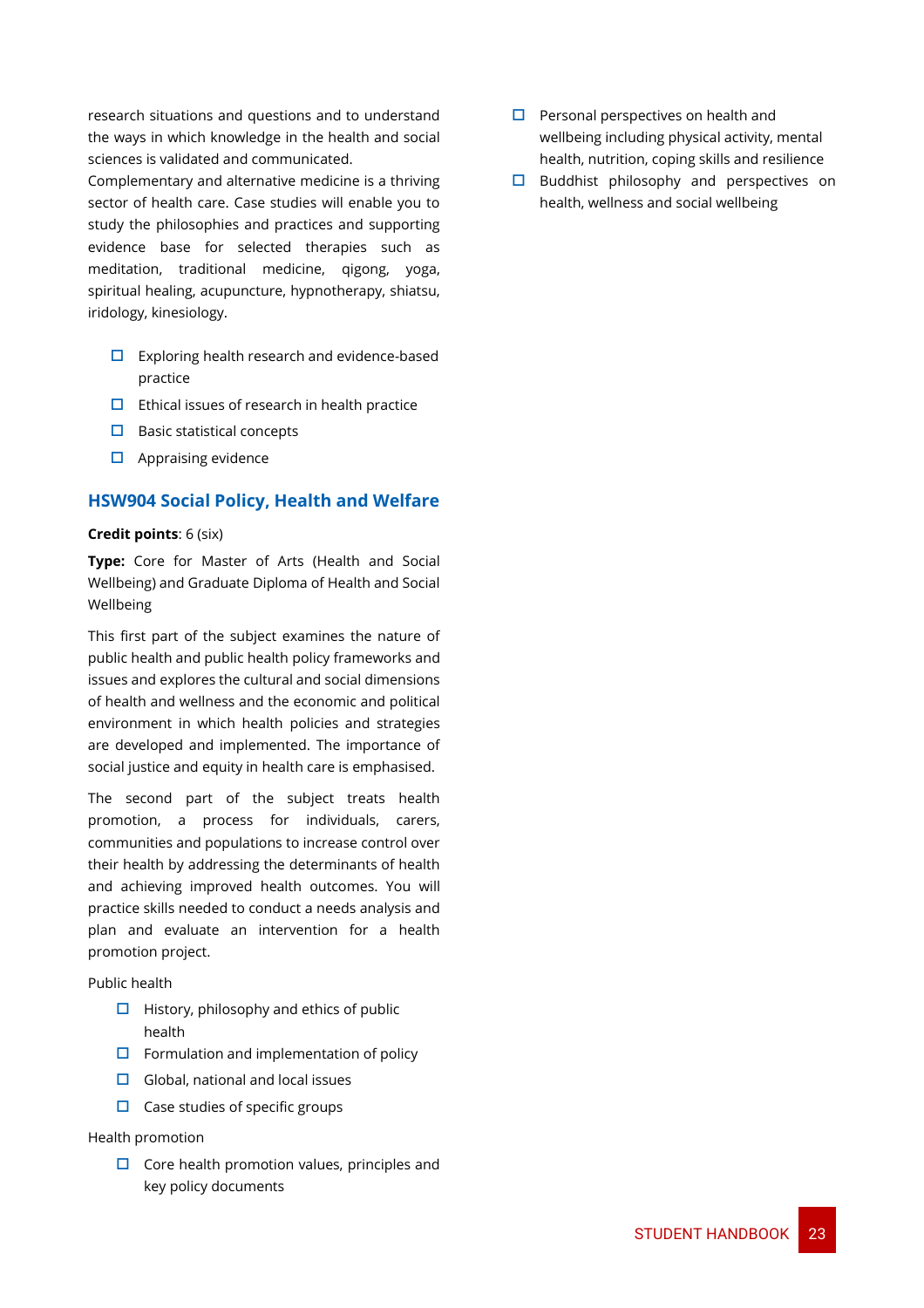### **HSW905 Compassion at Work**

#### **Credit points**: 6 (six)

**Type:** Elective for all courses in Health and Social Wellbeing

Compassion has been identified as a priority area for improvement in health care. Explicit training in compassion is now required within health care settings which are becoming increasingly complex and fast paced. This subject examines the implications of compassion in health care for individuals, organisations and society. It draws from the growing field of Compassion Science, which suggests that compassion is central to positive outcomes in health care. This subject examines physiological, psychological, philosophical and sociological evidence, which proposes a positive correlation between compassionate health care enhanced by contemplative practice and staff and clients' quality of life.

The scientific evidence on the impact of compassion in health care settings is used to prepare students to cultures of compassion at work which are understood to contribute to lower absenteeism, employee burnout, higher job satisfaction, commitment and accountability. This subject is grounded in a strengthbased, resilience-building approach while offering both applied and theoretical experience of compassion for personal and professional development in health care.

- $\Box$  The individual: an introduction to compassion, contemplation, self-awareness and selfcompassion
- $\Box$  The interpersonal: compassion and the other, understanding compassion competence
- $\square$  Society: applied compassion, compassionate workplaces and their impacts on society

### **HSW906 Social and Cultural Wellbeing**

### **Credit points**: 6 (six)

**Type:** Elective for all courses in Health and Social Wellbeing

This subject addresses health and social services in the culturally and socially diverse world in which we live and work. Indigenous experience of health and wellness is a major theme, and you will gain an appreciation of the achievements and needs of Indigenous Australians. The subject examines cultural awareness in the context of the helping professionals for people working in multi-cultural settings with different health and cultural philosophies and practices, and the impact of cultural diversity on health outcomes and the delivery of health care.

- $\Box$  Equity, culture and diversity for the helping professions
- $\Box$  Indigenous experience of health, wellness, health services and health outcomes
- $\Box$  Expectations of professional health and social services in a diverse society

### **HSW807 Applied Mindfulness for Professionals**

### **Credit points**: 6 (six)

**Type:** Elective for Master of Arts (Health and Social Wellbeing) and Graduate Diploma of Health and Social Wellbeing

Students will explore definitions of mindfulness from a range of standpoints, including psychological, physiological, secular, Buddhist, and sociological. Students will reflect on what mindfulness means to them in relation to their own lives, as a term, a practice, and a force.

Empirical and phenomenological research on mindfulness will be examined, as well as specific approaches to applying mindfulness for self-care and the care of those seeking help in professional contexts.

Students will understand the theory, principles, and practice of mindfulness and the way it can facilitate physical and mental wellbeing. Students will gain an understanding of the ways in which mindfulness can be offered in a trauma-informed manner. Students will investigate a specific area of mindfulness applicati0on in detail, reflectively engaging with the potential benefits and limitations of mindfulness in relation to their chosen context. Students will develop the skills needed to effectively apply this understanding in both professional and personal contexts.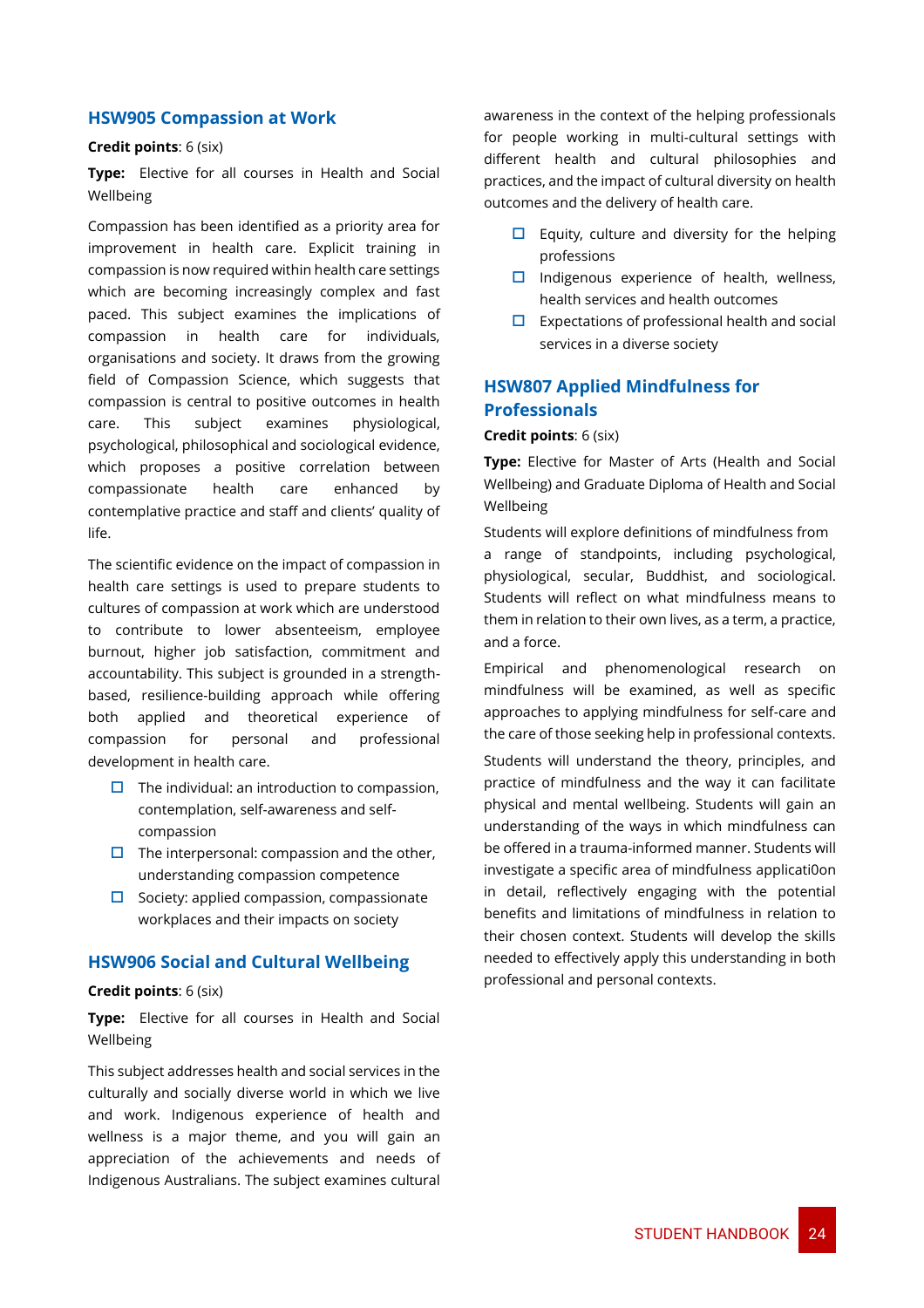### **HSW911 Wellness Promotion and Evaluation**

#### **Credit points**: 6 (six)

**Type:** Elective for Master of Arts (Health and Social Wellbeing)

This subject develops the theory and practice of wellness assessment and health analysis and the analysis and interpretation of selected diagnostic information pertaining to wellness. You will explore the approaches to the assessment of health for individuals and society and the analysis of signs, symptoms and pathologies and develop the skills for making prescriptions for healthy lifestyles and health promotion.

Health and social wellbeing

- $\Box$  Health risk appraisal
- $\Box$  Wellness assessment
- $\square$  Environmental health

Health measurement and interpretation

- $\Box$  Electrophysiological measurement
- $\Box$  Biological sampling and wellness-oriented biochemical, toxicological and hematological testing
- $\Box$  Fitness testing and nutritional assessments

#### Health diagnosis and promotion

- $\Box$  Traditional, complementary and alternative medicine systems
- $\square$  Epidemiology
- $\Box$  Occupational health and therapy

### **HSW912 Coaching and Counselling for Health and Wellbeing**

#### **Credit points**: 6 (six)

**Type:** Core for Master of Arts (Health and Social Wellbeing) and Graduate Diploma of Health and Social Wellbeing

Promoting, motivating, and supporting health, wellbeing, and positive behaviour change, is a highly valued and necessary competency for many professional roles, particularly in the areas of health/mental health, psychology/counselling/ coaching, disability and rehabilitation, complementary medicine, welfare, community outreach, human resources, and management. Many people, however, would like to feel better equipped and trained in this area of their work. In this subject, you will examine a range of evidence-based and best-practice approaches to coaching and counselling for health and wellbeing,

and develop practical skills via peer and client practice, under supervision.

- $\Box$  Coaching and counselling domains, core competencies, research, theory and best practice approaches
- $\Box$  Developing the practitioner-client relationship
- $\Box$  Empathy and compassion
- $\Box$  Professional, ethical practice
- $\square$  Importance of supervision
- $\Box$  Goals and motivation
- $\Box$  Advanced communication skills for coaches/counsellors

### **HSW913 Approaches to Care with Older Adults**

### **Credit points**: 6 (six)

**Type:** Elective for Master of Arts (Health and Social Wellbeing) and Graduate Diploma of Health and Social Wellbeing

Given a choice, the majority of older people would prefer to live in their own homes despite disabilities, loneliness and the problems of health care. In this subject, you will consider the healthcare needs of older people and the ways in which older people are represented through the media, health and social policies and legislation, and the way that these representations impact on their lives and their access to health care services.

Physiological changes associated with ageing

 $\Box$  Screening and assessment tools

Determinants of healthy ageing

- $\Box$  Nutrition, physical activity, and sexuality
- $\Box$  Use of complementary medicines

Health care needs of an ageing population

- $\Box$  Value of evidence in informing priority setting and planning for services
- $\Box$  National Service Standards

Implications of population ageing

- $\Box$  Social support and distribution of social resources in later life
- $\Box$  Risk factors, social disadvantage and isolation

Aged care and palliation issues

 $\Box$  Communication regarding end-of-life care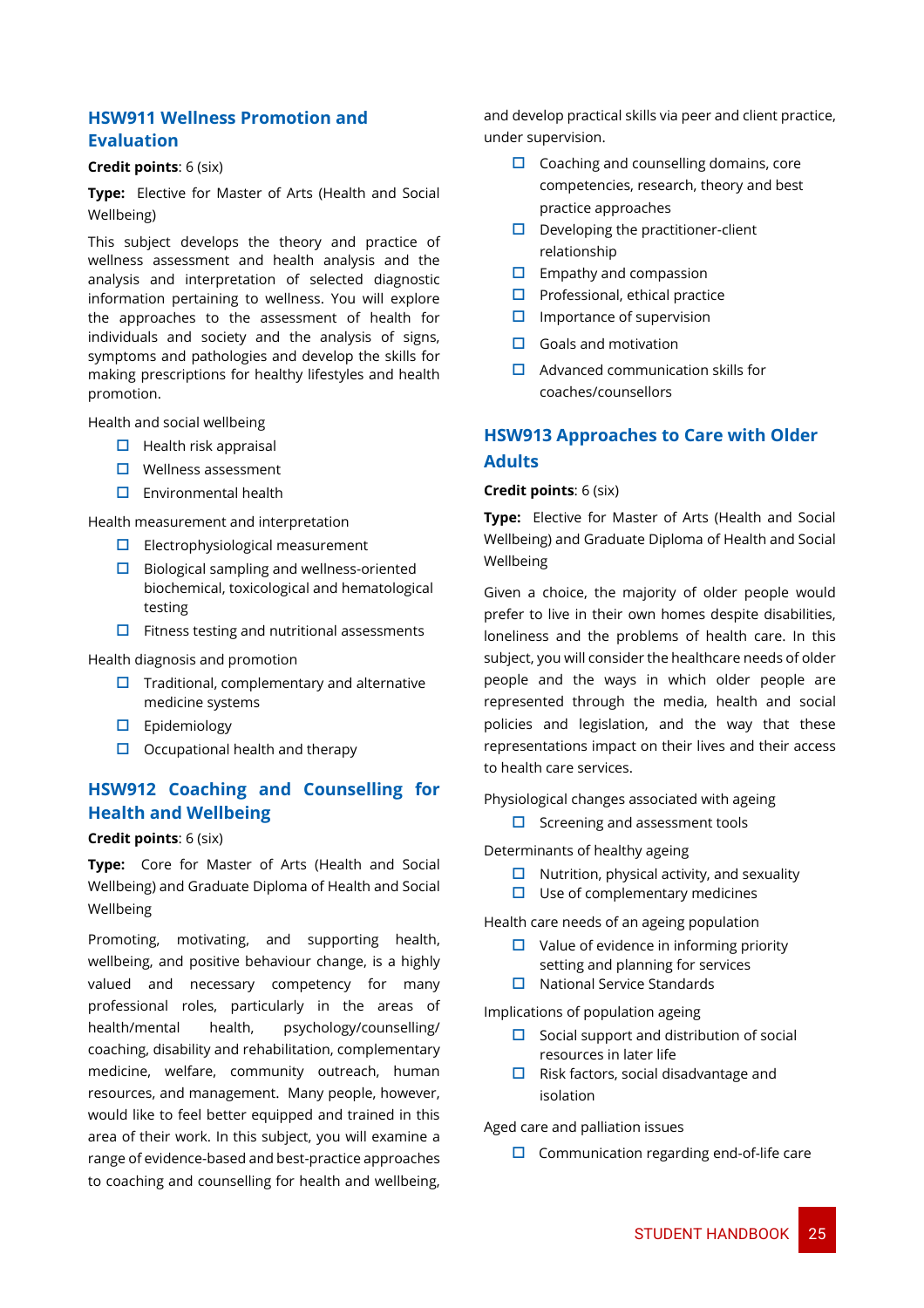### **HSW914 Mental Health and Wellness**

#### **Credit points**: 6 (six)

**Type:** Core for Master of Arts (Health and Social Wellbeing)

Mental health and wellness, and pro-active approaches to integrated mental health care, are fundamental to the development of healthy communities, and the wellbeing of individuals and those around them. This subject explores a range of factors that work for and against long-term robust mental health, from a micro and a macro perspective – the individual through to the broader society.

You will explore the impact on individuals and their immediate community and the potential for integrated care approaches.

Subject content includes therapeutic approaches and tools that significantly enhance mental health; critical analysis of the concepts of health, wellness and illness. Lifestyle, and societal structure factors; mindfulness therapeutic practices; resilience, flourishing, mindfulness, positive wellbeing.

#### Stereotype and stigma

- $\Box$  Environment, culture, adaptive ability
- $\Box$  Family, community, professional services, government policy and planning
- □ Antecedents
- $\square$  Promotion of resilience, attachment, a sense of belonging and empowerment

#### Mental health and wellness

- $\Box$  Genetic theories, vulnerability and resilience
- $\Box$  Mental health and wellness across the lifespan
- $\Box$  Adversity and growth
- $\Box$  Early identification and intervention
- $\Box$  Changes within mood, thought and behaviour
- $\Box$  Equanimity and equilibrium

#### Therapeutic approaches

- $\Box$  Wellness, personal responsibility and the dignity of risk
- $\square$  Social justice and human rights
- $\square$  Buddhist perspectives
- $\Box$  Legislation, ethics, compassion and care
- $\square$  Therapeutic communication
- $\Box$  Therapeutic modalities

### **HSW915 Arts Therapy**

### **Credit points**: 6 (six)

**Type:** Core for Master of Arts (Health and Social Wellbeing)

This subject offers students far-reaching opportunities to learn and experience a range of verbal and nonverbal arts therapy approaches, such as painting, working with photo cards and psychodrama as well as therapeutic interventions used in different educational and clinical health care settings. The course is highly experiential, academically rigorous and practiceorientated.

Through focusing on unconscious processes and how they can be utilised in combination with evidencebased practices, participants are exposed to experiences that stimulate emotion and provide opportunity for reflection.

The contemplative component of the program focuses on mindfulness, equanimity and compassion. Accessing the individual's inner wisdom and creative intelligence are also core goals of this course.

- $\Box$  Theories and techniques in Arts Therapy
- $\Box$  Assessment techniques of Arts Therapy
- $\Box$  Clinical Arts Therapy
- $\square$  Psychopathology
- $\Box$  Child, family and group Arts Therapy
- $\Box$  Arts Therapy and spiritual growth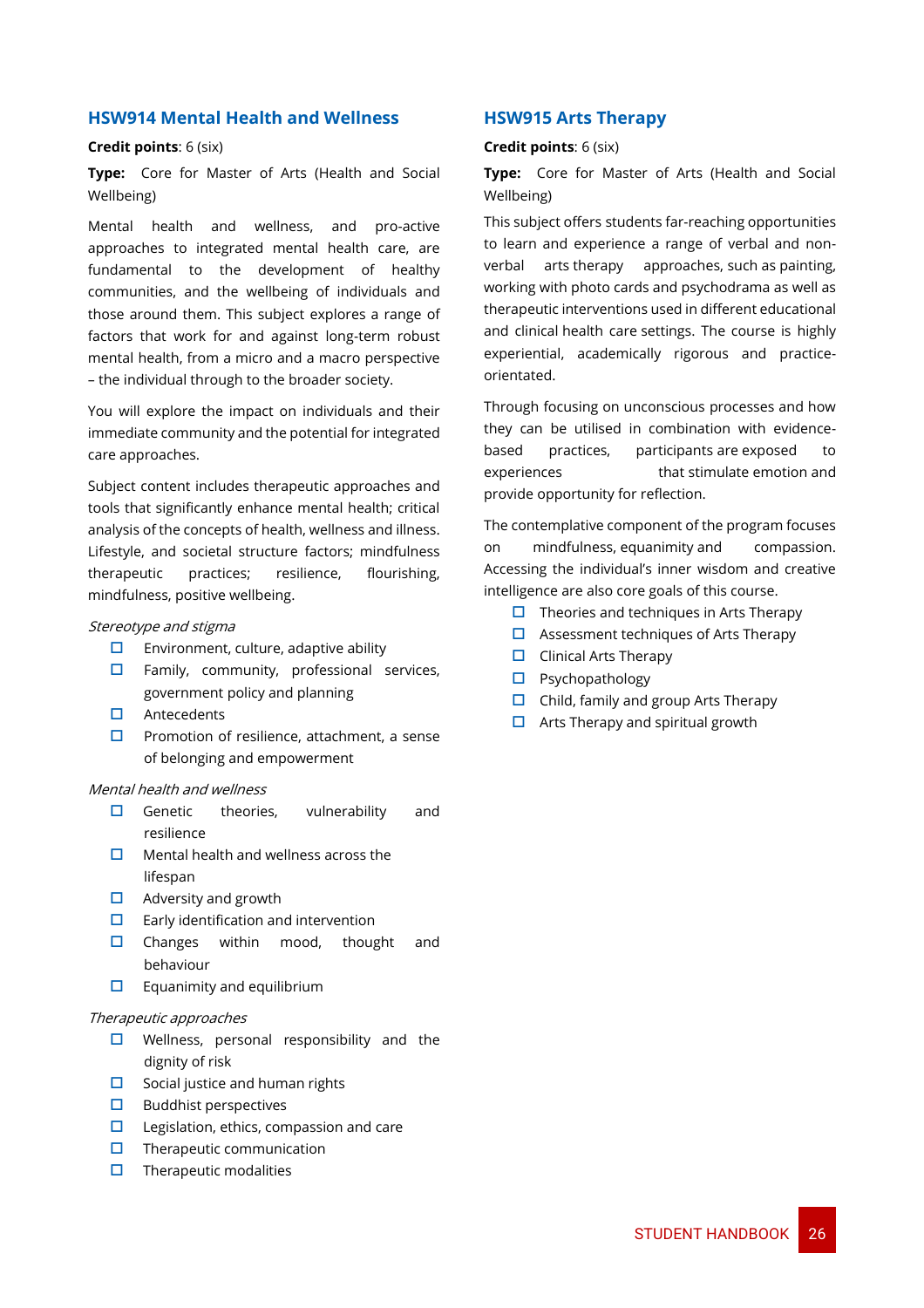### **HSW916 Healing Traditions: Buddhism and Psychotherapy**

### **Credit points**: 6 (six)

**Type**: Core for Master of Arts (Health and Social Wellbeing)

In the last decade, there has been an exponential increase in interest in the relationship between Buddhism and Psychotherapy. This subject explores the interface between Buddhism and Psychotherapy and the therapeutic actions of Buddha's core teaching and practice of mindfulness, which are now incorporated in many mainstream psychotherapies. The theoretical and neurobiological basis of meditation training and the art and science of meditation useful in psychotherapy practice will be discussed, demonstrated and practised during the course. The core teachings of Buddhism will be covered in terms of their use in a secular and psychological way in counselling and psychotherapy practices.

The subject will also cover the Buddhist and Psychological concepts and foundations of insight, relationship issues, mindfulness, stress reduction, positive emotions, addictions, ageing, sickness, death and self and non-self. There will be experiential exercises to refine and deepen various clinically beneficial meditative practices. Content includes investigating the social, cultural and ethical issues involved in the integration of Buddhism and Psychotherapy in students' work as health professionals and in their private lives.

- $\Box$  Introduction to Buddhism and psychotherapy
- $\Box$  Comparing Buddhist and Western psychologies
- $\Box$  Mindfulness-based therapies
- $\Box$  Mindfulness in dynamic/analytic psychotherapies
- $\Box$  Integrated Buddhist psychotherapy
- $\Box$  Factors of Enlightenment and its contribution to wellbeing

### **HSW917 Mindful and Compassionate Leadership**

#### **Credit points**: 6 (six)

**Type**: Elective for all courses in Health and Social Wellbeing

This subject will empower students to develop a mindful and compassionate approach to leadership that is responsive to contemporary issues and challenges. Through the exploration of personal beliefs, values and strengths, students will develop a comprehensive understanding of what it means to lead in this changing, modern world. Drawing on contemporary insights from neuroscience, behavioral science, leadership studies and the wisdom traditions, students will develop a leadership approach underpinned by emotional intelligence, mindful presence, restorative conversation, and the logic of compassion. Through practice, reflection, discussion and role-play students will develop a deep understanding of western and eastern approaches to leadership and a personal leadership vision. This subject will be of great value to leaders and managers in all fields who aspire to lead more mindfully and compassionately. Students will come to understand and practice ethical relational responsibility, lead in ways that develop trust and a sense of safety in the leader and the organization. The skills and understanding that students deepen through this subject will enhance their personal life and relationships.

On completion of this subject, students will be able to:

- $\square$  Comparatively analyse western and eastern leadership styles
- $\Box$  Understand the logic of compassion and the ethics of relational responsibility
- $\square$  Employ skillful action, reflection and mindful contemplation to continuously develop as a leader
- $\Box$  Assess situations accurately, including crises, and make appropriate decisions to foster beneficial outcomes for themselves, others and the common good.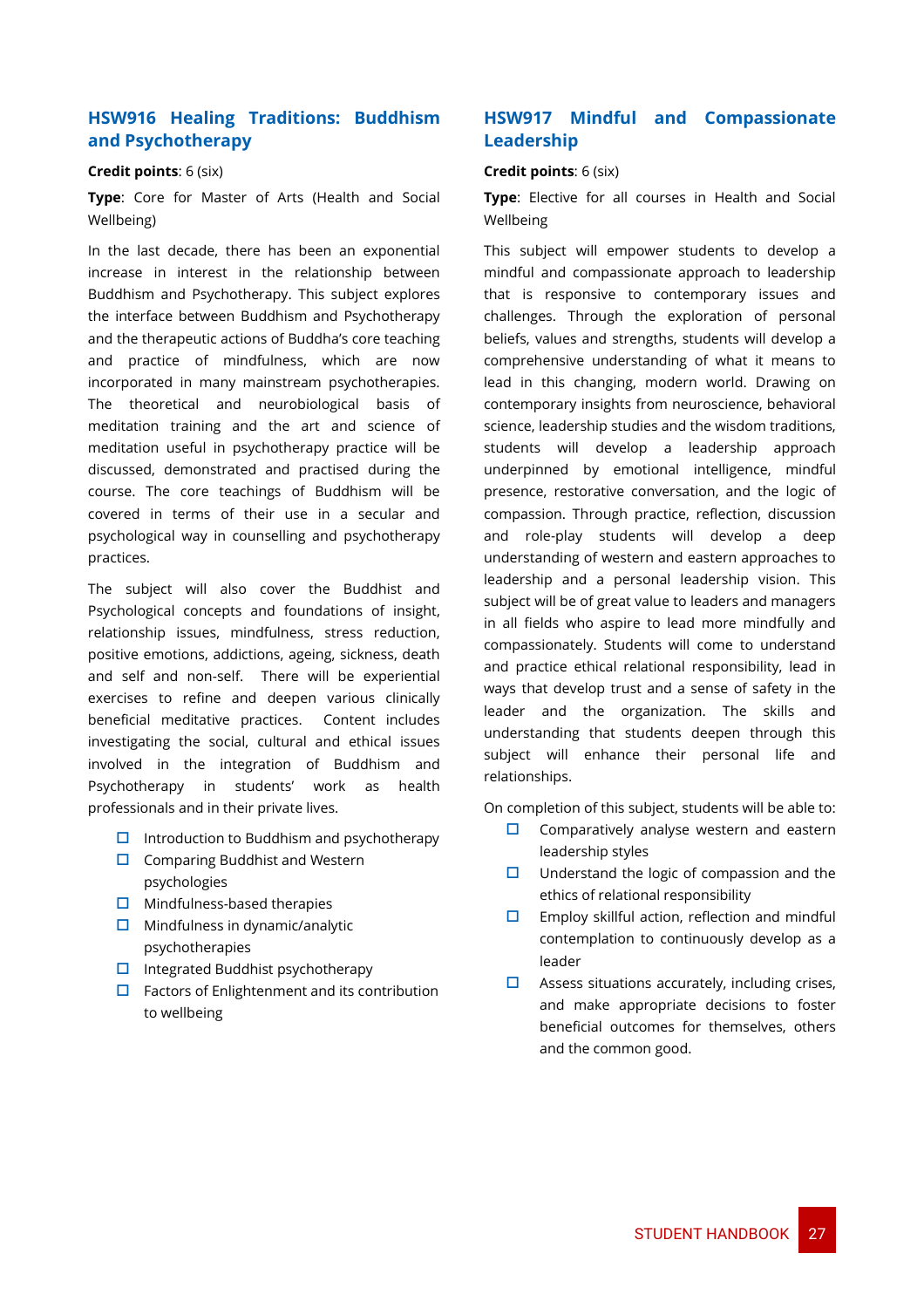### **HSW950 Research Project (12 credit points)**

### **Credit points**: 12 (twelve)

**Type:** Core for Master of Arts (Health and Social Wellbeing)\*

\*Subject to approval may be substituted by two (2) <sup>6</sup> credit point elective subjects

This subject provides experience and training in a significant research project. Students will work on their specific research project in conjunction with their supervisor, engaging in the stages of the research process related to critical review of the literature, designing their project, considering ethical dimensions of their study, and collecting data. The emphasis of this unit is on the application of research knowledge gained in other units to the practical conduct of the individual project, culminating in a written thesis and a presentation at a professional seminar.

Students will work under the guidance of their research supervisor and be guided through the stages of the research process.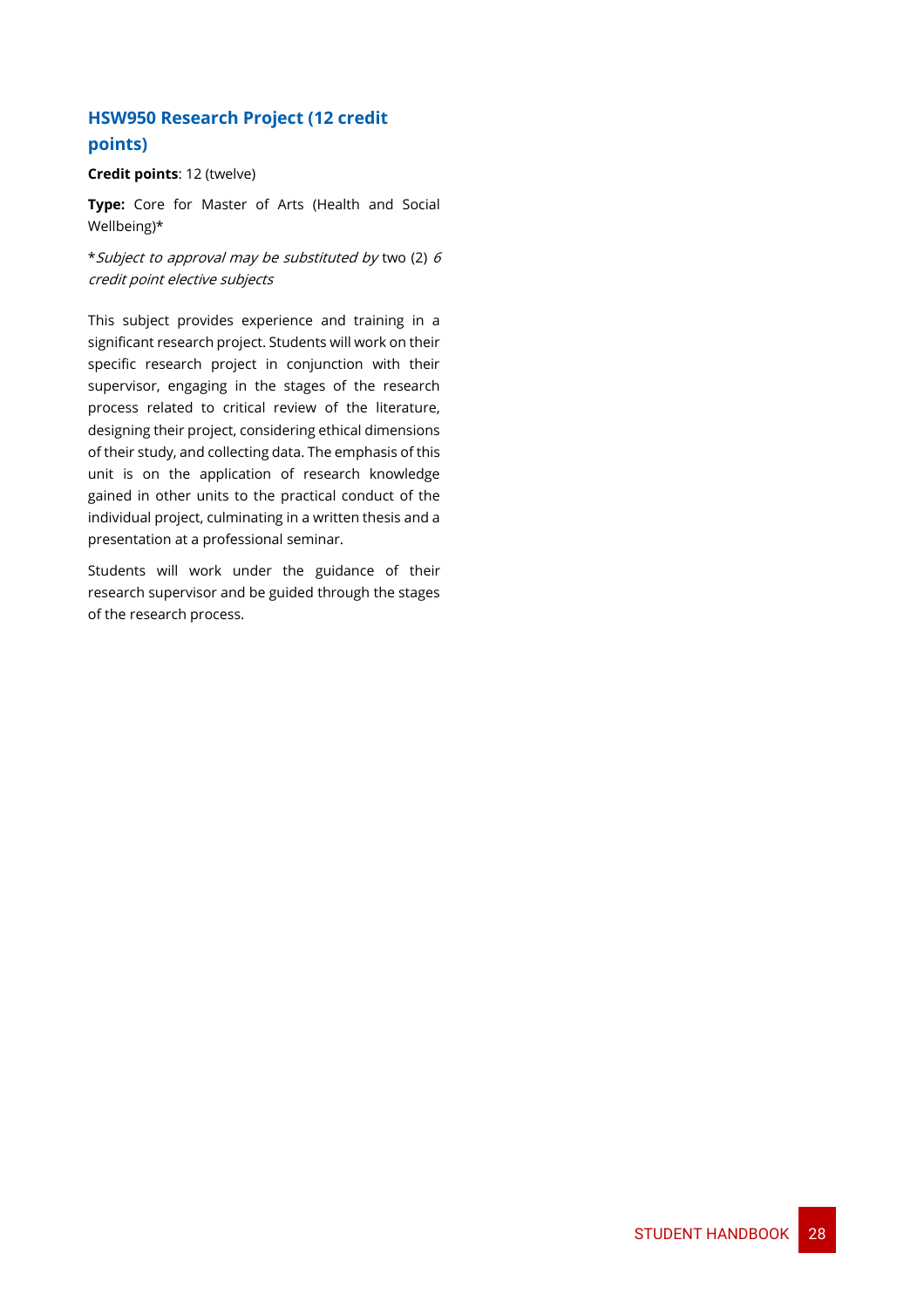# <span id="page-29-0"></span>**Mental Health**

### Program Introduction

Studying mental health programs at NTI provides you with the knowledge and skills to understand the professional approaches during people's recovery from mental health conditions such as mind and body wellness, nutrition, healing traditions, alternative therapies, and society and environment. The multidisciplinary curriculum combines contemporary scientific evidence and traditional approaches with first-person mindful and contemplative learning to deliver personal and professional development in education. While you develop knowledge and skills to care for the wellbeing of others, you will also develop practices to care for your own mind and body wellbeing, protecting you against burnout, empathic distress and compassion fatigue.

Subjects have been structured to provide students with several perspectives on how biological, environmental, social and lifestyle choices affect mental wellbeing. The subjects take a positive, strength-based approach to understand mental health, severe challenges to mental health and recovery. The contribution of Buddhist philosophy and contemplative pedagogy provides a focus on ethical and moral dilemmas within a compassionate and empathetic framework.

The courses are underpinned by scholarly enquiry and evidenced-based approaches to mental health and wellbeing. Graduates are prepared to play leading roles in community development and transformation in the area of mental health.

Graduates will:

- $\Box$  Demonstrate advanced knowledge of mental health and wellbeing for individuals and within society, including key theoretical perspectives in evidenced-based mental health and wellness and develop the ability to synthesise and apply insights in work and daily life.
- $\square$  Demonstrate advanced understanding of mental health and wellbeing from a lived experience perspective that considers the impact of biological, psychological, social, lifespan and cultural factors.
- $\Box$  Incorporate Buddhist principles in the development of an ethical, empathetic and

compassionate approach to understanding and responding to people experiencing mental health conditions.

- $\Box$  Command analytical and critical skills for analysing evidence related to mental health care, for critiquing research, solving problems, and for designing and developing strategies for individuals, workplaces and communities.
- $\Box$  Cultivated contemplative practice supportive of self-transformative learning in which individualised viewpoints give way to sustaining multiple dynamically changing and even contradictory viewpoints.
- Gain a range of practical skills for deep therapeutic communication and therapeutic intervention.
- $\Box$  Develop attributes of good communication and leadership and an informed appreciation of ethical standards to lead organisational and community transformation for a sustainable society.

The coverage is specific to the field of Mental Health and encourages students to develop a clear understanding of themselves, prior to determining the needs of others, including family, community and society.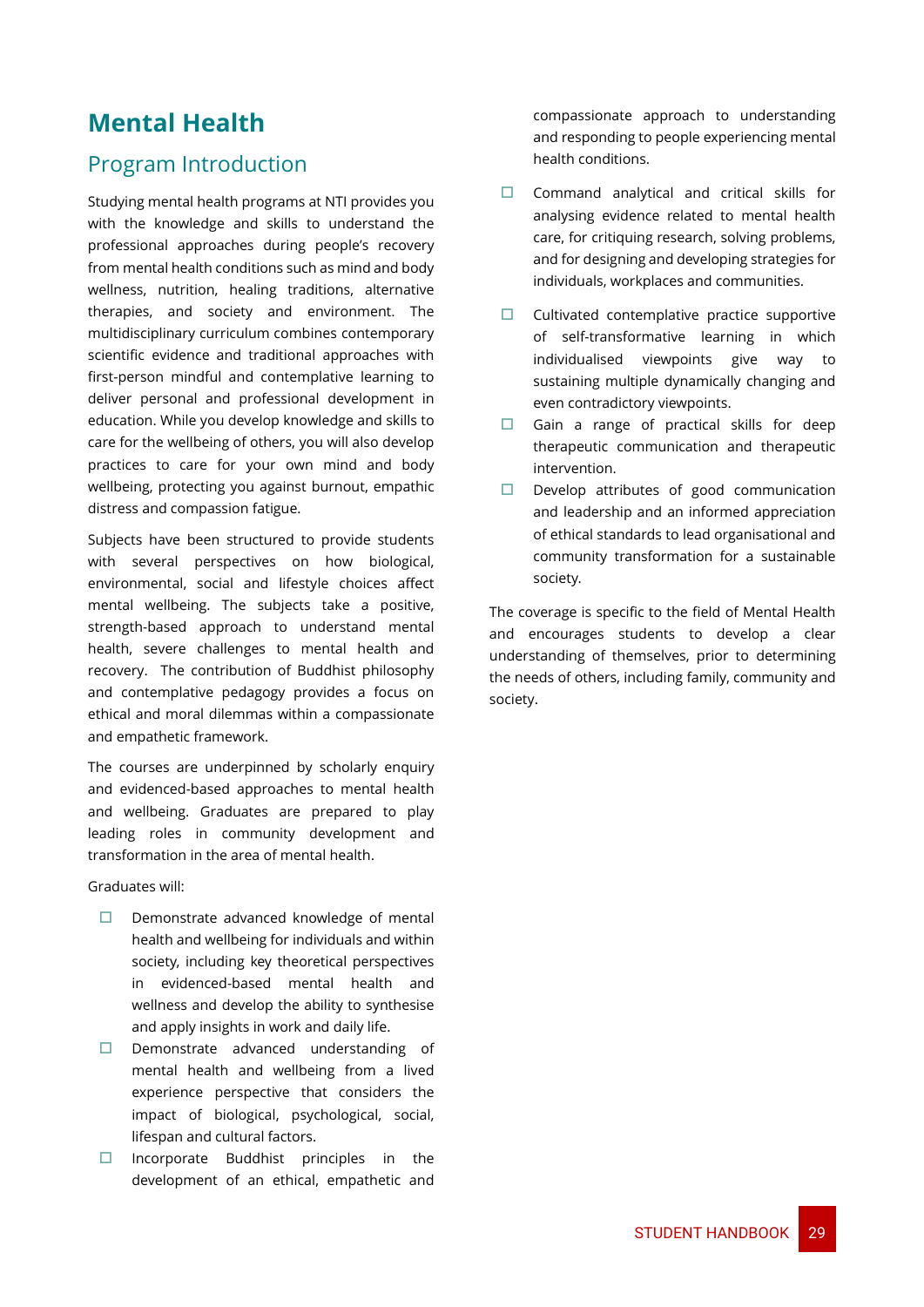### <span id="page-30-0"></span>Graduate Certificate in Mental Health

CRICOS Course Code: **0100333** CRICOS Provider Number: **03233C**

**Duration:** One (1) semester of full-time study or equivalent in part-time study (domestic students only).

**Course Structure:** The qualification requires the completion of four (4) subjects (24 credit points) as follows:

### **Four (4) core subjects**

NTI900 Critical Inquiry MH901 Mind-Body Wellness HSW905 Compassion at Work MH914 Mental Health and Wellness

# <span id="page-30-1"></span>Graduate Diploma in Mental

### **Health**

CRICOS Course Code: **0100334** CRICOS Provider Number: **03233C**

**Duration:** Two (2) semesters of full-time study or equivalent in part-time study (domestic students only)

**Course Structure:** The qualification requires the completion of eight (8) subjects (48 credit points) as follows:

### **Eight (8) core subjects**

NTI900 Critical Inquiry

MH901 Mind-Body Wellness

HSW905 Compassion at Work

MH914 Mental Health and Wellness

MH903 Research Methods and Evidenced-Based Practice

MH912 Coaching and Counselling for Health and Wellbeing

MH913 Older Person's Mental Health

MH916 Healing Traditions -Buddhism and Psychotherapy

# <span id="page-30-2"></span>Master of Mental Health

CRICOS Course Code: **0100335** CRICOS Provider Number: **03233C**

**Duration**: Three (3) semesters of full-time study or equivalent in part-time study (domestic students only).

**Course Structure:** The qualification requires the completion of twelve (12) subjects (72 credit points) as follows:

### **Twelve (12) core subjects**

NTI900 Critical Inquiry MH901 Mind-Body Wellness HSW905 Compassion at Work MH914 Mental Health and Wellness MH903 Research Methods and Evidenced-Based Practice MH912 Coaching and Counselling for Health and Wellbeing MH913 Older Person's Mental Health MH916 Healing Traditions: Buddhism and Psychotherapy MH902 Nutrition and Mental Health MH904 Ethics, Mental Health and Buddhism MH915 Therapy Through Art MH921 Mindful Nature Connection

### <span id="page-30-3"></span>Course Advice

**Contact:** Dr Susan Sumskis Head of Mental Health **Email**: s.sumskis@nantien.edu.au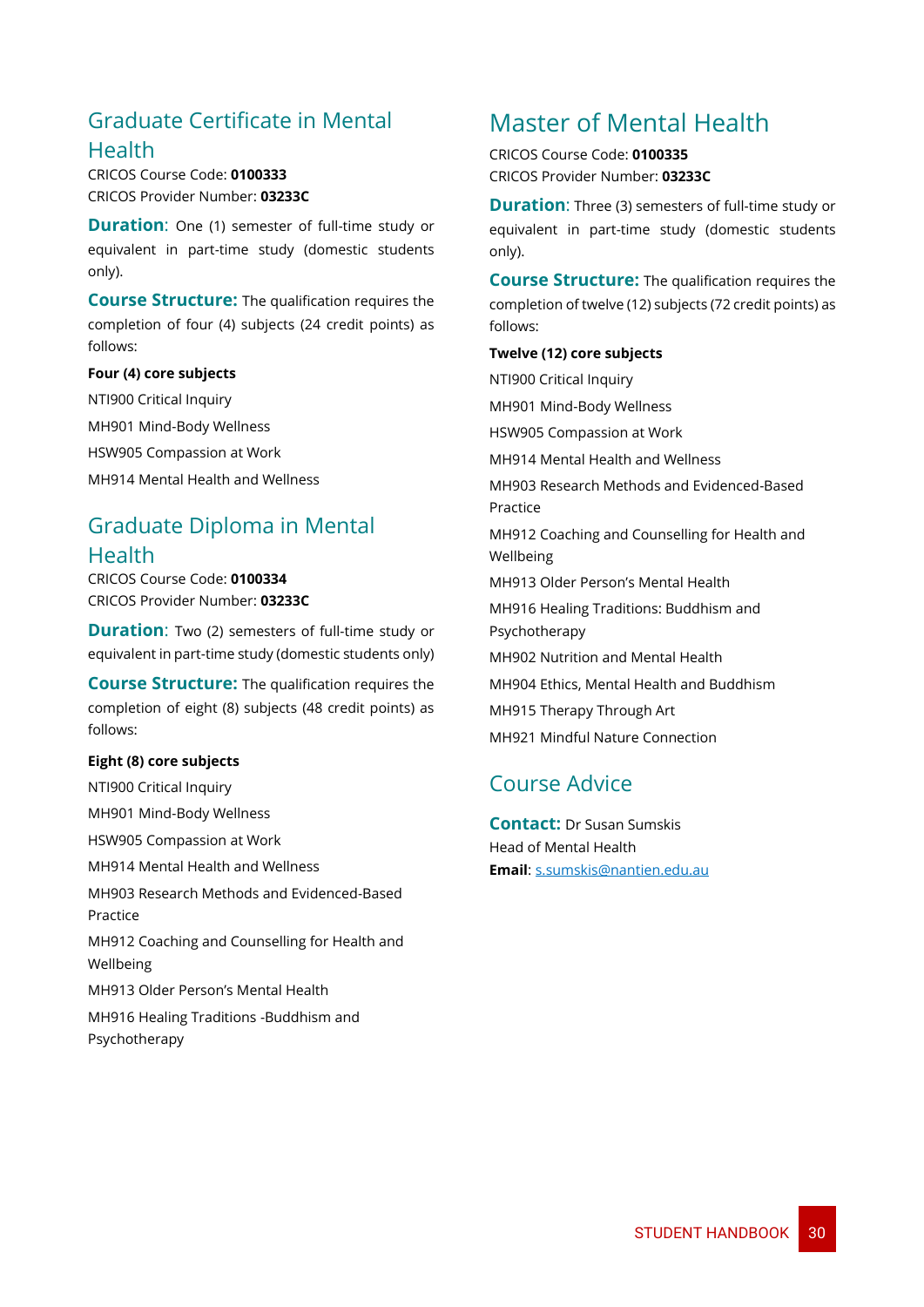### <span id="page-31-0"></span>Subject Information

### **NTI900 Critical Inquiry**

### **Credit points**: 6 (six)

### **Type:** Core

The subject explores a series of contemporary topics to help students develop critical thinking, research and academic communication skills. It will provide teaching resources and peer support to enhance students' academic and digital literacies needed for success in their degree and post-university careers.

The subject includes an introduction to contemplative inquiry which underpins the postgraduate curriculum, and the core content of this subject includes the following

- $\Box$  Academic writing and language
- $\Box$  Academic communication
- Academic Assessment
- $\Box$  Research and inquiry
- $\Box$  Critical reading and listening
- $\Box$  Contemplative inquiry
- $\Box$  Self-directed learning

### **MH901 Mind-Body Wellness**

### **Credit points**: 6 (six)

### **Type:** Core

In this subject, from a mind-body perspective, students will explore and analyse psychological, emotional, physical, social, and environmental factors that can contribute to, or work against, the mental health and wellbeing of individuals and societies. The subject is designed to enable students to explore and critically analyse: 1. principles of and research in, mind-body wellness in the context of mental health; 2. the range of primary mind-body modalities available for mental health. The pedagogical approach will be a mix of collaborative learning via group discussions, personal and group online research, presented information, experiential learning, and relevant readings and multi-media resources.

### **MH902 Nutrition and Mental Health**

#### **Credit points**: 6 (six)

### **Type:** Core

This subject takes a lifespan perspective to nutrition, diet and exercise, addressing nutritional requirements fundamental to human growth through the lifespan, drawing on different health and science disciplines to provide a basis for understanding nutrition in the context of mental health. Increasing evidence has emerged, suggesting a link between dietary habits and mental health treatment. Students will discuss the many factors that impact on healthy food choices for people experiencing mental health conditions and how foods can be utilised to enhance mental health and wellbeing.

### **MH903 Research Methods and Evidenced-Based Practice**

**Credit points**: 6 (six)

### **Type:** Core

Evidence-based practice (EBP) is central to contemporary health research and practice. In this subject, students will learn how to conduct research in mental health by effectively searching the literature, critically appraising the levels of evidence, and assessing its significance. Students will also critically analyse mental health research from an ethical perspective and will understand the importance of lived experience perspectives in research. Students will learn how to apply scientific methods and statistical principles to a variety of research questions and to understand how knowledge in the health and social sciences is validated and communicated.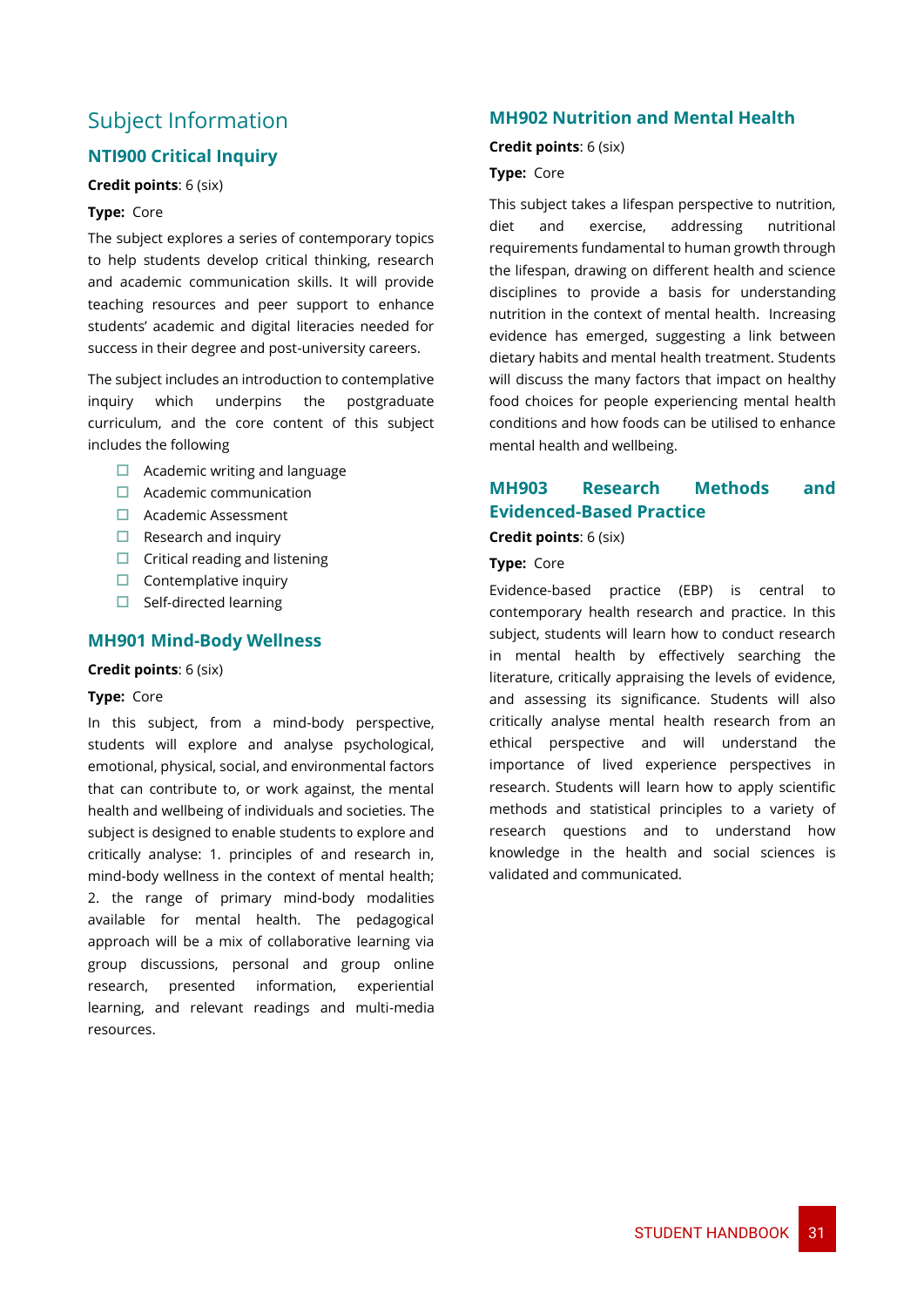### **MH904 Ethics, Mental Health and Buddhism**

### **Credit points**: 6 (six)

#### **Type:** Core

This subject provides an overview of ethics in the context of the experience of mental ill-health which can place individuals in a disadvantaged position, sometimes through diminished autonomy. Normative ethical approaches could be problematic when applied to the moral deliberations of mental health care, such as the medicalisation of behaviour, coercion and involuntary treatment. The ethical challenges within mental health care will be explored through different frameworks and traditions, including medical ethics and the core concepts of Buddhism. This subject also explores some contemporary concern, including the natural world (environment, animals, conservation, bioethics), death and dying (abortion, suicide, euthanasia, war), health, gender and sexuality, business and social responsibility. The individual ethical behaviour is at the heart of this subject: understanding the nature of ethical choices is fundamental to a sound comprehension of Buddhism. This subject critically investigates a range of responses in relation to contemporary moral dilemmas, thereby highlighting possible contributions from—or gaps in—traditional Buddhist paradigms and perspectives.

### **HSW905 Compassion at Work**

#### **Credit points**: 6 (six)

#### **Type:** Core

Compassion has been identified as a priority area for improvement in health care. Explicit training in compassion at work is now required, especially in health care settings which are becoming increasingly complex and fast paced. This subject examines the implications of compassion in health care for individuals, organisations and society. The growing field of compassion science suggests that compassion is central to positive outcomes in health care.

This subject examines physiological, psychological, philosophical and sociological evidence, and the relationship between compassionate health care (enhanced by contemplative practice) and staff and clients' quality of life.

Compassion science evidence is used to prepare students to cultures of compassion at work which are understood to contribute to lower absenteeism, employee burnout, higher job satisfaction, commitment and accountability. This subject is grounded in a strength-based, resilience-building approach while offering both applied and theoretical experience of compassion for personal and professional development in health care. This includes:

- $\Box$  The individual: an introduction to compassion, contemplation, self-awareness and selfcompassion
- $\Box$  The interpersonal: compassion and the other, understanding compassion competence
- $\Box$  Society: applied compassion, compassionate workplaces and their impacts on society

### **MH912 Coaching and Counselling for Health and Wellbeing**

**Credit points**: 6 (six)

**Type:** Core

Coaching and counselling involve promoting, motivating, and supporting health, wellbeing, and positive behaviour change; it is a highly valued and necessary competency for many professional roles, particularly in the areas of health, such as mental health, psychology, disability and rehabilitation, complementary medicine, welfare, as well as in community outreach, human resources, and management. Many professionals would like to be better equipped and trained in this area of their work. In this subject, students will examine a range of evidence-based and best-practice approaches to coaching and counselling for health and wellbeing and develop practical skills via peer and client practice in the classroom, under supervision.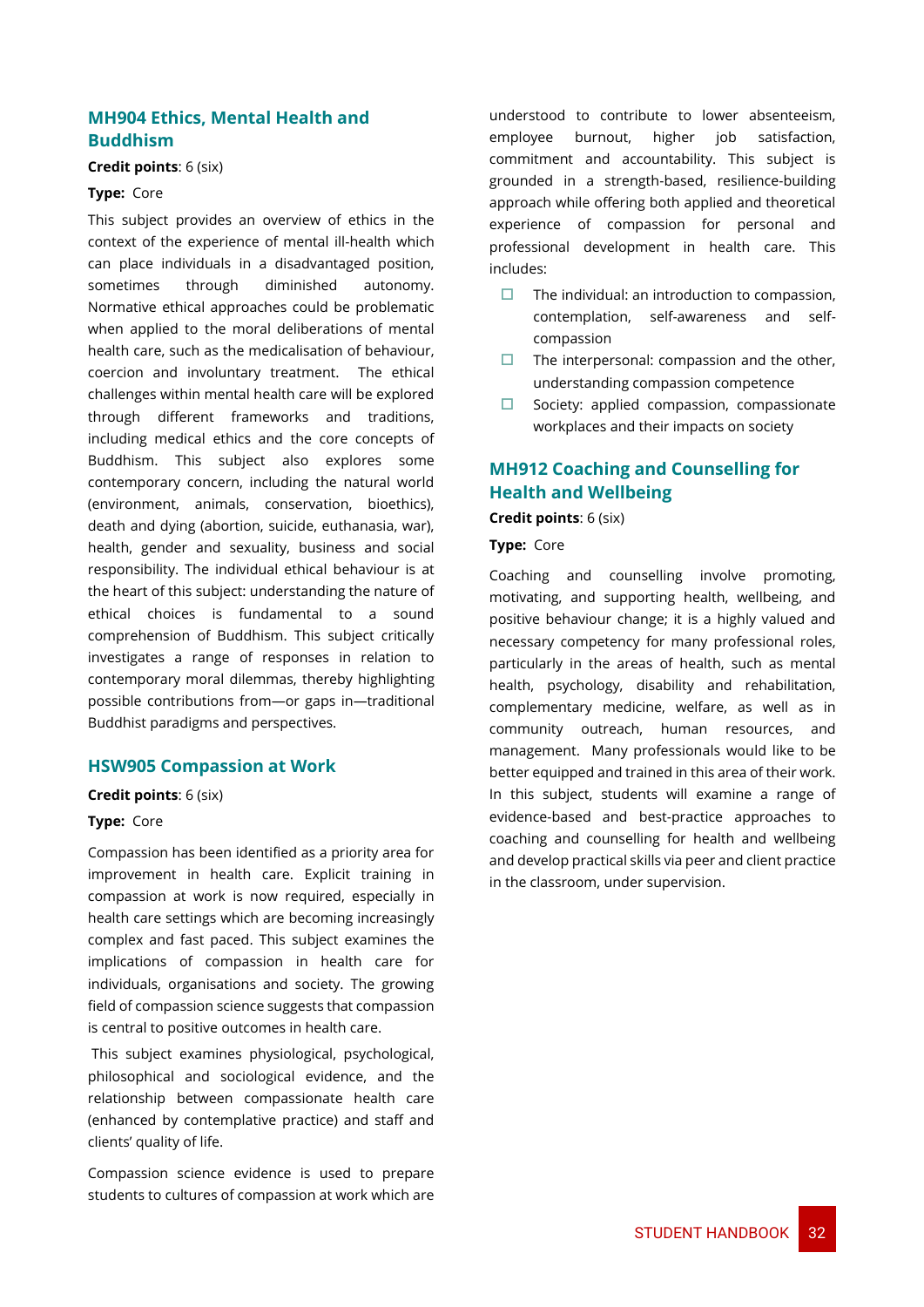### **MH913 Older Person's Mental Health**

#### **Credit points**: 6 (six)

### **Type:** Core

The older people face challenges such as disabilities, loneliness and the problems of health care. This subject considers the healthcare needs of older people, their representations in the media, health and social policies and legislation, and analyses their impact on the mental health and wellbeing of the older people. Case studies will be used to evaluate the importance of a range of factors on older people's mental health, such as having a sense of meaning and purpose, a sense of belonging, achieving balance through social networks, service to others, nutrition, and physical activity. Contemporary evidence on severe challenges to mental wellbeing such as dementia, bereavement and end of life care, will be critically analysed. The role of compassion within healthcare provision for older people will be reflected upon. Students will develop an advanced understanding of theories and methods for facilitating healthy ageing. A Buddhist perspective on death and dying are explored in this subject.

### **MH914 Mental Health and Wellness**

**Credit points**: 6 (six)

### **Type:** Core

A state of mental wellbeing is defined as every individual having the opportunity to realise their own potential, cope with the normal stresses of life and work and make a positive contribution to society. Rapidly evolving knowledge based on a person's lived experience, research evidence and the emergence of new technologies are forcing revision of historical truths, beliefs, traditions and approaches to mental health and wellness. This subject explores recent developments in our understanding of mental health and wellbeing, including severe challenges to mental health, the impact on the lives of people having these experiences and their families, and how people can recover and go on to flourish in life.

### **MH915 Therapy Through Art**

#### **Credit points**: 6 (six)

### **Type:** Core

The emerging correlations between health and art are being recognised as important determinants of health and wellbeing. Healthy individuals create healthy societies. This subject explores Mental Health, Art and Culture in a broader context and how they relate to individual and societal wellbeing. Art is a form of psychotherapy for individuals, families, and groups in which the participants engage in artistic processes within a therapeutic relationship. Art can be practiced within therapy and as therapy. Art is a valuable therapeutic approach to a wide range of psychological, social and physical conditions. This subject examines the models and methods of art therapy and explores its use in a range of mental health conditions.

### **MH916 Healing Traditions: Buddhism and Psychotherapy**

### **Credit points**: 6 (six)

### **Type:** Core

In the last decade, there has been an exponential increase in interest in the relationship between Buddhism and Psychotherapy. This subject explores the interface between Buddhism and Psychotherapy and the therapeutic actions of Buddha's core teaching and practice of mindfulness which are now incorporated in many mainstream psychotherapies. The theoretical and neurobiological basis of meditation training and the art and science of meditation used in psychotherapy practice will be discussed, demonstrated and practised during the course. The core teachings of Buddhism will be covered in terms of their use in a secular and psychological way in counselling and psychotherapy practices. The subject will also cover the Buddhist and Psychological concepts of insight, relationship issues, mindfulness, stress reduction, positive emotions, addictions, ageing, sickness, death, and self and non-self. There will be experiential exercises to refine and deepen various clinically beneficial meditative practices. Content includes investigating the social, cultural and ethical issues involved in the integration of Buddhism and Psychotherapy in students' work as health professionals and in their private lives.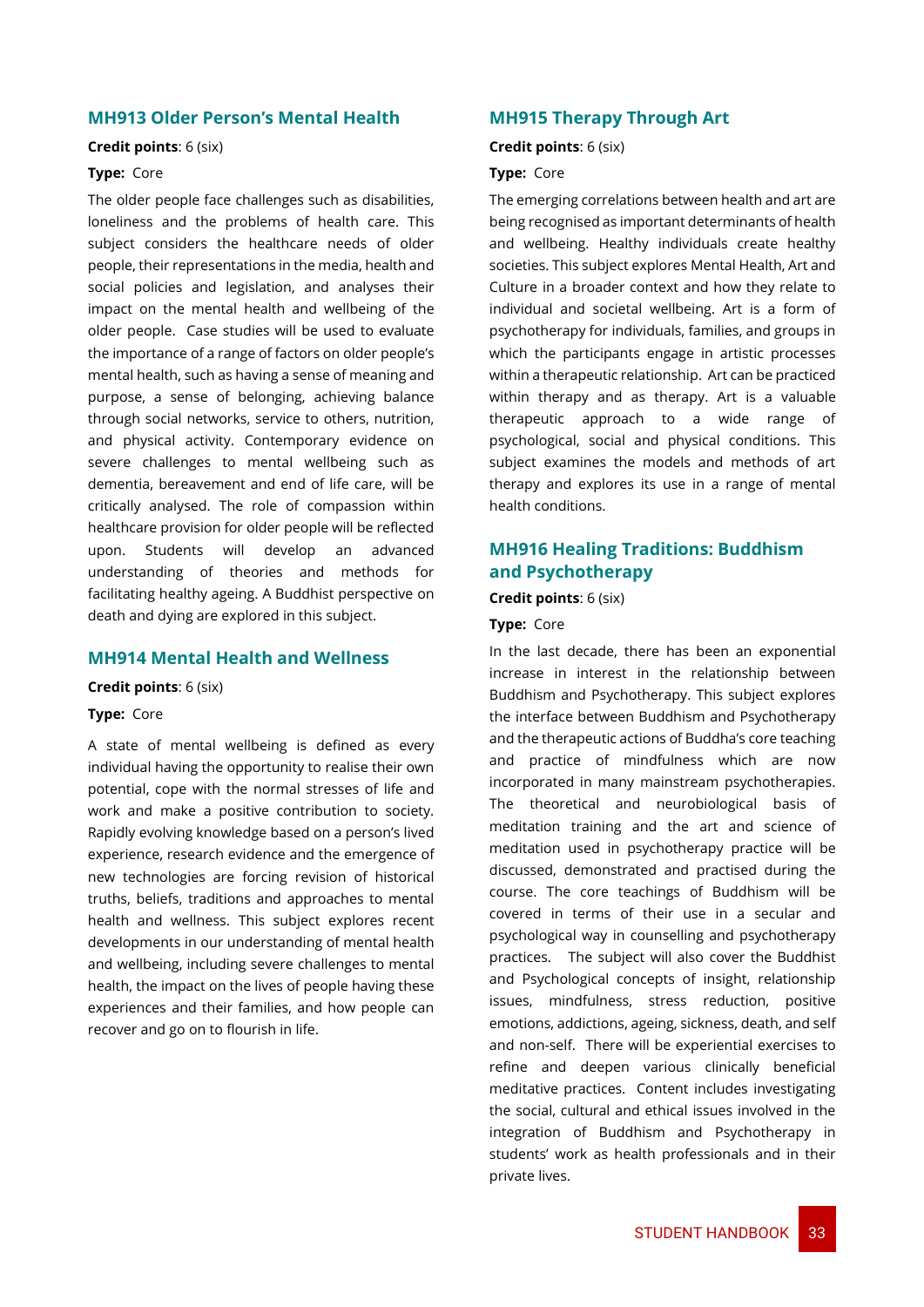### **MH921 Mindful Nature Connection**

### **Credit points**: 6 (six)

### **Type:** Core

This subject examines the relationship between Buddhist traditions, including contemporary Buddhist practice, and global issues in sustainability and environment. It explores both classic and new sources of Buddhist environmentalism, as well the position of environmentalism from other spiritual paths. Spiritual traditions have a key role in engaging creative responses to environmental and associated social challenges. This subject will analyse scales of Buddhist environmentalism from the global to the personal and situate them in both local and global geographic contexts. The subject places emphasis both on theory and on practice: apart from the study and critical examination of primary and secondary sources on Buddhist environmentalism, students will participate in field activities examining local environmental issues. The theoretical framework, which is accompanied by practical field sessions on local environmental issues, is included as appropriate in the time devoted to each topic.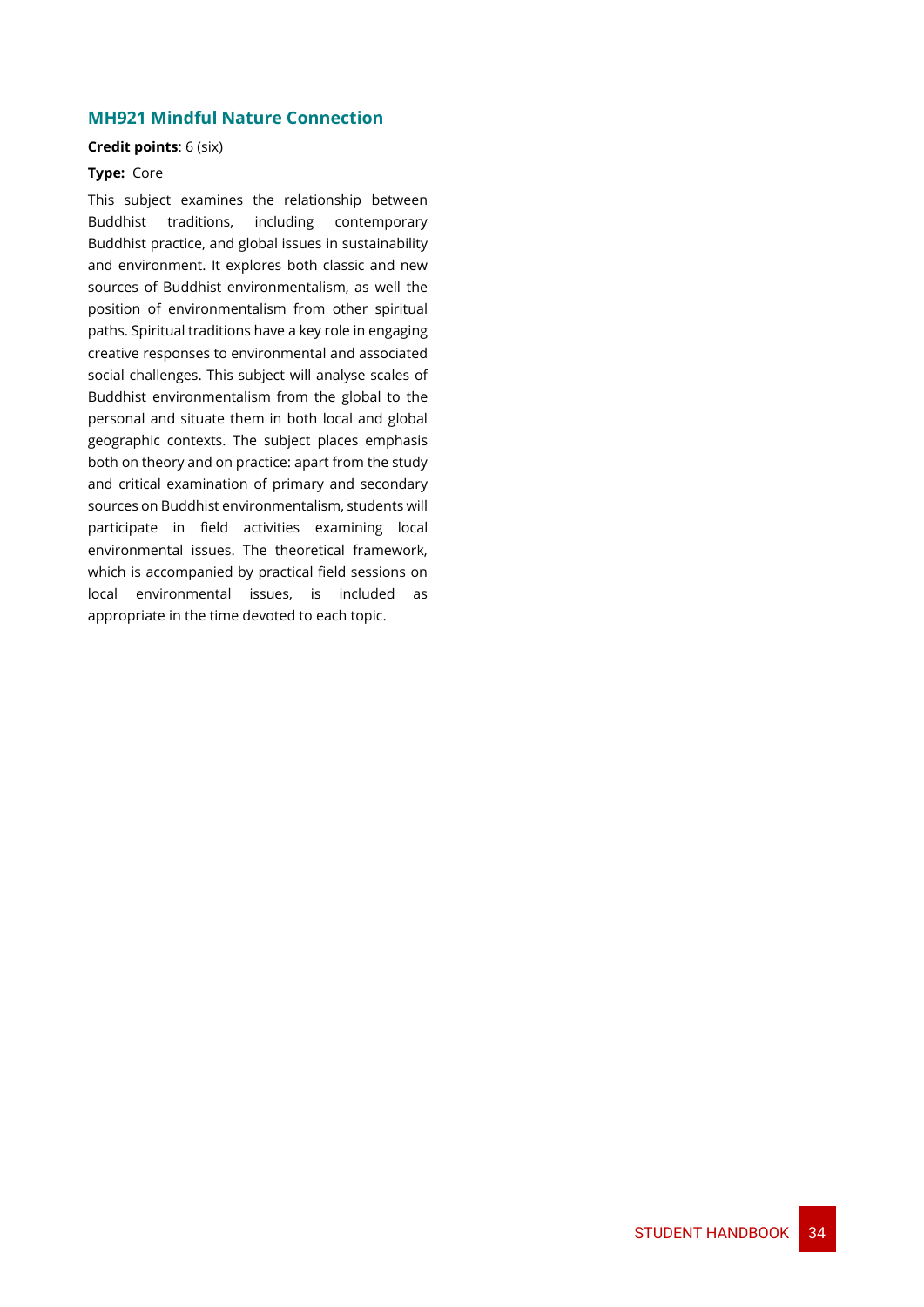# <span id="page-35-0"></span>**Humanistic Buddhism**

### <span id="page-35-1"></span>Program Introduction

The Humanistic Buddhism program at Nan Tien Institute, the first of its kind in Australasia, trains individuals to cope with challenges in an increasingly dynamic and interdependent modern world using Buddhist principles and values.

The program brings a spirit of creativity and openness to the intellectual exploration of meaning within your personal and professional life. You will study a range of subjects on Buddhist history, thought, and praxis. Being very close to Nan Tien Temple, you will have an opportunity to experience and study this religious setting (in terms of social engagement, worship, and organisation) as an example to inspire further pursuits.

In addition, the program will prepare you across disciplines and beyond, with [regular faculty members](https://www.nantien.edu.au/team-teachers)  [and visiting lecturers](https://www.nantien.edu.au/team-teachers) in a diverse range of specialties.

### <span id="page-35-2"></span>Graduate Certificate in Humanistic Buddhism

CRICOS Course Code: **097542A** CRICOS Provider Number: **03233C**

**Duration:** One (1) semester of full-time study or equivalent in part-time study (domestic students only). On the successful completion of the Graduate Certificate, you can proceed to the Graduate Diploma and the Master of Arts (Applied Buddhist Studies) with credits from relevant subjects already completed.

**Course Structure**: The qualification requires the completion of four (4) subjects (24 credit points) as follows:

### **Two (2) core subjects:**

HB901 Foundational Texts in Humanistic Buddhism HB902 Principles of Professional Engagement

**Two (2) electives** to be chosen from the schedule below:

ABS901 Introduction to Buddhism

ABS904 Buddhist Ethics

ABS920 Buddhism and Interreligious Understanding

ABS922 Buddhism and Modern Society

ABS923 Health as Buddhist Practice

ABS933 Buddhist Art as Visual Communication

ABS940 Naturalisation of Buddhism in China and Beyond

NTI900 Critical Inquiry

Note: Not all electives are offered each semester. Please check on the NTI website, or with the Student Services Office on the scheduled subjects.

### <span id="page-35-3"></span>Course Advice

**Contact:** Venerable Dr Juewei Head of Program, Humanistic Buddhism **Email:** [juewei@nantien.edu.au](mailto:juewei@nantien.edu.au)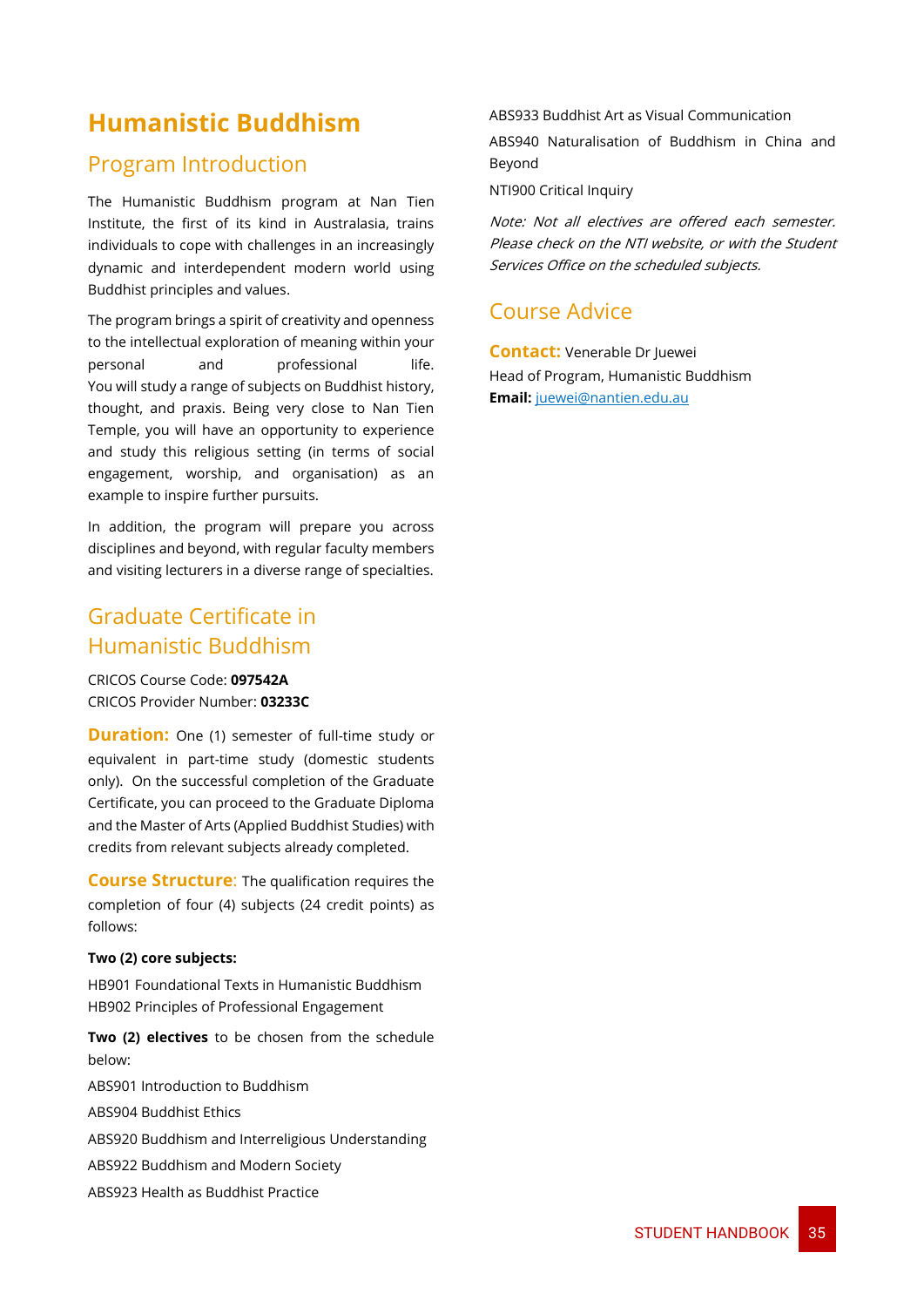### <span id="page-36-0"></span>Subject Information

### **HB901 Foundational Texts in Humanistic Buddhism**

### **Credit points:** 6 (six)

### **Type:** Core

This subject serves as a survey of texts contributing to the development of Humanistic Buddhism worldwide. Students will become acquainted with recent scholarship on doctrines and historical development based on key passages from canonical texts such as Majjhima Nikāya, Buddhacarita, Diamond Sūtra, Platform Sūtra, Lotus Sūtra, Bodhicaryāvatāra, Vimalakirti Sūtra and Sumati Sūtra. A study of more recent commentaries of these sūtras by humanistic Buddhist masters aims to cultivate students' analytical ability and understanding of contemporary interpretation. In addition, the subject informs students about different methodological approaches to textual analysis, issues with translation, as well as the writings and lives of exemplary Buddhist practitioners.

### **HB902 Principles of Professional Engagement**

### **Credit points:** 6 (six)

### **Type:** Core

This subject provides students with advanced skill development and understanding of best practices in engaging the public and devotees. Building upon materials covered in previous aspects of the course, students will explore the effectiveness of a variety of communication and teaching strategies in multicultural and multi-faith communities. A learning environment is provided from which students can analyse best practices, appraise competencies, and apply theory in the teaching and exercise of humanistic values and Buddhist wisdom in a contemplative and ethical manner. Topics covered include ethical engagement, teaching methodologies, contemplative learning strategies, religious promotion, and project management in both faithbased and secular communities. Guest lecturers will be invited to share best practices and facilitate learning activities.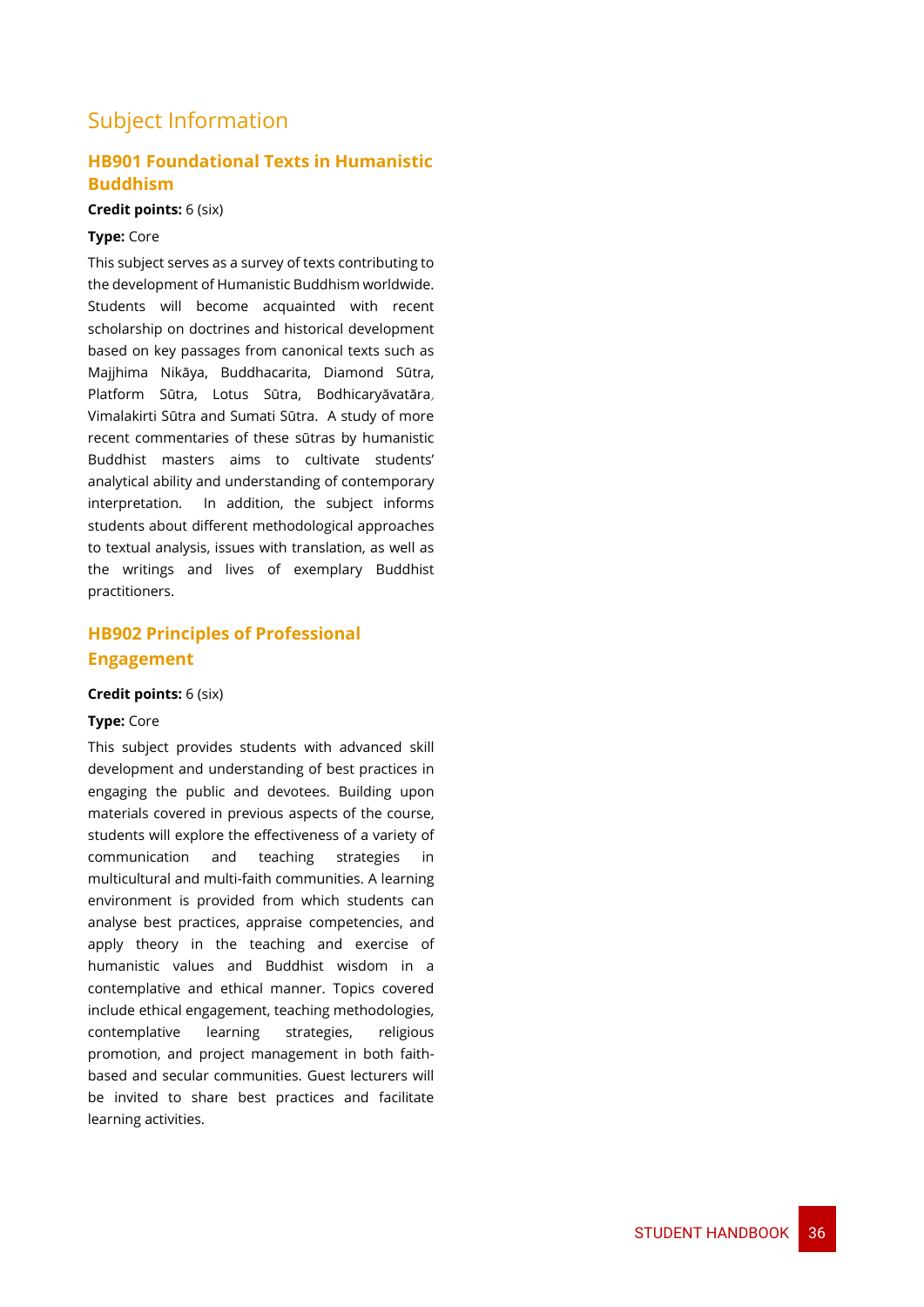# <span id="page-37-0"></span>**SECTION 4 CROSS INSTITUTIONAL STUDIES**

Nan Tien Institute offers cross-institutional study opportunities to students from other Australian universities, allowing subjects undertaken to count towards your degree. Cross-institutional study is available for all semesters. The subjects listed below are available to undergraduate students.

It is recommended that you check subject availability via the online timetable. You may submit your application and supporting documentation via the [online application form here.](https://www.nantien.edu.au/cross-institutional-students/)

### <span id="page-37-1"></span>Subject Information

### **ABS701 Introduction to Buddhism**

**Credit points**: 6 (six) **Type:** Elective

This subject is an introduction to the fundamentals of Buddhist thought. Students will examine ideas around the origin and development of Buddhism, key Buddhist doctrines, and the basic concepts of Buddhist philosophy across various traditions. The meaning of life from the Buddhist perspective will be critically examined. The role of Buddhist philosophy, meditation, and practice in approaching morality and ethics, as well as contemporary developments in global Buddhism, will be introduced and critically appraised.This subject contributes to the course aims through its (a) in-depth introduction to key concepts and practices of the Buddhist tradition across sectarian and historical boundaries, from its origin to later developments spanning 2,500 years; (b) reflective critical student essay and presentation showing evidence of application of religious studies and/or social science research methods; and (c) critical, inquiring assimilation of Buddhist philosophy and practice through open debate and discussion, innovative angles of interpretation, and experiential immersion in meditation.

This subject provides the essential foundation for further studies in Buddhism and a portal to other subjects such as Healing Traditions: Buddhism and Psychotherapy, Mindfulness: Theory and Application, and Philosophy of Mind in Buddhism

### **ABS702 Mindfulness: Theory and Practice**

**Credit points**: 6 (six) **Type:** Elective

This subject examines the systems of meditative practice taught in Buddhist traditions, focusing on mindfulness as the key component in the Buddhist doctrinal framework. It explores the theoretical foundations for meditative practice as well as the practical methods and techniques of meditation, and it also looks at the variety of applications of mindfulness in new contexts and environments.

The subject places emphasis both on theory and on practice: apart from the study and critical examination of primary and secondary sources on Buddhist meditation, the students also explore several techniques and aspects of mindfulness in practice. They are expected to devote two hours per day to the practice of mindfulness and record and reflect on their experiences. The classes are accompanied by practical sessions of meditation as appropriate to the development of each topic.

### **HSW701 Mind-Body Wellness**

**Credit points**: 6 (six) **Type:** Elective

In this subject, from a mind-body perspective, you will explore and analyse psychological, emotional, physical, social, and environmental factors that can contribute to, or work against, the health and wellbeing of individuals and societies. The subject will examine mind-body wellness research from a range of perspectives, as well as exploring practical tools and interventions to assist others in improving mindbody wellness.

### **HSW702 Nutrition through the Lifespan**

**Credit points**: 6 (six) **Type:** Elective

This subject takes a lifespan perspective to nutrition, diet and exercise, addressing nutritional requirements fundamental to human growth through the lifespan, drawing on different health and science disciplines to provide a basis for understanding nutrition. You will discuss the many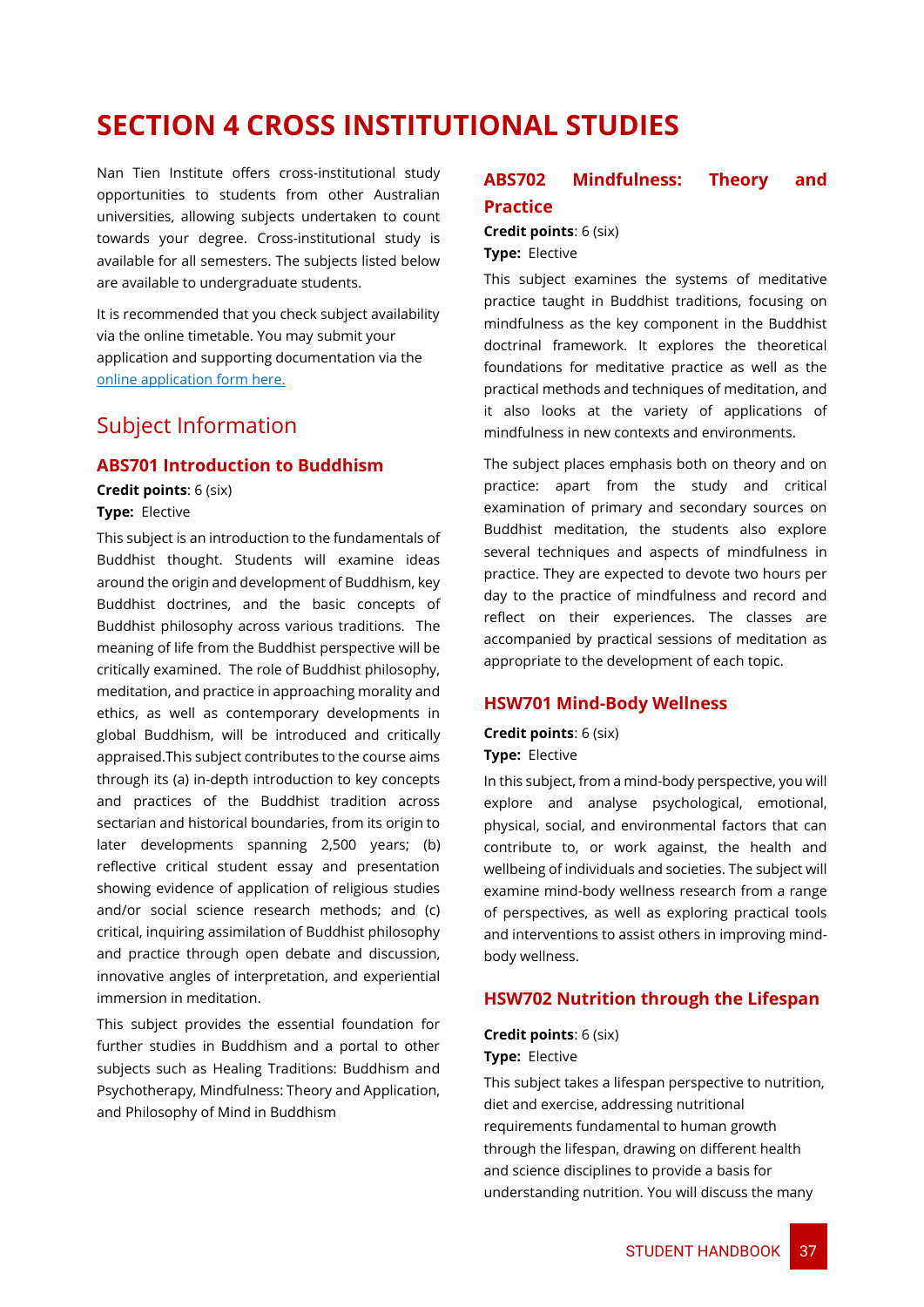factors that impact on healthy food choices and how foods can be utilised to enhance wellbeing.

### **ABS704 Buddhist Ethics**

#### **Credit points**: 6 (six)

### **Type:** Elective

This subject provides an overview of Buddhist ethics in different traditions; it also examines issues arising from their application in the contemporary world. After outlining the framework of Buddhist ethics, a number of contemporary issues are reviewed and discussed using the lens of Buddhist ethical traditions: issues examined include the natural world (environment, animals, conservation), abortion, suicide, euthanasia, war, gender and sexuality, economics, social responsibility, health etc.

Increasing individual ethical behaviour is at the heart of Buddhist traditions: understanding the nature of ethical choices and behaviours is also fundamental to a sound comprehension of Buddhism. This subject presents an introduction to the major areas of ethical consideration important in Buddhist teachings and then critically investigates the Buddhist response in relation to contemporary moral dilemmas, thereby highlighting possible contributions from - or gaps in traditional Buddhist paradigms and perspectives.

### **ABS721 Buddhism, Environment and Sustainability**

#### **Credit points**: 6 (six)

### **Type:** Elective

This subject examines the relationship between Buddhist traditions, including contemporary Buddhist practice, and global issues in sustainability and environment. It explores both classic and new sources of Buddhist environmentalism, as well the position of environmentalism from other spiritual paths. Spiritual traditions have a key role in engaging creative responses to environmental and associated social challenges.

This subject will analyse scales of Buddhist environmentalism from the global to the personal and situate them in both local and global geographic contexts. The subject places emphasis both on theory and on practice: apart from the study and critical examination of primary and secondary sources on Buddhist environmentalism, students will participate in field activities examining local environmental issues.

### **ABS723 Health as Buddhist Practice**

#### **Credit points**: 6 (six)

#### **Type:** Elective

In this subject, you will explore the meaning of health and illness and how different traditions - especially the Greek-origin European 'science' tradition, Indianorigin Buddhist understandings, and traditional Chinese medical approaches - conceive of and act on mind-body health and ill health. The subject content will include the philosophy, history and political economy of health practices as they have developed within different cultural and environmental contexts. You will be introduced to a range of different medical approaches including indigenous Australian, Ayurveda and traditional Chinese as well as examining the reality of mainstream science-based medicine as it exists in Western societies.

You will be taught a range of practices that are said to influence health. You will be asked to adopt and critically examine the impact of one practice on your own health. How does your own experience compare to the reported expected outcomes and evidence base for this practice? What does the practice tell us about the ideas that are the implicit underpinnings of such a practice? It is hoped that the mix of theoretical input and student experiences will allow us to explore health and illness in-depth and in new ways.

#### **NTI700 Critical Inquiry**

#### **Credit points**: 6 (six)

#### **Type:** Elective

This subject is designed to prepare students, many of whom are from diverse cultural backgrounds, to be successful in their studies at an institute of higher education. The subject identifies and strengthens existing academic abilities and literacies and introduces contemporary topics to help students develop critical thinking, academic writing, academic literacy, communication and research skills. The subject includes an introduction to contemplative inquiry which aims to facilitate student personal development and self-direction within academic study.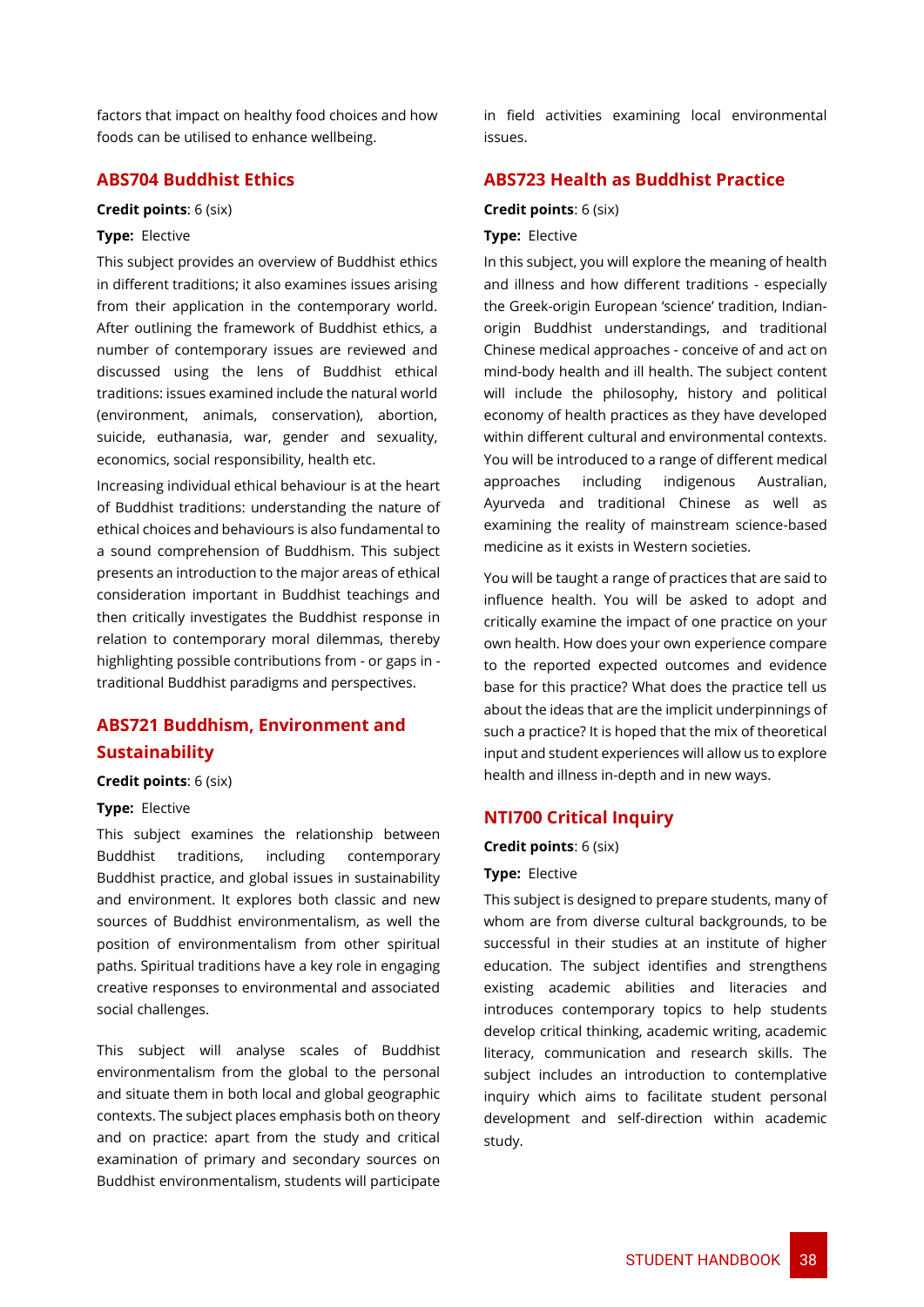### **HSW705 Compassion at Work**

#### **Credit points**: 6 (six) **Type:** Elective

Compassion is identified as a priority area for improvement in health care. Explicit training in compassion is now required within health care settings which are becoming increasingly complex and fast-paced.

This subject examines the implications of compassion in health care for individuals, organisations and society. It draws from the growing field of Compassion Science, which suggests that compassion is central to positive outcomes in health care. This subject examines physiological, psychological, philosophical and sociological evidence, which proposes a positive correlation between compassionate health care enhanced by contemplative practice and staff and clients' quality of life.

Compassion science evidence on the impact of compassion in health care settings is used to prepare students to cultures of compassion at work which are understood to contribute to lower absenteeism, employee burnout, higher job satisfaction, commitment and accountability. This subject is grounded in a strength-based, resilience-building approach while offering both applied and theoretical experience of compassion for personal and professional development in health care.

### **HSW707 Applied Mindfulness for Professionals**

**Credit points**: 6 (six) **Type:** Elective

The subject will explore definitions of mindfulness from both western and Buddhist perspectives. Empirical research on the study of mindfulness will be reviewed as well as specific approaches to applying mindfulness for self-care and the care of those seeking help in a health context. Students will explore the theory, principles, and practice of mindfulness, including health, wellbeing, resilience, and neuroplasticity benefits, and application to conditions of stress, physical and mental wellbeing. Students will investigate a specific area of mindfulness application in detail.

- $\Box$  Defining mindfulness in a secular way
- $\Box$  An overview of various secular applications

of mindfulness

- $\Box$  An overview of various Buddhist applications of mindfulness
- $\Box$  Reviewing the literature and evidence-based practice
- $\Box$  Application of mindfulness in health settings
- $\Box$  Challenges of training in mindfulness in secular settings
- $\Box$  Challenges of personal mindfulness practice
- $\Box$  The facilitators understanding and practice of mindfulness

### **HSW714 Mental Health and Wellness**

#### **Credit points**: 6 (six)

**Type:** Elective Mental health and wellness, and proactive approaches to integrated mental health care, are fundamental to the development of healthy communities, and the wellbeing of individuals and those around them. This subject explores a range of factors that work for and against long-term robust mental health, from a micro and a macro perspective – the individual through to the broader society.

You will explore the impact on individuals and their immediate community and the potential for integrated care approaches.

Subject content includes therapeutic approaches and tools that significantly enhance mental health; critical analysis of the concepts of health, wellness and illness. Lifestyle, and societal structure factors; mindfulness therapeutic practices; resilience, flourishing, mindfulness, positive wellbeing.

### Stereotype and stigma

- $\square$  Environment, culture, adaptive ability
- $\Box$  Family, community, professional services, government policy and planning
- Antecedents
- $\square$  Promotion of resilience, attachment, a sense of belonging and empowerment

### Mental health and wellness

- $\Box$  Genetic theories, vulnerability and resilience
- $\Box$  Mental health and wellness across the lifespan
- $\Box$  Adversity and growth
- $\Box$  Early identification and intervention
- **C** Changes within mood, thought and behaviour
- $\Box$  Equanimity and equilibrium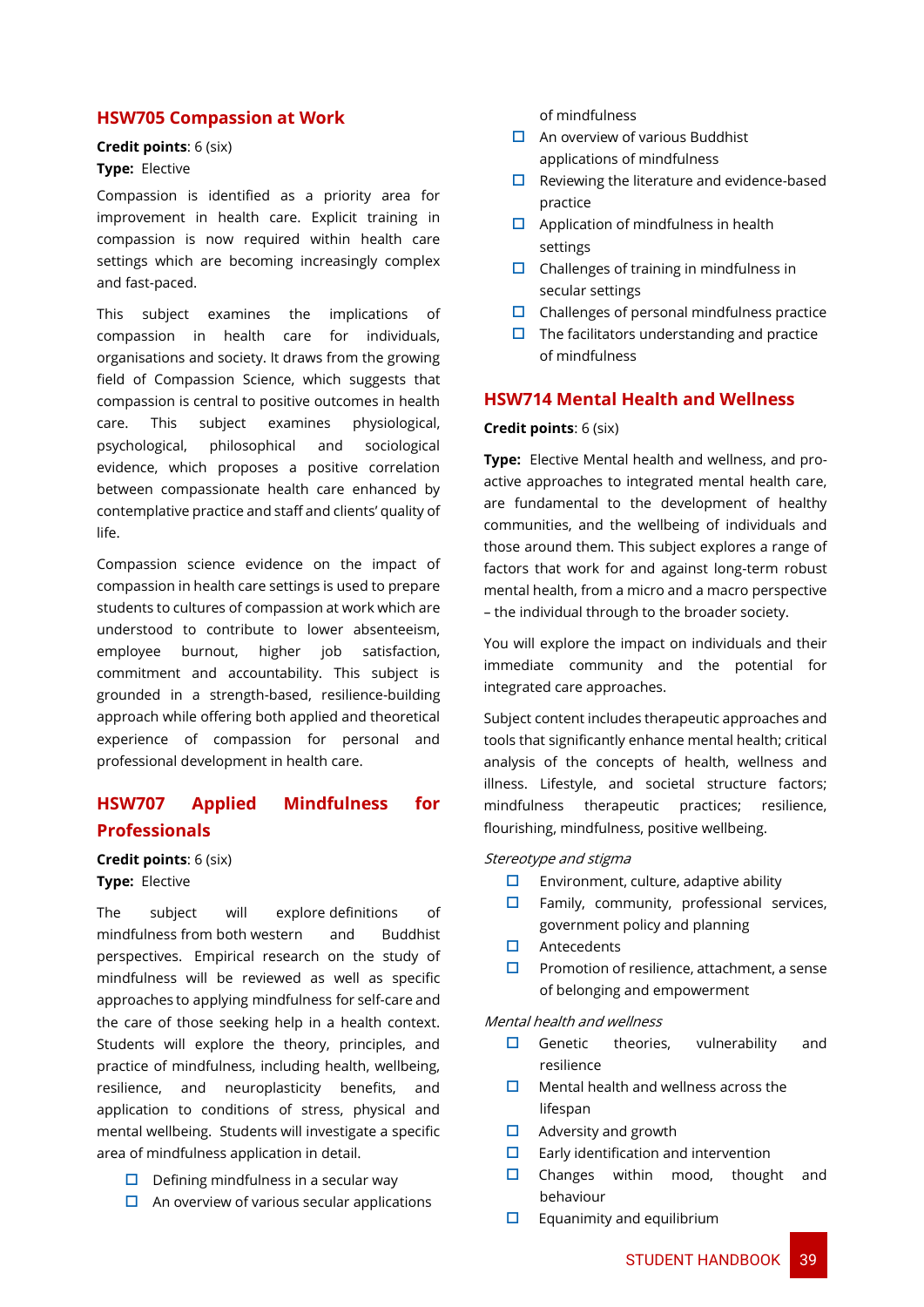#### Therapeutic approaches

- $\Box$  Wellness, personal responsibility and the dignity of risk
- $\square$  Social justice and human rights
- $\Box$  Buddhist perspectives
- $\Box$  Legislation, ethics, compassion and care
- $\Box$  Therapeutic communication
- $\Box$  Therapeutic modalities

### **HSW715 Arts Therapy**

### **Credit points**: 6 (six)

### **Type:** Elective

Art is a form of psychotherapy for individuals, families and groups in which the participants engage in artistic processes within a therapeutic relationship. It is a valuable therapeutic approach to a wide range of psychological, social and physical conditions. This subject examines the diversity of art therapy models and methods.

Through focusing on unconscious processes and how they can be utilised in combination with evidencebased practices, participants are exposed to experiences that stimulate emotion and provide an opportunity for reflection.

The contemplative component of the program focuses on mindfulness, equanimity and compassion. Accessing the individual's inner wisdom and creative intelligence are also core goals of this course.

### **MH716 Healing Traditions: Buddhism and Psychotherapy**

### **Credit points**: 6 (six)

### **Type:** Elective

'Healing Traditions: Buddhism and Psychotherapy - Mindfulness for the Helping Professions' is an ideal study opportunity for anyone interested in the interface between Buddhism and Psychotherapy, and the significant advantages this new spiritual dimension of psychotherapy has on modern life.

This theoretical and experiential subject looks at contemporary mental and psychological disorders and diseases and examines how Buddhism and Psychotherapy practices can respond, manage and impact on them.

In the last decade, there has been an exponential increase in interest in the relationship between Buddhism and Psychotherapy. This subject explores the interface between Buddhism and psychotherapy and the therapeutic actions of Buddha's core teachings and practice of mindfulness which are now incorporated in many mainstream psychotherapies. The theoretical and neurobiological basis of meditation training and the art and science of meditation useful in psychotherapy practice is discussed, demonstrated and practised.

The subject also covers the Buddhist and psychological concepts and foundations of suffering pertaining to psychological distress, psychic pain, difficult relationship issues, stress-induced diseases, addictions, ageing, sickness and death. There will be experiential exercises to cultivate various clinically beneficial meditative practices. Content also touches on the social, cultural and ethical issues involved in the Integration of Buddhism and Psychotherapy for health professionals.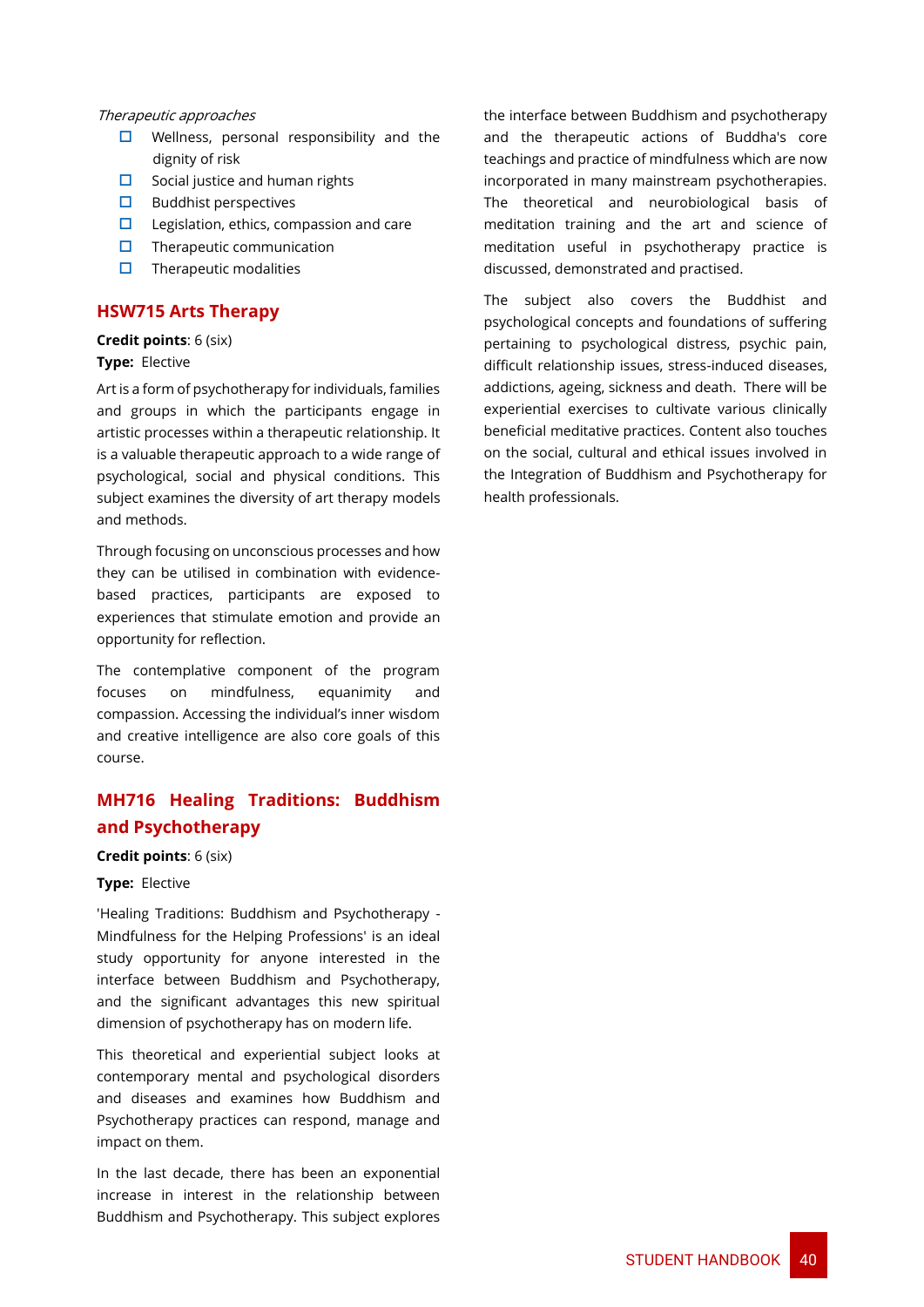# <span id="page-41-0"></span>**SECTION 6 SERVICES**

### <span id="page-41-1"></span>Reception

Students can contact reception for all general enquiries, or to be connected with members of academic and support staff. Students can also visit reception to receive their student ID card, return library books outside of library hours, and to request a locker card. The reception desk is open from 8.30am – 5pm, Monday through Friday, and is located on the Ground floor.

**Phone** (02) 4258 0700

### <span id="page-41-2"></span>Student Services Office

Students can visit the Student Services Office for assistance with course enrolments, subject enrolments and withdrawals, subject selection advice, payment of tuition fees, disability and wellness support, and more. International students can contact the Student Services Office with any questions they have about studying with NTI and living in Australia. Student Services does not only provide assistance, it helps connect students with relevant support services. The Student Services Office is open from 9.00am – 4.30pm Monday through Friday, and is located on Level 2, Room 2.03.

**Student Services and Academic Support Manager** Veronika Penberthy-Groves **Student Services Officer** Gabi Harding **Phone** (02) 4258 0740

**Email** enquiry@nantien.edu.au

### <span id="page-41-3"></span>Disability and Wellness Support

Students with a health condition or wellness concern are encouraged to contact the Student Services and Academic Support Manager to discuss any assistance or support services that could be put in place to alleviate the impact on their studies. Students can make an appointment with the Student Services and Academic Support Manager to discuss any wellness concerns, for assistance with applying for a reasonable adjustment plan or academic consideration, or for advice on available support services.

**Student Services and Academic Support Manager** Veronika Penberthy-Groves

**Phone** (02) 4258 0741

**Email** enquiry@nantien.edu.au

### <span id="page-41-4"></span>Library

Nan Tien Institute library is located on the Ground Floor of the Wollongong Campus (231 Nolan Street, Unanderra). The library collection and electronic holdings provide academic support to NTI students and staff, and the campus library facilities may be accessed during the opening hours of the Library as shown at https://www.nantien.edu.au/library/.

Students, staff and registered community members may borrow materials from the physical collection. To arrange to borrow an item, drop into the library during opening hours or contact the Librarian via phone on +61(0) 2 4258 0744 or email at library@nantien.edu.au. Books can also be sent out by mail to enrolled students (who will need to pay return postage). Serials, journals and some other special materials cannot be borrowed but may be used in the library. Access to course texts is not guaranteed but is subject to student numbers, and students should be prepared to find their own access if all library copies are on loan.

Nan Tien Institute has access to the following online databases for research: JSTOR, ProQuest and EBSCOhost, and Ebook Central, which provide a very wide range of academic articles and ebooks in the humanities and social sciences. Enrolled students can obtain access to these databases through the Nan Tien Institute Student Portal, and students may seek support via the library website or by contacting library staff.

Nan Tien Institute is a member of Libraries Australia and has an inter-library loan arrangement with major national repositories to source books and articles. Academic staff and students enrolled in the Research Project are eligible to request inter-library loans to assist with their research. For assistance requesting an inter-library item please contact library staff. The library also has a reciprocal borrowing agreement with the University of Wollongong, which allows NTI staff and students to borrow from UOW Library's main collection. Collections not available for loan are Short Loans, Law Primary, Law Reference, Media items, Journals and Theses. Some online databases are available on-site only with assistance from UOW library staff (i.e. they cannot be accessed remotely or from home). Visit the NTI library website for details on how to apply for UOW borrowing privileges.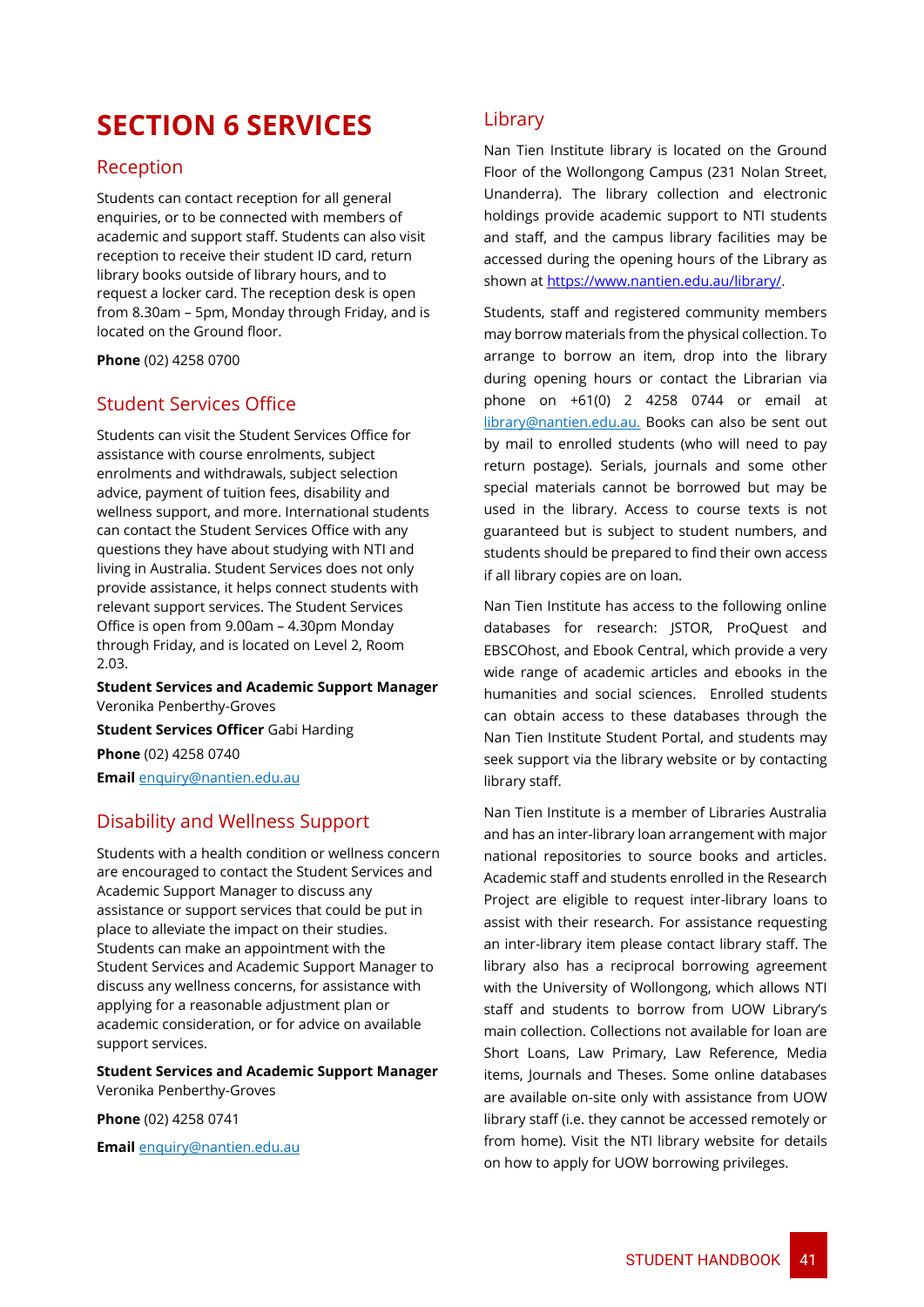**Librarian** Jamila Choubassi **Phone** (02) 4258 0744 **Email** library@nantien.edu.au

### <span id="page-42-0"></span>IT Support

Support is available to all students who require assistance with matters related to IT Services. IT Support is located on Level 2, Room 2.03

### **IT Support**

**Email** itsupport@nantien.edu.au

### <span id="page-42-1"></span>Academic Support

Academic Support Officers are available to assist students with academic writing, referencing, understanding assessments and more. Students can contact the Student Services Office to make an appointment with an Academic Support Officer.

**Academic Support Officer** Dr Camille Rouliere

**Academic Support Officer** Helen Kennett

**Email** academicsupport@nantien.edu.au

### Consultation with staff

All teaching staff, whether full time or sessional staff, are available for onsite, email and synchronous and asynchronous online student consultation during the semester. During on-campus or Zoom intensive teaching weeks, special time slots are usually set aside for consultation in person during teaching time.

Information on the teaching staff and how to contact them is provided to students through the Learning & Assessment Guides for the subjects and via the clickable link on the main webpage of each subject's NTiLearn site.

### <span id="page-42-2"></span>Learning Resources

Access to learning resources at NTI has no unexpected barriers, costs or technology requirements for students, including for students needing academic consideration, reasonable adjustment and distance (online) learnings. Students have access to learning support services that are consistent with the requirements of their course, mode of study and their learning needs. Student learning support is a design feature of NTI's electronic learning management system (NTiLearn).

NTiLearn is a Moodle based student learning platform which provides student with 24-hour access to learning content and links to resource materials for academic and student development and support. NTiLearn also offers student opportunities of virtual face-to-face discussions with teachers using the Zoom videoconferencing platform. On campus student support services operate within business hours and can be accessed in person, via phone, via email and the online learning platform.

### Subject materials

Subject outlines and required readings are also reviewed and updated by academic staff prior to teaching each subject. Subject revisions are approved by the Education Committee, and where required, the Academic Board. Subject materials are made available via NTiLearn four weeks prior to the first day of teaching. Educational content is provided in formats compatible with multiple devices (phone, tablet, PC, Mac, Android, Windows, etc.).

### New students

All new students receive an orientation to NTiLearn, and the support materials contained therein upon enrolment in their first subject. International students receive an additional demonstration of online systems, library and support systems, and student policies and procedures during NTI's international student orientation sessions.

# <span id="page-42-3"></span>Accommodation

Nan Tien Institute (NTI) appreciates that finding a suitable place to stay is of fundamental importance to students' success and wellbeing. Therefore, NTI provides accommodation options to students in the International Student Guide and Student Handbook.

### On-campus accommodation

The Pilgrim Lodge's unique 3.5-star accommodation is located on the grounds of Nan Tien Temple – the largest Buddhist Temple in the Southern Hemisphere. The Lodge overlooks the peaceful Temple, beautiful lotus pond, award-winning gardens and out to the magnificent Illawarra Escarpment.